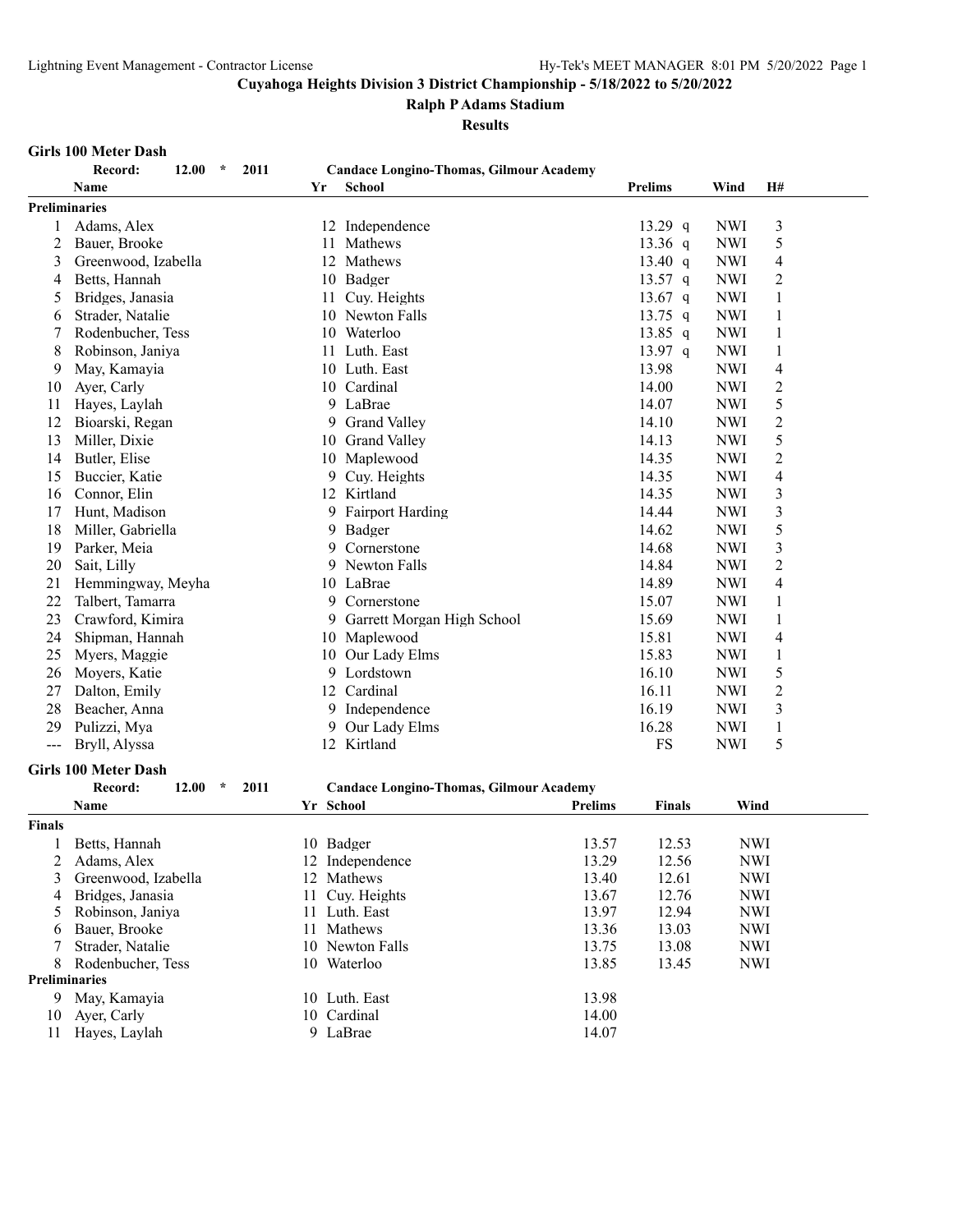#### **Ralph P Adams Stadium**

#### **Results**

#### **Preliminaries ... (Girls 100 Meter Dash)**

|    | Name              |    | Yr School                    | <b>Prelims</b> | <b>Finals</b> | Wind |
|----|-------------------|----|------------------------------|----------------|---------------|------|
| 12 | Bioarski, Regan   |    | 9 Grand Valley               | 14.10          |               |      |
| 13 | Miller, Dixie     | 10 | <b>Grand Valley</b>          | 14.13          |               |      |
| 14 | Butler, Elise     |    | 10 Maplewood                 | 14.35          |               |      |
| 15 | Buccier, Katie    | 9. | Cuy. Heights                 | 14.35          |               |      |
| 16 | Connor, Elin      |    | 12 Kirtland                  | 14.35          |               |      |
| 17 | Hunt, Madison     |    | 9 Fairport Harding           | 14.44          |               |      |
| 18 | Miller, Gabriella |    | 9 Badger                     | 14.62          |               |      |
| 19 | Parker, Meia      | 9. | Cornerstone                  | 14.68          |               |      |
| 20 | Sait, Lilly       |    | 9 Newton Falls               | 14.84          |               |      |
| 21 | Hemmingway, Meyha |    | 10 LaBrae                    | 14.89          |               |      |
| 22 | Talbert, Tamarra  | 9. | Cornerstone                  | 15.07          |               |      |
| 23 | Crawford, Kimira  |    | 9 Garrett Morgan High School | 15.69          |               |      |
| 24 | Shipman, Hannah   |    | 10 Maplewood                 | 15.81          |               |      |
| 25 | Myers, Maggie     |    | 10 Our Lady Elms             | 15.83          |               |      |
| 26 | Moyers, Katie     |    | 9 Lordstown                  | 16.10          |               |      |
| 27 | Dalton, Emily     |    | 12 Cardinal                  | 16.11          |               |      |
| 28 | Beacher, Anna     |    | 9 Independence               | 16.19          |               |      |
| 29 | Pulizzi, Mya      |    | 9 Our Lady Elms              | 16.28          |               |      |
|    | Bryll, Alyssa     | 12 | Kirtland                     | FS             |               |      |
|    |                   |    |                              |                |               |      |

# **Girls 200 Meter Dash**<br>Record: 24.28 \* 2011

#### **Record: 24.28 \* 2011 Candace Longino-Thomas, Gilmour Academy**

|                      | <b>Name</b>         | Yr | <b>School</b>            | <b>Prelims</b> | Wind       | <b>H#</b>      |  |
|----------------------|---------------------|----|--------------------------|----------------|------------|----------------|--|
| <b>Preliminaries</b> |                     |    |                          |                |            |                |  |
| 1                    | Greenwood, Izabella | 12 | Mathews                  | $28.06$ q      | <b>NWI</b> | 5              |  |
| 2                    | Adams, Casey        | 10 | Independence             | $28.35$ q      | <b>NWI</b> | 2              |  |
| 3                    | Robinson, Imani     | 11 | Luth. East               | 28.37 q        | <b>NWI</b> | 1              |  |
| 4                    | Betts, Hannah       | 10 | Badger                   | $29.06$ q      | <b>NWI</b> | 3              |  |
| 5                    | Carmosino, Marissa  | 11 | Kirtland                 | $29.17$ q      | <b>NWI</b> |                |  |
| 6                    | Bauer, Brooke       | 11 | Mathews                  | $29.64$ q      | <b>NWI</b> | 4              |  |
| 7                    | Mcintosh, Macy      | 12 | Kirtland                 | $29.85$ q      | <b>NWI</b> | 2              |  |
| 8                    | Fien, Makayla       | 10 | Berkshire                | $29.87$ q      | <b>NWI</b> | 4              |  |
| 9                    | Miller, Dixie       | 10 | <b>Grand Valley</b>      | 29.99          | <b>NWI</b> | 3              |  |
| 10                   | Hunt, Madison       | 9  | <b>Fairport Harding</b>  | 30.15          | <b>NWI</b> | 5              |  |
| 11                   | Rodenbucher, Tess   | 10 | Waterloo                 | 30.39          | <b>NWI</b> |                |  |
| 12                   | Butler, Elise       | 10 | Maplewood                | 30.41          | <b>NWI</b> | $\overline{2}$ |  |
| 13                   | Adams, Alex         | 12 | Independence             | 30.45          | <b>NWI</b> | 5              |  |
| 14                   | Robinson, Janiya    | 11 | Luth. East               | 30.49          | <b>NWI</b> | 4              |  |
| 15                   | Welchans, Ahnai     | —— | Andrews Osbourne Academy | 30.64          | <b>NWI</b> | 5              |  |
| 16                   | Bioarski, Regan     | 9  | <b>Grand Valley</b>      | 30.69          | <b>NWI</b> | 3              |  |
| 17                   | Barnes, Dekotah     | 9. | Cornerstone              | 30.85          | <b>NWI</b> | 2              |  |
| 18                   | Hayes, Laylah       | 9  | LaBrae                   | 31.13          | <b>NWI</b> | 4              |  |
| 19                   | Kretin, Lilly       | 9. | Cuy. Heights             | 31.65          | <b>NWI</b> |                |  |
| 20                   | Parker, Meia        | 9  | Cornerstone              | 32.73          | <b>NWI</b> | 5              |  |
| 21                   | Villanueva, Alisa   | 9  | Cuy. Heights             | 33.02          | <b>NWI</b> | 2              |  |
| 22                   | Shipman, Hannah     | 10 | Maplewood                | 33.45          | <b>NWI</b> | 3              |  |
| 23                   | Dye, Jamiyah        | 9  | Andrews Osbourne Academy | 34.14          | <b>NWI</b> | 2              |  |
| 24                   | Smith, Shamore      | 11 | Richmond Hts.            | 34.22          | <b>NWI</b> | 3              |  |
| 25                   | Myers, Maggie       | 10 | Our Lady Elms            | 34.38          | <b>NWI</b> | 5              |  |
| 26                   | Movers, Katie       | 9  | Lordstown                | 35.03          | <b>NWI</b> | 4              |  |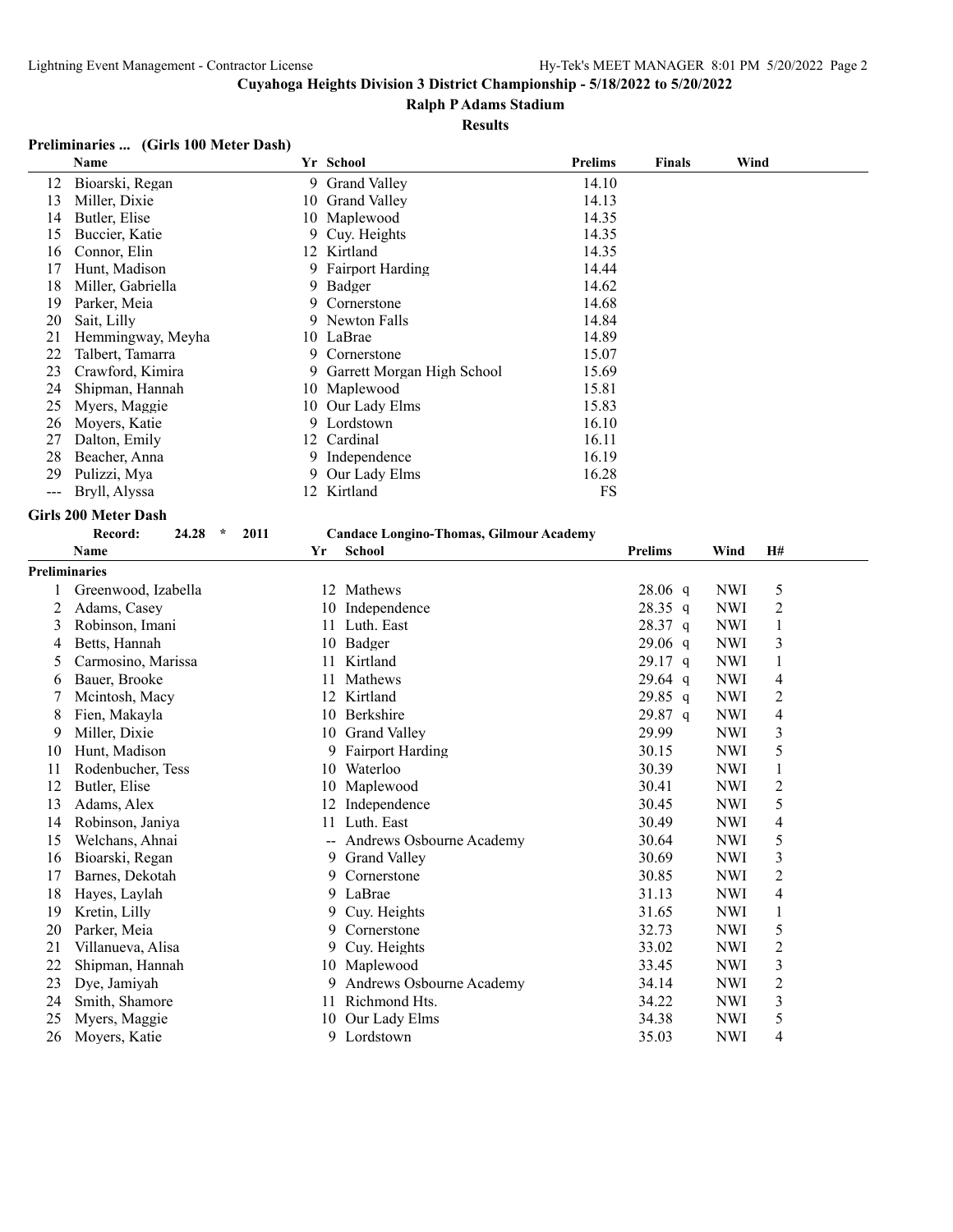7 Soltis, Lauren

**Cuyahoga Heights Division 3 District Championship - 5/18/2022 to 5/20/2022**

**Ralph P Adams Stadium**

#### **Results**

|               | Preliminaries  (Girls 200 Meter Dash) |    |                                                |                |                |            |                |  |
|---------------|---------------------------------------|----|------------------------------------------------|----------------|----------------|------------|----------------|--|
|               | Name                                  | Yr | School                                         |                | Prelims        | Wind       | H#             |  |
| 27            | Pulizzi, Mya                          |    | 9 Our Lady Elms                                |                | 35.06          | <b>NWI</b> | $\mathbf{1}$   |  |
| 28            | Naka, Naomi                           |    | 11 Garrett Morgan High School                  |                | 35.92          | <b>NWI</b> | $\overline{4}$ |  |
| 29            | Dalton, Emily                         |    | 12 Cardinal                                    |                | 37.61          | <b>NWI</b> | $\overline{c}$ |  |
|               |                                       |    |                                                |                |                |            |                |  |
|               | <b>Girls 200 Meter Dash</b>           |    |                                                |                |                |            |                |  |
|               | Record:<br>$\star$<br>2011<br>24.28   |    | <b>Candace Longino-Thomas, Gilmour Academy</b> |                |                |            |                |  |
|               | Name                                  |    | Yr School                                      | <b>Prelims</b> | <b>Finals</b>  | Wind       |                |  |
| <b>Finals</b> |                                       |    |                                                |                |                |            |                |  |
|               | Greenwood, Izabella                   |    | 12 Mathews                                     | 28.06          | 26.75          | <b>NWI</b> |                |  |
| 2             | Robinson, Imani                       | 11 | Luth. East                                     | 28.37          | 26.80          | <b>NWI</b> |                |  |
| 3             | Adams, Casey                          |    | 10 Independence                                | 28.35          | 27.04          | <b>NWI</b> |                |  |
| 4             | Betts, Hannah                         |    | 10 Badger                                      | 29.06          | 27.10          | <b>NWI</b> |                |  |
| 5             | Carmosino, Marissa                    | 11 | Kirtland                                       | 29.17          | 27.88          | <b>NWI</b> |                |  |
| 6             | Bauer, Brooke                         | 11 | Mathews                                        | 29.64          | 28.53          | <b>NWI</b> |                |  |
|               | Fien, Makayla                         |    | 10 Berkshire                                   | 29.87          | 28.63          | <b>NWI</b> |                |  |
|               | <b>Preliminaries</b>                  |    |                                                |                |                |            |                |  |
| 7             | Mcintosh, Macy                        |    | 12 Kirtland                                    | 29.85          |                |            |                |  |
| 9             | Miller, Dixie                         |    | 10 Grand Valley                                | 29.99          |                |            |                |  |
| 10            | Hunt, Madison                         |    | 9 Fairport Harding                             | 30.15          |                |            |                |  |
| 11            | Rodenbucher, Tess                     |    | 10 Waterloo                                    | 30.39          |                |            |                |  |
| 12            | Butler, Elise                         |    | 10 Maplewood                                   | 30.41          |                |            |                |  |
| 13            | Adams, Alex                           | 12 | Independence                                   | 30.45          |                |            |                |  |
| 14            | Robinson, Janiya                      | 11 | Luth. East                                     | 30.49          |                |            |                |  |
| 15            | Welchans, Ahnai                       |    | -- Andrews Osbourne Academy                    | 30.64          |                |            |                |  |
| 16            | Bioarski, Regan                       | 9  | <b>Grand Valley</b>                            | 30.69          |                |            |                |  |
| 17            | Barnes, Dekotah                       | 9. | Cornerstone                                    | 30.85          |                |            |                |  |
| 18            | Hayes, Laylah                         |    | 9 LaBrae                                       | 31.13          |                |            |                |  |
| 19            | Kretin, Lilly                         |    | 9 Cuy. Heights                                 | 31.65          |                |            |                |  |
| 20            | Parker, Meia                          | 9. | Cornerstone                                    | 32.73          |                |            |                |  |
| 21            | Villanueva, Alisa                     | 9  | Cuy. Heights                                   | 33.02          |                |            |                |  |
| 22            | Shipman, Hannah                       |    | 10 Maplewood                                   | 33.45          |                |            |                |  |
| 23            | Dye, Jamiyah                          | 9. | Andrews Osbourne Academy                       | 34.14          |                |            |                |  |
| 24            | Smith, Shamore                        | 11 | Richmond Hts.                                  | 34.22          |                |            |                |  |
| 25            | Myers, Maggie                         |    | 10 Our Lady Elms                               | 34.38          |                |            |                |  |
| 26            | Moyers, Katie                         |    | 9 Lordstown                                    | 35.03          |                |            |                |  |
| 27            | Pulizzi, Mya                          | 9  | Our Lady Elms                                  | 35.06          |                |            |                |  |
| 28            | Naka, Naomi                           | 11 | Garrett Morgan High School                     | 35.92          |                |            |                |  |
| 29            | Dalton, Emily                         |    | 12 Cardinal                                    | 37.61          |                |            |                |  |
|               |                                       |    |                                                |                |                |            |                |  |
|               | <b>Girls 400 Meter Dash</b>           |    |                                                |                |                |            |                |  |
|               | Record:<br>55.46<br>$\star$<br>2001   |    | <b>Brook Turner, Hawken</b>                    |                |                |            |                |  |
|               | Name                                  | Yr | <b>School</b>                                  |                | <b>Prelims</b> |            | H#             |  |
|               | <b>Preliminaries</b>                  |    |                                                |                |                |            |                |  |
| 1             | Roberts, Tai                          |    | 12 Andrews Osbourne Academy                    |                | 1:02.82 q      |            | $\overline{c}$ |  |
| 2             | Butler, Emily                         |    | 12 Maplewood                                   |                | $1:03.68$ q    |            | 4              |  |
| 3             | Vosicky, Sylvia                       |    | 9 Kirtland                                     |                | $1:05.90$ q    |            | 1              |  |
| 4             | Mcintosh, Macy                        |    | 12 Kirtland                                    |                | $1:05.93$ q    |            | 3              |  |
| 5             | Ayer, Carly                           |    | 10 Cardinal                                    |                | 1:08.24 $q$    |            | 1              |  |

6 Taliaferro, Grace 11 Independence 1:08.58 q 3<br>
7 Soltis, Lauren 12 Cardinal 1:09.14 q 4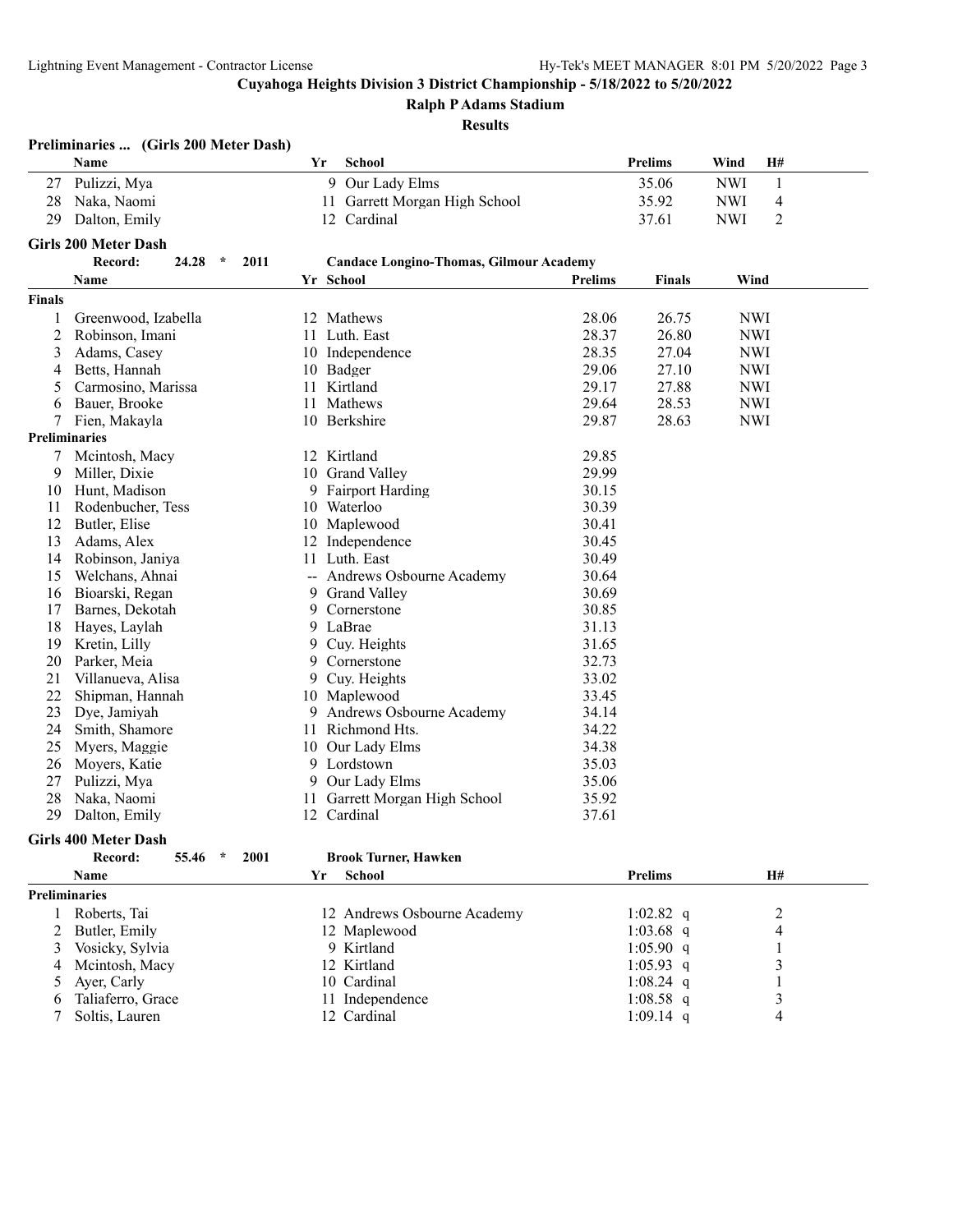#### **Ralph P Adams Stadium**

#### **Results**

## **Preliminaries ... (Girls 400 Meter Dash)**

|                      | Name                                | Yr  | <b>School</b>                |         | <b>Prelims</b> | H#                      |
|----------------------|-------------------------------------|-----|------------------------------|---------|----------------|-------------------------|
| 8                    | Gorham, Timia                       |     | 12 Luth. East                |         | 1:09.23 $q$    | $\overline{\mathbf{c}}$ |
| 9                    | Rodenbucher, Tess                   |     | 10 Waterloo                  |         | 1:10.35        | 3                       |
| 10                   | Barnes, Dekotah                     |     | Cornerstone<br>9             |         | 1:11.25        | $\overline{c}$          |
| 11                   | Ainsley, Emma                       |     | 11 Mathews                   |         | 1:11.56        | 1                       |
| 12                   | Zoldals, Penelope                   |     | 9 Richmond Hts.              |         | 1:11.74        | 1                       |
| 13                   | Dority, Abigail                     |     | 10 Maplewood                 |         | 1:12.26        | $\overline{4}$          |
| 14                   | Villanueva, Alisa                   |     | 9 Cuy. Heights               |         | 1:13.58        | 3                       |
| 15                   | Kretin, Lilly                       |     | 9 Cuy. Heights               |         | 1:16.35        |                         |
| 16                   | Dysert, Bre                         |     | 9 Berkshire                  |         | 1:16.39        | 4                       |
| 17                   | Elliott, Logan                      |     | 9 Newton Falls               |         | 1:16.40        | 1                       |
| 18                   | Crawford, Morgan                    |     | 10 Grand Valley              |         | 1:16.84        | 3                       |
| 19                   | Crawford, Kimira                    |     | 9 Garrett Morgan High School |         | 1:16.93        | 1                       |
| 20                   | Vilcheck, Avery                     |     | 9 Independence               |         | 1:19.15        | 3                       |
| 21                   | Walker, Lovey                       |     | 11 Cornerstone               |         | 1:20.68        | $\overline{c}$          |
| 22                   | Adams, Arlene                       |     | 10 Newton Falls              |         | 1:21.00        | 2                       |
| 23                   | Faber, Kaity                        |     | 9 Lordstown                  |         | 1:21.56        | 3                       |
| 24                   | Neubert, Candace                    |     | 10 Mathews                   |         | 1:24.30        | 1                       |
|                      | <b>Girls 400 Meter Dash</b>         |     |                              |         |                |                         |
|                      | Record:<br>55.46<br>$\star$<br>2001 |     | <b>Brook Turner, Hawken</b>  |         |                |                         |
|                      | Name                                |     | Yr School                    | Prelims | <b>Finals</b>  |                         |
|                      |                                     |     |                              |         |                |                         |
| <b>Finals</b>        |                                     |     |                              |         |                |                         |
| 1                    | Roberts, Tai                        |     | 12 Andrews Osbourne Academy  | 1:02.82 | 1:01.16        |                         |
| 2                    | Butler, Emily                       |     | 12 Maplewood                 | 1:03.68 | 1:03.33        |                         |
| 3                    | Vosicky, Sylvia                     |     | 9 Kirtland                   | 1:05.90 | 1:03.93        |                         |
| 4                    | Ayer, Carly                         |     | 10 Cardinal                  | 1:08.24 | 1:04.25        |                         |
| 5                    | Gorham, Timia                       |     | 12 Luth. East                | 1:09.23 | 1:06.36        |                         |
| 6                    | Taliaferro, Grace                   |     | 11 Independence              | 1:08.58 | 1:07.50        |                         |
| 7                    | Soltis, Lauren                      |     | 12 Cardinal                  | 1:09.14 | 1:09.08        |                         |
| <b>Preliminaries</b> |                                     |     |                              |         |                |                         |
| 4                    | Mcintosh, Macy                      |     | 12 Kirtland                  | 1:05.93 |                |                         |
| 9                    | Rodenbucher, Tess                   | 10  | Waterloo                     | 1:10.35 |                |                         |
| 10                   | Barnes, Dekotah                     | 9   | Cornerstone                  | 1:11.25 |                |                         |
| 11                   | Ainsley, Emma                       | 11  | Mathews                      | 1:11.56 |                |                         |
| 12                   | Zoldals, Penelope                   | 9   | Richmond Hts.                | 1:11.74 |                |                         |
| 13                   | Dority, Abigail                     | 10  | Maplewood                    | 1:12.26 |                |                         |
| 14                   | Villanueva, Alisa                   | 9.  | Cuy. Heights                 | 1:13.58 |                |                         |
| 15                   | Kretin, Lilly                       | 9   | Cuy. Heights                 | 1:16.35 |                |                         |
| 16                   | Dysert, Bre                         | 9   | Berkshire                    | 1:16.39 |                |                         |
| 17                   | Elliott, Logan                      | 9.  | Newton Falls                 | 1:16.40 |                |                         |
| 18                   | Crawford, Morgan                    |     | 10 Grand Valley              | 1:16.84 |                |                         |
| 19                   | Crawford, Kimira                    |     | 9 Garrett Morgan High School | 1:16.93 |                |                         |
| 20                   | Vilcheck, Avery                     | 9.  | Independence                 | 1:19.15 |                |                         |
| 21                   | Walker, Lovey                       | 11. | Cornerstone                  | 1:20.68 |                |                         |
| 22                   | Adams, Arlene                       |     | 10 Newton Falls              | 1:21.00 |                |                         |
| 23                   | Faber, Kaity                        |     | 9 Lordstown                  | 1:21.56 |                |                         |
|                      | 24 Neubert, Candace                 |     | 10 Mathews                   | 1:24.30 |                |                         |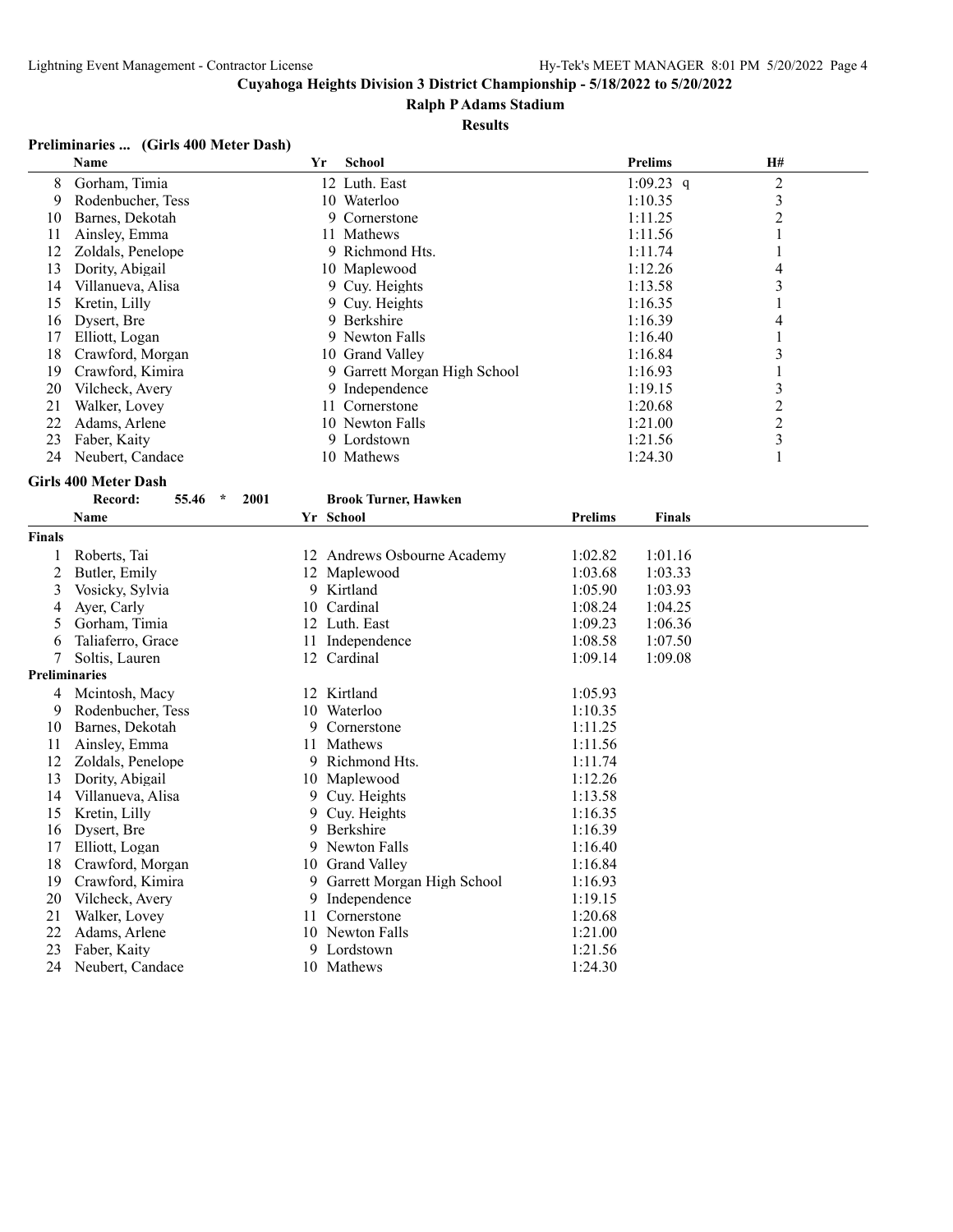#### **Ralph P Adams Stadium**

**Results**

#### **Girls 800 Meter Run**

|                                                                                                                                                 | <b>Prelims</b> | H# |
|-------------------------------------------------------------------------------------------------------------------------------------------------|----------------|----|
| 2015<br>2:18.28<br>Sydney Hlifka, Gilmour Acad<br>Record:<br>$\star$<br>5/23/2014<br>2:18.28<br>- Sydney Hlifka, Gilmour Acad<br>一次。<br>Record: |                |    |

| <b>Preliminaries</b> |                                              |                               |             |                  |
|----------------------|----------------------------------------------|-------------------------------|-------------|------------------|
|                      | Mcgreevy, Gabby                              | 12 Independence               | $2:41.17$ Q | 1                |
| 2                    | Steimle, Anna                                | 9 Grand Valley                | $2:45.62$ Q | $\overline{c}$   |
| 3                    | Kuczkowski, Delaney                          | 11 Kirtland                   | 2:44.48 Q   |                  |
| 4                    | Butler, Emily                                | 12 Maplewood                  | $2:49.22$ Q | $\overline{c}$   |
| 5                    | Vondrasek, Sydnee                            | 9 Bristol                     | $2:47.55$ Q |                  |
| 6                    | Vlosich, Gianna                              | 11 Mathews                    | 2:49.87 Q   | $\overline{2}$   |
|                      | Aver, Lily                                   | 10 Cardinal                   | 2:47.59 Q   |                  |
| 8                    | Borthwick, Ainsley                           | 9 Kirtland                    | $2:50.09$ Q | $\overline{2}$   |
| 9                    | Barcikoski, Tara                             | 11 Berkshire                  | $2:50.37$ Q |                  |
| 10                   | Starcher, Bailey                             | 12 Maplewood                  | $2:52.30$ Q | $\overline{c}$   |
| 11                   | Patterson, Anna                              | 10 Cuy. Heights               | $2:54.70$ Q | 1                |
| 12                   | Kitzmiller, Aubreigh                         | 9 Cardinal                    | $2:59.11$ Q | $\overline{c}$   |
| 13                   | Coljohn, Kate                                | 11 Independence               | $2:59.80$ Q | 1                |
| 14                   | Biltz, Cheyenne                              | 10 Waterloo                   | $3:01.19$ Q | $\overline{c}$   |
| 15                   | King, Phoenix                                | 12 Luth. East                 | $3:01.32$ Q | 1                |
| 16                   | Wilson, Lauryn                               | 10 Cuv. Heights               | $3:05.73$ Q | $\overline{c}$   |
| 17                   | Lee, Mary                                    | 9 Berkshire                   | 3:07.16     | 1                |
| 18                   | Rodriguez, Alanny                            | 10 Garrett Morgan High School | 3:08.30     | $\overline{c}$   |
| 19                   | Klingensmith, Briaunna                       | 10 Bristol                    | 3:11.23     | $\overline{2}$   |
| 20                   | Braemer, Morgan                              | 12 Fairport Harding           | 3:12.83     | $\overline{c}$   |
| 21                   | Miller, Ally                                 | 10 Waterloo                   | 3:16.84     |                  |
| 22                   | Naka, Naomi                                  | 11 Garrett Morgan High School | 3:17.73     | $\overline{c}$   |
| 23                   | Neubert, Candace                             | 10 Mathews                    | 3:22.42     | $\overline{2}$   |
| 24                   | Faber, Kaity                                 | 9 Lordstown                   | 3:23.27     | 1                |
| 25                   | Pettway, Precious                            | 12 Luth. East                 | 3:47.63     | $\boldsymbol{2}$ |
| 26                   | Cumberledge, Bayleigh                        | 9 Newton Falls                | 4:01.95     |                  |
|                      | <b>Girls 800 Meter Run</b>                   |                               |             |                  |
|                      | 2:18.28<br>Record:<br>$\star$<br>2015        | Sydney Hlifka, Gilmour Acad   |             |                  |
|                      | 2:18.28<br>5/23/2014<br>Record:<br>$^{\ast}$ | Sydney Hlifka, Gilmour Acad   |             |                  |

|               |                       |     | $\sim$ , where, animaling commons receive |                |               |  |
|---------------|-----------------------|-----|-------------------------------------------|----------------|---------------|--|
|               | <b>Name</b>           |     | Yr School                                 | <b>Prelims</b> | <b>Finals</b> |  |
| <b>Finals</b> |                       |     |                                           |                |               |  |
|               | Ayer, Lily            |     | 10 Cardinal                               | 2:47.59        | 2:26.56       |  |
|               | Barcikoski, Tara      | 11. | Berkshire                                 | 2:50.37        | 2:30.53       |  |
| 3             | Butler, Emily         |     | 12 Maplewood                              | 2:49.22        | 2:31.61       |  |
|               | 4 Kuczkowski, Delaney | 11. | Kirtland                                  | 2:44.48        | 2:33.88       |  |
| 5             | Steimle, Anna         |     | 9 Grand Valley                            | 2:45.62        | 2:40.72       |  |
| 6.            | Starcher, Bailey      |     | 12 Maplewood                              | 2:52.30        | 2:42.74       |  |
|               | Borthwick, Ainsley    |     | 9 Kirtland                                | 2:50.09        | 2:45.25       |  |
| 8             | Coljohn, Kate         |     | 11 Independence                           | 2:59.80        | 2:47.87       |  |
| 9.            | Vlosich, Gianna       | 11. | <b>Mathews</b>                            | 2:49.87        | 2:49.17       |  |
| 10            | Mcgreevy, Gabby       |     | 12 Independence                           | 2:41.17        | 2:50.04       |  |
| 11            | Patterson, Anna       |     | 10 Cuy. Heights                           | 2:54.70        | 3:00.84       |  |
| 12            | Kitzmiller, Aubreigh  | 9   | Cardinal                                  | 2:59.11        | 3:02.73       |  |
| 13            | Wilson, Lauryn        |     | 10 Cuy. Heights                           | 3:05.73        | 3:05.22       |  |
| 14            | Biltz, Cheyenne       | 10. | Waterloo                                  | 3:01.19        | 3:09.09       |  |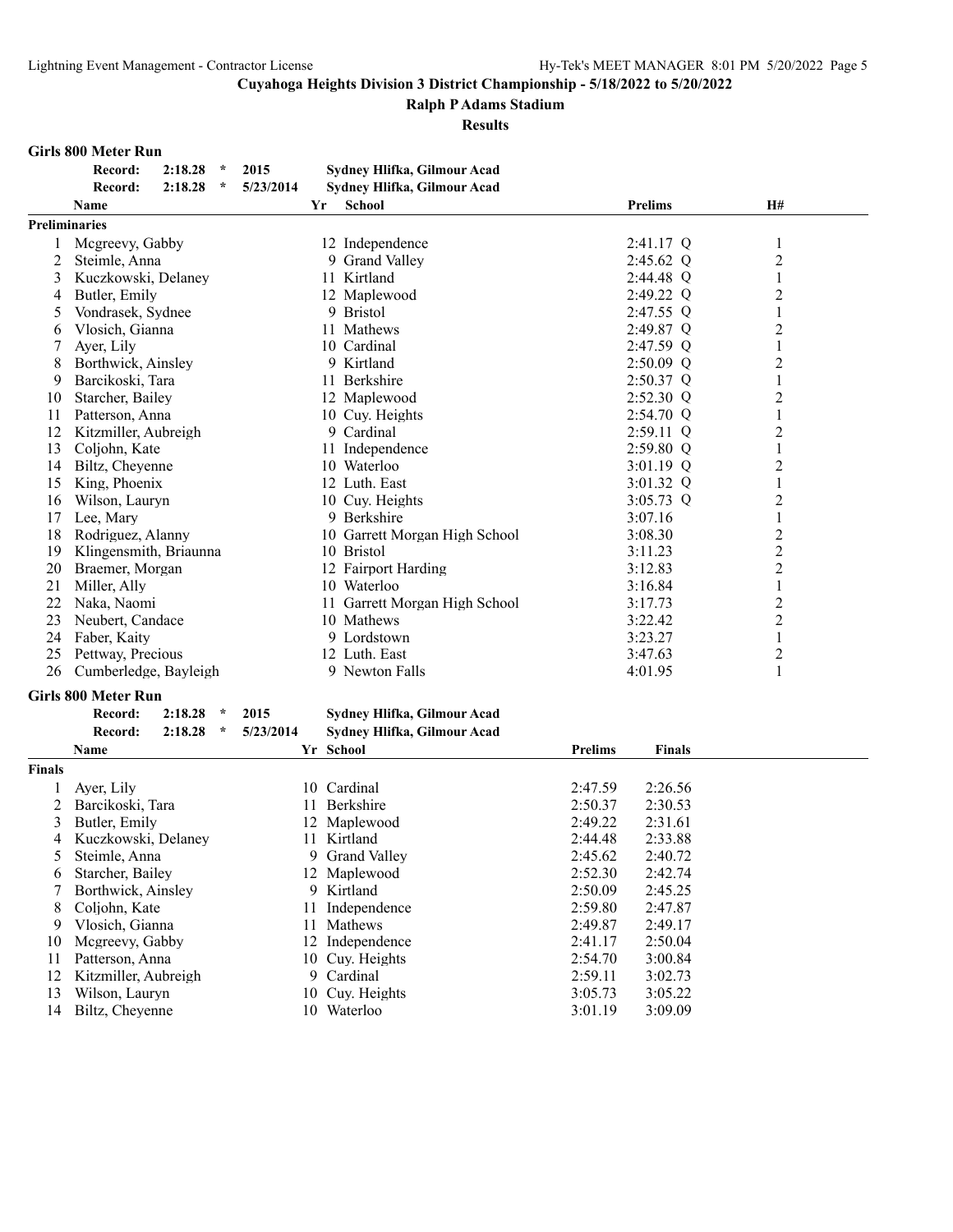#### **Ralph P Adams Stadium**

#### **Results**

#### **Finals ... (Girls 800 Meter Run)**

|                      | Name                           |           | Yr School                     | <b>Prelims</b> | <b>Finals</b> |  |
|----------------------|--------------------------------|-----------|-------------------------------|----------------|---------------|--|
| 15                   | King, Phoenix                  |           | 12 Luth. East                 | 3:01.32        | 3:09.67       |  |
| <b>Preliminaries</b> |                                |           |                               |                |               |  |
| 5                    | Vondrasek, Sydnee              |           | 9 Bristol                     | 2:47.55        |               |  |
| 17                   | Lee, Mary                      | 9.        | Berkshire                     | 3:07.16        |               |  |
| 18                   | Rodriguez, Alanny              |           | 10 Garrett Morgan High School | 3:08.30        |               |  |
| 19                   | Klingensmith, Briaunna         |           | 10 Bristol                    | 3:11.23        |               |  |
| 20                   | Braemer, Morgan                |           | 12 Fairport Harding           | 3:12.83        |               |  |
| 21                   | Miller, Ally                   |           | 10 Waterloo                   | 3:16.84        |               |  |
| 22                   | Naka, Naomi                    | 11        | Garrett Morgan High School    | 3:17.73        |               |  |
| 23                   | Neubert, Candace               |           | 10 Mathews                    | 3:22.42        |               |  |
| 24                   | Faber, Kaity                   |           | 9 Lordstown                   | 3:23.27        |               |  |
| 25                   | Pettway, Precious              |           | 12 Luth. East                 | 3:47.63        |               |  |
| 26                   | Cumberledge, Bayleigh          |           | 9 Newton Falls                | 4:01.95        |               |  |
|                      |                                |           |                               |                |               |  |
|                      | Girls 1600 Meter Run           |           |                               |                |               |  |
|                      | Record:<br>5:06.85<br>$\star$  | 5/20/2022 | Caleigh Richards, Maplewood   |                |               |  |
|                      | Name                           | Yr        | <b>School</b>                 |                | <b>Finals</b> |  |
| <b>Finals</b>        |                                |           |                               |                |               |  |
|                      | Richards, Caleigh              |           | 10 Maplewood                  |                | $5:06.85$ *   |  |
| 2                    | Nowak, Alana                   |           | 10 Independence               |                | 5:44.02       |  |
| 3                    | Steimle, Anna                  |           | 9 Grand Valley                |                | 5:48.74       |  |
| 4                    | Agardi, Haley                  |           | 10 Maplewood                  |                | 5:50.53       |  |
| 5                    | Mcgreevy, Gabby                |           | 12 Independence               |                | 5:51.11       |  |
| 6                    | Hammond, Jane                  |           | 12 Andrews Osbourne Academy   |                | 6:20.22       |  |
| 7                    | Kitzmiller, Aubreigh           |           | 9 Cardinal                    |                | 6:38.48       |  |
| 8                    | Patterson, Anna                |           | 10 Cuy. Heights               |                | 6:43.10       |  |
| 9                    | Jackson, Jessica               |           | 10 Kirtland                   |                | 6:56.80       |  |
| 10                   | Miller, Ally                   |           | 10 Waterloo                   |                | 6:59.87       |  |
| 11                   | Crouch, Keira                  |           | 10 Bristol                    |                | 7:04.00       |  |
| 12                   | Copeland, Josie                |           | 11 Kirtland                   |                | 7:07.65       |  |
| 13                   | Biltz, Cheyenne                |           | 10 Waterloo                   |                | 7:25.19       |  |
| 14                   | Glenn, Sarah                   |           | 10 Cuy. Heights               |                | 7:35.03       |  |
| 15                   | Klem, Mylee                    |           | 11 Berkshire                  |                | 7:46.61       |  |
| 16                   | Neikirk, Hanna                 |           | 11 Cardinal                   |                | 8:08.45       |  |
| $\sim$ $\sim$        | Gall, Peyton                   |           | 9 Bristol                     |                | <b>DNF</b>    |  |
|                      |                                |           |                               |                |               |  |
|                      | <b>Girls 3200 Meter Run</b>    |           |                               |                |               |  |
|                      | Record:<br>11:16.86<br>$\star$ | 2015      | Hannah Markel, Gilmour Acad   |                |               |  |
|                      | Name                           | Yr        | School                        |                | <b>Finals</b> |  |
| Finals               |                                |           |                               |                |               |  |
| $\mathbf{I}$         | Richards, Caleigh              |           | 10 Maplewood                  |                | 11:32.62      |  |
| 2                    | Nowak, Alana                   |           | 10 Independence               |                | 12:46.62      |  |
| 3                    | Agardi, Haley                  |           | 10 Maplewood                  |                | 13:02.68      |  |
| 4                    | Vondrasek, Sydnee              |           | 9 Bristol                     |                | 13:20.86      |  |
| 5                    | Greenlee, Reilly               |           | 12 Kirtland                   |                | 13:29.06      |  |
| 6                    | Jirousek, Katie                |           | 9 Cuy. Heights                |                | 15:00.21      |  |
| 7                    | Durosko, Madison               |           | 10 Berkshire                  |                | 15:57.93      |  |
| 8                    | Bradac, Brynn                  |           | 10 Kirtland                   |                | 16:06.05      |  |
| 9                    | Miller, Ally                   |           | 10 Waterloo                   |                | 16:08.58      |  |
| 10                   | Biltz, Cheyenne                |           | 10 Waterloo                   |                | 17:37.55      |  |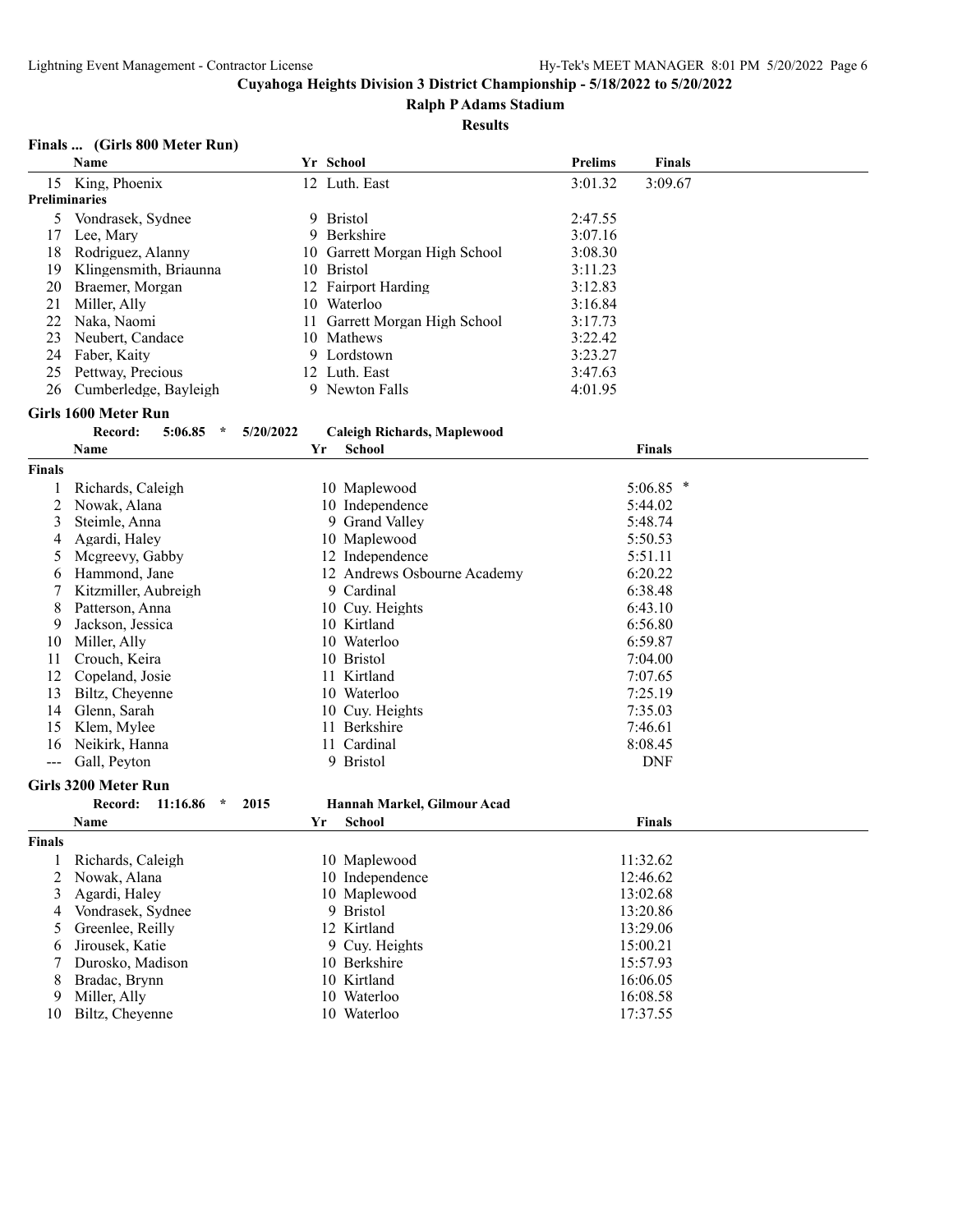**Ralph P Adams Stadium**

#### **Results**

#### **Finals ... (Girls 3200 Meter Run)**

|    | <b>Name</b>                         | Yr | <b>School</b>              | <b>Finals</b>  |            |           |
|----|-------------------------------------|----|----------------------------|----------------|------------|-----------|
| 11 | Sajovie, Sonia                      |    | 12 Independence            | 17:58.29       |            |           |
|    | <b>Girls 100 Meter Hurdles</b>      |    |                            |                |            |           |
|    | Record:<br>14.43<br>$\star$<br>2014 |    | <b>Amber Eles, Trinity</b> |                |            |           |
|    | <b>Name</b>                         | Yr | <b>School</b>              | <b>Prelims</b> | Wind       | <b>H#</b> |
|    | <b>Preliminaries</b>                |    |                            |                |            |           |
|    | Schneider, Sarah                    | 12 | Lordstown                  | $16.96$ q      | <b>NWI</b> | 3         |
| 2  | Rutkowski, Karalyn                  | 12 | Cardinal                   | $17.27$ q      | <b>NWI</b> |           |
| 3  | Leichliter, Skylar                  | 12 | Independence               | $17.64$ q      | <b>NWI</b> | 2         |
| 4  | Cuckovich, Riley                    | 12 | Lordstown                  | $17.79$ q      | <b>NWI</b> | 2         |
| 5  | Donaldson, Amiyah                   | 12 | Luth. East                 | $17.81$ q      | <b>NWI</b> |           |
| 6  | Strader, Natalie                    | 10 | Newton Falls               | $17.89$ q      | <b>NWI</b> |           |
| 7  | Sylvester, Ayla                     | 10 | Mathews                    | $18.04$ q      | <b>NWI</b> |           |
| 8  | Collins, Ronee                      | 11 | Cardinal                   | $18.11$ q      | <b>NWI</b> | 3         |
| 9  | Sait, Lilly                         | 9  | Newton Falls               | 18.43          | <b>NWI</b> | 3         |
| 10 | Tiber, Marissa                      | 11 | Berkshire                  | 19.16          | <b>NWI</b> | 2         |
| 11 | Havlock, Lydia                      | 12 | <b>Bristol</b>             | 19.26          | <b>NWI</b> | 1         |
| 12 | Gross, Mackenzie                    | 11 | Badger                     | 19.37          | <b>NWI</b> | 3         |
| 13 | Dennis, Hailey                      | 10 | <b>Bristol</b>             | 19.83          | <b>NWI</b> | 3         |
| 14 | Harvey, Ciena                       | 11 | Cuy. Heights               | 20.20          | <b>NWI</b> | 2         |
| 15 | Golem, Ava                          | 10 | Kirtland                   | 20.22          | <b>NWI</b> | 3         |
| 16 | Krajewski, Brooke                   | 10 | Cuv. Heights               | 20.57          | <b>NWI</b> |           |
| 17 | Richards, Emily                     | 10 | Independence               | 20.59          | <b>NWI</b> |           |
| 18 | Williamson, Chloe                   | 10 | Waterloo                   | 20.64          | <b>NWI</b> |           |
| 19 | Zeiler, Amber                       | 9  | Berkshire                  | 21.13          | <b>NWI</b> | 2         |
| 20 | Brown, Gabryalla                    | 11 | Mathews                    | 23.17          | <b>NWI</b> | 3         |
|    | <b>Girls 100 Meter Hurdles</b>      |    |                            |                |            |           |
|    | 14.43<br>$\star$<br>2014<br>Record: |    | <b>Amber Eles, Trinity</b> |                |            |           |

|               | Name               |    | Yr School       | <b>Prelims</b> | <b>Finals</b> | Wind       |
|---------------|--------------------|----|-----------------|----------------|---------------|------------|
| Finals        |                    |    |                 |                |               |            |
|               | Leichliter, Skylar |    | 12 Independence | 17.64          | 16.04         | <b>NWI</b> |
|               | Rutkowski, Karalyn | 12 | Cardinal        | 17.27          | 16.36         | <b>NWI</b> |
| 3             | Schneider, Sarah   | 12 | Lordstown       | 16.96          | 16.43         | <b>NWI</b> |
| 4             | Cuckovich, Riley   | 12 | Lordstown       | 17.79          | 17.23         | <b>NWI</b> |
| 5             | Strader, Natalie   |    | 10 Newton Falls | 17.89          | 17.44         | <b>NWI</b> |
| 6             | Collins, Ronee     |    | Cardinal        | 18.11          | 17.86         | <b>NWI</b> |
|               | Donaldson, Amiyah  | 12 | Luth. East      | 17.81          | 17.98         | <b>NWI</b> |
| 8             | Sylvester, Ayla    |    | 10 Mathews      | 18.04          | 22.10         | <b>NWI</b> |
| Preliminaries |                    |    |                 |                |               |            |
| 9             | Sait, Lilly        |    | 9 Newton Falls  | 18.43          |               |            |
| 10            | Tiber, Marissa     | 11 | Berkshire       | 19.16          |               |            |
| 11            | Havlock, Lydia     |    | 12 Bristol      | 19.26          |               |            |
| 12            | Gross, Mackenzie   |    | 11 Badger       | 19.37          |               |            |
| 13            | Dennis, Hailey     | 10 | <b>Bristol</b>  | 19.83          |               |            |
| 14            | Harvey, Ciena      |    | Cuy. Heights    | 20.20          |               |            |
| 15            | Golem, Ava         |    | 10 Kirtland     | 20.22          |               |            |
| 16            | Krajewski, Brooke  |    | 10 Cuy. Heights | 20.57          |               |            |
| 17            | Richards, Emily    | 10 | Independence    | 20.59          |               |            |
| 18            | Williamson, Chloe  | 10 | Waterloo        | 20.64          |               |            |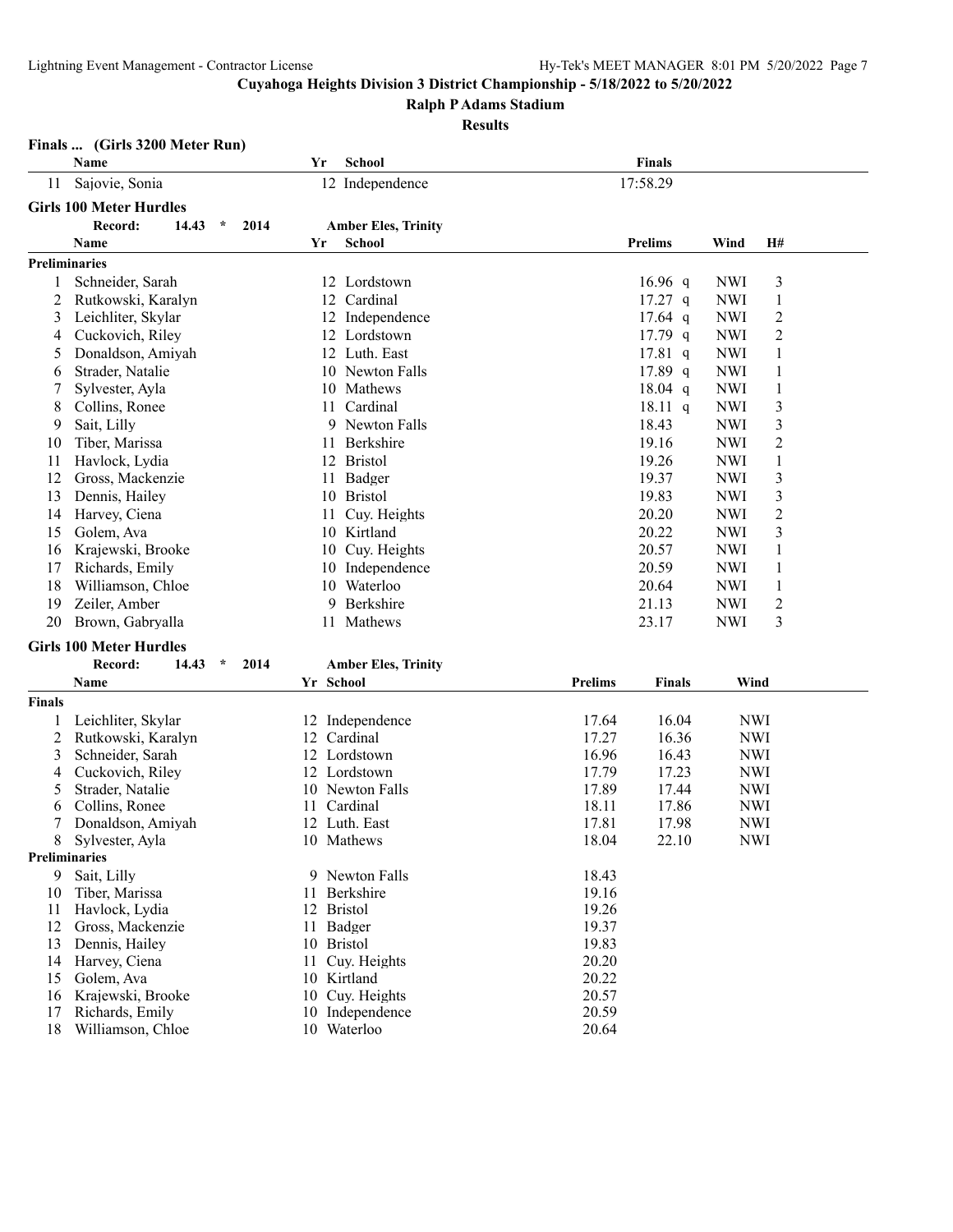**Preliminaries ... (Girls 100 Meter Hurdles)**

**Cuyahoga Heights Division 3 District Championship - 5/18/2022 to 5/20/2022**

**Ralph P Adams Stadium**

#### **Results**

|               | Name                           |      | Yr School              | <b>Prelims</b> | <b>Finals</b>  | Wind             |  |
|---------------|--------------------------------|------|------------------------|----------------|----------------|------------------|--|
| 19            | Zeiler, Amber                  | 9    | Berkshire              | 21.13          |                |                  |  |
| 20            | Brown, Gabryalla               |      | 11 Mathews             | 23.17          |                |                  |  |
|               | <b>Girls 300 Meter Hurdles</b> |      |                        |                |                |                  |  |
|               | $\star$                        |      |                        |                |                |                  |  |
|               | Record:<br>44.73               | 2016 | Katie Straus, Kirtland |                |                |                  |  |
|               | <b>Name</b>                    | Yr   | <b>School</b>          |                | <b>Prelims</b> | <b>H#</b>        |  |
|               | <b>Preliminaries</b>           |      |                        |                |                |                  |  |
| 1             | Schneider, Sarah               |      | 12 Lordstown           |                | 49.94 q        | $\boldsymbol{2}$ |  |
| 2             | Donaldson, Amiyah              |      | 12 Luth. East          |                | 51.14 q        | $\mathbf{1}$     |  |
| 3             | Collins, Ronee                 |      | 11 Cardinal            |                | 51.66 q        | 3                |  |
| 4             | Leichliter, Skylar             |      | 12 Independence        |                | 52.14 q        | 3                |  |
| 5             | Rutkowski, Karalyn             |      | 12 Cardinal            |                | 52.48 q        | $\mathbf{1}$     |  |
| 6             | Gross, Mackenzie               |      | 11 Badger              |                | 53.79 q        | $\overline{2}$   |  |
| 7             | Moreal, Alberta                |      | 9 Independence         |                | 55.87 q        | $\mathbf{1}$     |  |
| 8             | Strader, Natalie               |      | 10 Newton Falls        |                | 57.71 q        | $\overline{2}$   |  |
| 9             | Figard, Jaden                  |      | 11 Cuy. Heights        |                | 58.29          | 1                |  |
| 10            | Russell, Anna                  |      | 9 Berkshire            |                | 59.38          | 3                |  |
| 11            | Williamson, Chloe              |      | 10 Waterloo            |                | 1:00.03        | $\mathbf{1}$     |  |
| 12            | Sait, Lilly                    |      | 9 Newton Falls         |                | 1:00.29        | 3                |  |
| 13            | Tiber, Marissa                 |      | 11 Berkshire           |                | 1:01.00        | 1                |  |
| 14            | Dennis, Hailey                 |      | 10 Bristol             |                | 1:01.19        | 1                |  |
| 15            | Harvey, Ciena                  |      | 11 Cuy. Heights        |                | 1:02.09        | $\overline{c}$   |  |
| 16            | Demarco, Sophia                |      | 12 Kirtland            |                | 1:03.86        | $\overline{c}$   |  |
| 17            | Lickwar, Dani                  |      | 9 Lordstown            |                | 1:05.14        | 2                |  |
|               | <b>Girls 300 Meter Hurdles</b> |      |                        |                |                |                  |  |
|               | Record:<br>44.73<br>$\star$    | 2016 | Katie Straus, Kirtland |                |                |                  |  |
|               | Name                           |      | Yr School              | <b>Prelims</b> | <b>Finals</b>  |                  |  |
|               |                                |      |                        |                |                |                  |  |
| <b>Finals</b> |                                |      |                        |                |                |                  |  |
| 1             | Donaldson, Amiyah              |      | 12 Luth. East          | 51.14          | 48.46          |                  |  |
| 2             | Schneider, Sarah               |      | 12 Lordstown           | 49.94          | 49.23          |                  |  |
| 3             | Collins, Ronee                 |      | 11 Cardinal            | 51.66          | 50.54          |                  |  |
| 4             | Leichliter, Skylar             |      | 12 Independence        | 52.14          | 50.54          |                  |  |
| 5             | Gross, Mackenzie               | 11   | Badger                 | 53.79          | 50.85          |                  |  |
| 6             | Rutkowski, Karalyn             |      | 12 Cardinal            | 52.48          | 50.94          |                  |  |
| 7             | Strader, Natalie               |      | 10 Newton Falls        | 57.71          | 52.66          |                  |  |
| 8             | Moreal, Alberta                |      | 9 Independence         | 55.87          | 54.07          |                  |  |
|               | <b>Preliminaries</b>           |      |                        |                |                |                  |  |
| 9             | Figard, Jaden                  |      | 11 Cuy. Heights        | 58.29          |                |                  |  |
| 10            | Russell, Anna                  |      | 9 Berkshire            | 59.38          |                |                  |  |
| 11            | Williamson, Chloe              |      | 10 Waterloo            | 1:00.03        |                |                  |  |
| 12            | Sait, Lilly                    |      | 9 Newton Falls         | 1:00.29        |                |                  |  |
| 13            | Tiber, Marissa                 |      | 11 Berkshire           | 1:01.00        |                |                  |  |
| 14            | Dennis, Hailey                 |      | 10 Bristol             | 1:01.19        |                |                  |  |
| 15            | Harvey, Ciena                  | 11   | Cuy. Heights           | 1:02.09        |                |                  |  |
| 16            | Demarco, Sophia                |      | 12 Kirtland            | 1:03.86        |                |                  |  |
| 17            | Lickwar, Dani                  | 9    | Lordstown              | 1:05.14        |                |                  |  |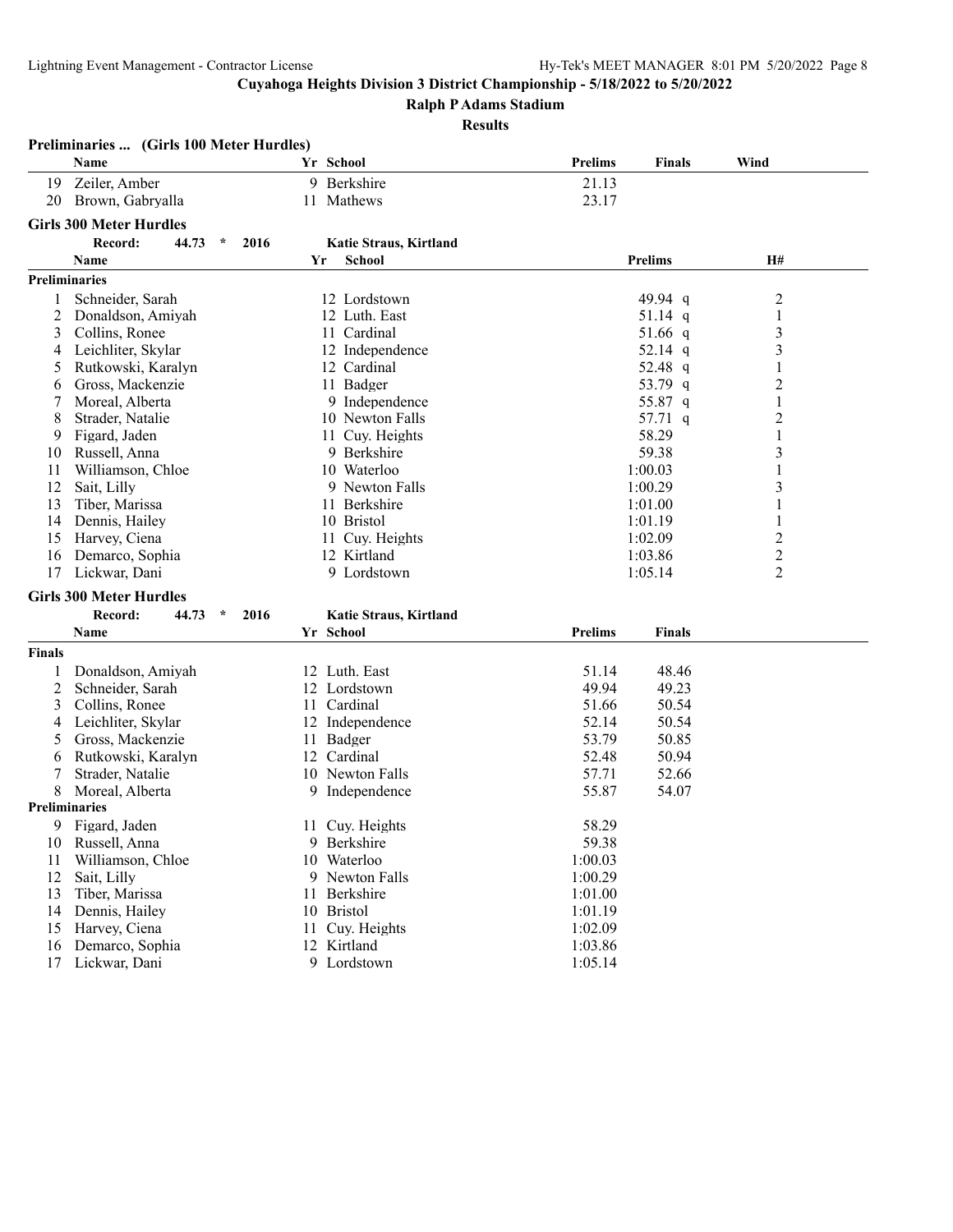#### **Ralph P Adams Stadium**

**Results**

#### **Girls 4x100 Meter Relay**

**Record: 49.73 \* 2004 St. Peter Chanel, St. Peter Chanel Hunter, Spates, DeMudd, Kelly**

| Humer, Spates, Demitique, Keny |                          |                           |                              |                |                              |  |  |
|--------------------------------|--------------------------|---------------------------|------------------------------|----------------|------------------------------|--|--|
|                                | Team                     | <b>Relay</b>              |                              | <b>Prelims</b> | <b>H#</b>                    |  |  |
|                                | <b>Preliminaries</b>     |                           |                              |                |                              |  |  |
|                                | 1 Independence           |                           |                              | 52.88 q        | 2                            |  |  |
|                                | 1) Adams, Alex 12        | 2) Leichliter, Skylar 12  | 3) Adams, Casey 10           |                | 4) Taliaferro, Grace 11      |  |  |
| $2^{\circ}$                    | Mathews                  |                           |                              | 54.14 q        |                              |  |  |
|                                | 1) Bauer, Brooke 11      | 2) Greenwood, Izabella 12 | 3) Ainsley, Emma 11          |                | 4) Sylvester, Ayla 10        |  |  |
| 3                              | Badger                   |                           |                              | 54.63 q        |                              |  |  |
|                                | 1) Gross, Mackenzie 11   | 2) Betts, Sarah 11        | 3) Miller, Gabriella 9       |                | 4) Betts, Hannah 10          |  |  |
|                                | 4 Cuy. Heights           |                           |                              | 55.53 q        |                              |  |  |
|                                | 1) Bridges, Janasia 11   | 2) Amari, Madeline 12     | 3) Lasky, Grace 11           |                | 4) Krajewski, Brooke 10      |  |  |
| 5.                             | Luth. East               |                           |                              | 56.06 $q$      |                              |  |  |
|                                | 1) Harston, Paige 12     | 2) May, Kamayia 10        | 3) Clark, Saniya 11          |                | 4) Robinson, Imani 11        |  |  |
|                                | 6 Grand Valley           |                           |                              | 56.58 q        | 2                            |  |  |
|                                | 1) Miller, Dixie 10      | 2) Crawford, Morgan 10    | 3) Bioarski, Regan 9         |                | 4) Waldo, Maggie 12          |  |  |
|                                | Kirtland                 |                           |                              | 56.78 q        | $\mathfrak{D}$               |  |  |
|                                | 1) Beinhardt, Elise 9    | 2) Bryll, Alyssa 12       | 3) Connor, Elin 12           |                | 4) Carmosino, Marissa 11     |  |  |
|                                | Andrews Osbourne Academy |                           |                              | 56.92 q        |                              |  |  |
|                                | 1) Roberts, Tai 12       | 2) Prego Mendo, Ruth 10   | 3) Dye, Jamiyah 9            |                | 4) Harris-welchans, Aubrey 9 |  |  |
| 9                              | LaBrae                   |                           |                              | 57.52          |                              |  |  |
|                                | 1) Hemmingway, Meyha 10  | 2) Hayes, Laylah 9        | 3) morris, elise 10          |                | 4) Bradley, Kalayah 11       |  |  |
| 10                             | Lordstown                |                           |                              | 58.24          |                              |  |  |
|                                | 1) Behon, Emily 11       | 2) Mylar, Kerrianne 12    | 3) Zubia, Ane 10             |                | 4) Lickwar, Dani 9           |  |  |
| 11                             | <b>Bristol</b>           |                           |                              | 58.39          | $\mathfrak{D}$               |  |  |
|                                | 1) Brook, Payton 10      | 2) Swiger, Brooklyn 12    | 3) Klingensmith, Briaunna 10 |                | 4) Charlton, Morgan 11       |  |  |
| 12                             | Berkshire                |                           |                              | 59.26          | 2                            |  |  |
|                                | 1) Russell, Anna 9       | 2) Louden, Grace 9        | 3) Fien, Makayla 10          |                | 4) Dysert, Bre 9             |  |  |
| 13                             | Cornerstone              |                           |                              | 1:01.75        | 2                            |  |  |
|                                | 1) Santilli, Theresa 11  | 2) Kempert, Stephanie 9   | 3) Jones, Kaila 10           |                | 4) Talbert, Tamarra 9        |  |  |

# **Hunter, Spates, DeMudd, Kelly**

|               | Team                     | Relay                     | <b>Prelims</b>         | <b>Finals</b>                |
|---------------|--------------------------|---------------------------|------------------------|------------------------------|
| <b>Finals</b> |                          |                           |                        |                              |
|               | Independence             |                           | 52.88                  | 51.65                        |
|               | 1) Adams, Alex 12        | 2) Leichliter, Skylar 12  | 3) Adams, Casey 10     | 4) Taliaferro, Grace 11      |
| $2^{\circ}$   | <b>Mathews</b>           |                           | 54.14                  | 52.76                        |
|               | 1) Bauer, Brooke 11      | 2) Greenwood, Izabella 12 | 3) Ainsley, Emma 11    | 4) Sylvester, Ayla 10        |
| 3             | Cuy. Heights             |                           | 55.53                  | 53.14                        |
|               | 1) Bridges, Janasia 11   | 2) Amari, Madeline 12     | 3) Lasky, Grace 11     | 4) Krajewski, Brooke 10      |
| 4             | Badger                   |                           | 54.63                  | 53.18                        |
|               | 1) Gross, Mackenzie 11   | 2) Betts, Sarah 11        | 3) Miller, Gabriella 9 | 4) Betts, Hannah 10          |
| $5 -$         | Kirtland                 |                           | 56.78                  | 54.29                        |
|               | 1) Beinhardt, Elise 9    | 2) Bryll, Alyssa 12       | 3) Connor, Elin 12     | 4) Carmosino, Marissa 11     |
| 6             | <b>Grand Valley</b>      |                           | 56.58                  | 54.59                        |
|               | 1) Miller, Dixie 10      | 2) Crawford, Morgan 10    | 3) Bioarski, Regan 9   | 4) Waldo, Maggie 12          |
|               | Andrews Osbourne Academy |                           | 56.92                  | 55.20                        |
|               | 1) Roberts, Tai 12       | 2) Prego Mendo, Ruth 10   | 3) Dye, Jamiyah 9      | 4) Harris-welchans, Aubrey 9 |
| 8             | Luth. East               |                           | 56.06                  | 55.23                        |
|               | 1) Harston, Paige 12     | 2) May, Kamayia 10        | 3) Clark, Saniya 11    | 4) Robinson, Imani 11        |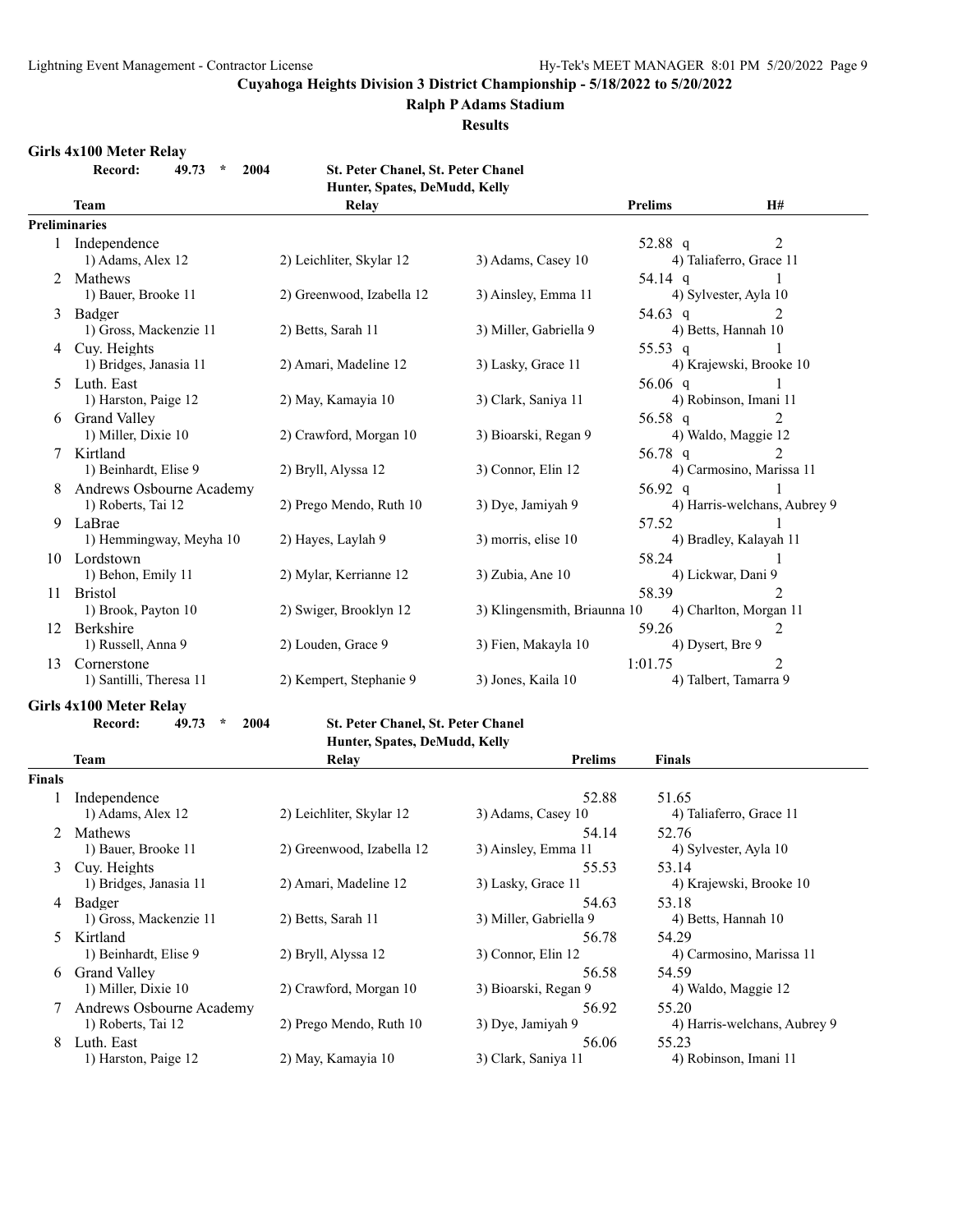**Ralph P Adams Stadium**

**Results**

|               | Preliminaries  (Girls 4x100 Meter Relay) |                           |                                          |                                        |
|---------------|------------------------------------------|---------------------------|------------------------------------------|----------------------------------------|
|               | Team                                     | Relay                     | <b>Prelims</b>                           | Finals                                 |
|               | <b>Preliminaries</b>                     |                           |                                          |                                        |
|               | 9 LaBrae                                 |                           | 57.52                                    |                                        |
|               | 1) Hemmingway, Meyha 10                  | 2) Hayes, Laylah 9        | 3) morris, elise 10                      | 4) Bradley, Kalayah 11                 |
|               | 10 Lordstown                             |                           | 58.24                                    |                                        |
|               | 1) Behon, Emily 11                       | 2) Mylar, Kerrianne 12    | 3) Zubia, Ane 10                         | 4) Lickwar, Dani 9                     |
|               | 11 Bristol                               |                           | 58.39                                    |                                        |
|               | 1) Brook, Payton 10                      | 2) Swiger, Brooklyn 12    | 3) Klingensmith, Briaunna 10             | 4) Charlton, Morgan 11                 |
|               | 12 Berkshire                             |                           | 59.26                                    |                                        |
|               | 1) Russell, Anna 9                       | 2) Louden, Grace 9        | 3) Fien, Makayla 10                      | 4) Dysert, Bre 9                       |
|               | 13 Cornerstone                           |                           | 1:01.75                                  |                                        |
|               | 1) Santilli, Theresa 11                  | 2) Kempert, Stephanie 9   | 3) Jones, Kaila 10                       | 4) Talbert, Tamarra 9                  |
|               | Girls 4x200 Meter Relay                  |                           |                                          |                                        |
|               | Record:<br>1:43.36<br>2011<br>$\star$    | , Gilmour                 |                                          |                                        |
|               |                                          |                           | Anton, Dahlhausen, Longino-Thomas, Owens |                                        |
|               | Team                                     | <b>Relay</b>              |                                          | H#<br><b>Prelims</b>                   |
|               | <b>Preliminaries</b>                     |                           |                                          |                                        |
|               | 1 Lordstown                              |                           |                                          | 1:54.38 $q$<br>1                       |
|               | 1) Cuckovich, Riley 12                   | 2) Zubia, Ane 10          | 3) Behon, Emily 11                       | 4) Schneider, Sarah 12                 |
|               | 2 Cuy. Heights                           |                           |                                          | 2<br>1:55.22 $q$                       |
|               | 1) Bridges, Janasia 11                   | 2) Amari, Madeline 12     | 3) Lasky, Grace 11                       | 4) Buccier, Katie 9                    |
|               | 3 Luth. East                             |                           |                                          | $1:55.40$ q<br>2                       |
|               | 1) Donaldson, Amiyah 12                  | 2) Clark, Saniya 11       | 3) Gorham, Timia 12                      | 4) Robinson, Imani 11                  |
| 4             | Cardinal                                 |                           |                                          | $1:55.96$ q<br>1                       |
|               | 1) Collins, Ronee 11                     | 2) Soltis, Lauren 12      | 3) Ayer, Carly 10                        | 4) Ayer, Lily 10                       |
| 5             | Kirtland                                 |                           |                                          | $1:56.71$ q<br>2                       |
|               | 1) Bryll, Alyssa 12                      | 2) Connor, Elin 12        | 3) Carmosino, Marissa 11                 | 4) Mcintosh, Macy 12                   |
|               | 6 Mathews                                |                           |                                          | $1:58.56$ q                            |
|               | 1) Vlosich, Gianna 11                    | 2) Greenwood, Izabella 12 | 3) Sylvester, Ayla 10                    | 4) Ainsley, Emma 11                    |
|               | Badger                                   |                           |                                          | $2:01.75$ q<br>4) Betts, Sarah 11      |
|               | 1) Miller, Julianna 12<br>Berkshire      | 2) Miller, Gabriella 9    | 3) Huscroft, Brianna 10                  |                                        |
| 8             | 1) Fink, Jade 10                         | 2) Fien, Makayla 10       | 3) Tiber, Marissa 11                     | $2:04.54$ q<br>2<br>4) Louden, Grace 9 |
|               | <b>Bristol</b>                           |                           |                                          | $\overline{2}$<br>2:04.73              |
| 9.            | 1) Brook, Payton 10                      | 2) Swiger, Brooklyn 12    | 3) Vondrasek, Sydnee 9                   | 4) Charlton, Morgan 11                 |
|               | 10 Grand Valley                          |                           |                                          | 2:05.59                                |
|               | 1) Morris, Sanaa 9                       | 2) Lee, Chloe 9           | 3) Murduck, Carissa 11                   | 4) Crawford, Morgan 10                 |
|               | 11 Independence                          |                           |                                          | 2:06.64                                |
|               | 1) Vilcheck, Avery 9                     | 2) Moreal, Alberta 9      | 3) Richards, Emily 10                    | 4) Luciano, Sara 9                     |
| 12            | Maplewood                                |                           |                                          | 2:07.32                                |
|               | 1) Butler, Elise 10                      | 2) Shipman, Hannah 10     | 3) Nevinski, Ella 10                     | 4) Starcher, Bailey 12                 |
| 13            | Cornerstone                              |                           |                                          | 2:15.56<br>2                           |
|               | 1) Santilli, Theresa 11                  | 2) Kempert, Stephanie 9   | 3) Walker, Lovey 11                      | 4) Rembert, Sonya 9                    |
|               | Girls 4x200 Meter Relay                  |                           |                                          |                                        |
|               | Record:<br>2011<br>1:43.36<br>$\star$    | , Gilmour                 |                                          |                                        |
|               |                                          |                           | Anton, Dahlhausen, Longino-Thomas, Owens |                                        |
|               | <b>Team</b>                              | Relay                     | <b>Prelims</b>                           | <b>Finals</b>                          |
| <b>Finals</b> |                                          |                           |                                          |                                        |
| 1             | Luth. East                               |                           | 1:55.40                                  | 1:49.65                                |
|               | 1) Donaldson, Amiyah 12                  | 2) Clark, Saniya 11       | 3) Gorham, Timia 12                      | 4) Robinson, Imani 11                  |
|               |                                          |                           |                                          |                                        |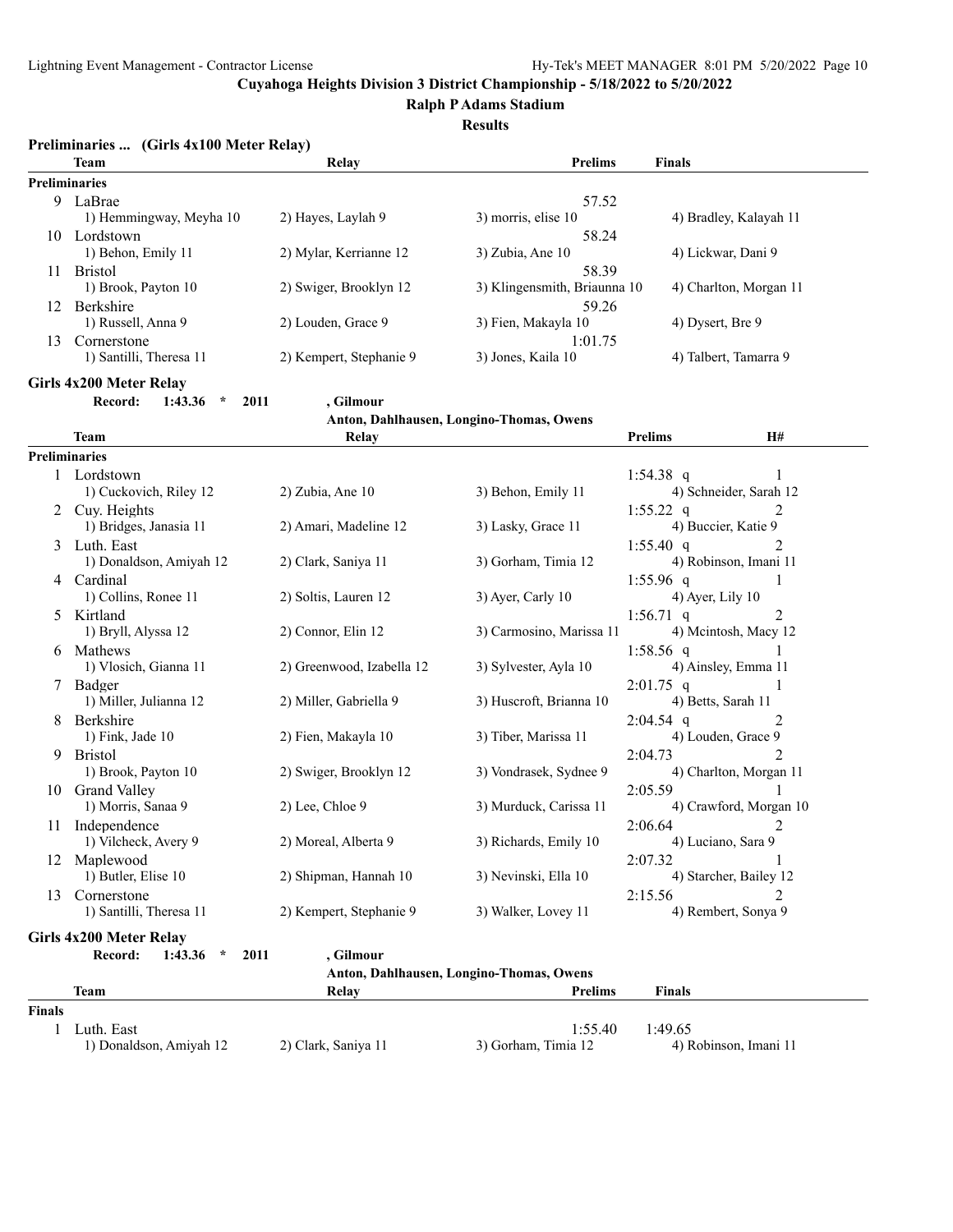**Ralph P Adams Stadium**

#### **Results**

#### **Finals ... (Girls 4x200 Meter Relay)**

|    | Team                    | Relay                     | <b>Prelims</b>           | <b>Finals</b>          |
|----|-------------------------|---------------------------|--------------------------|------------------------|
| 2  | Cuy. Heights            |                           | 1:55.22                  | 1:51.55                |
|    | 1) Bridges, Janasia 11  | 2) Amari, Madeline 12     | 3) Lasky, Grace 11       | 4) Buccier, Katie 9    |
| 3  | Kirtland                |                           | 1:56.71                  | 1:52.00                |
|    | 1) Bryll, Alyssa 12     | 2) Connor, Elin 12        | 3) Carmosino, Marissa 11 | 4) Meintosh, Macy 12   |
| 4  | Cardinal                |                           | 1:55.96                  | 1:52.08                |
|    | 1) Collins, Ronee 11    | 2) Soltis, Lauren 12      | 3) Ayer, Carly 10        | $(4)$ Ayer, Lily 10    |
|    | 5 Lordstown             |                           | 1:54.38                  | 1:53.81                |
|    | 1) Cuckovich, Riley 12  | $2)$ Zubia, Ane $10$      | 3) Behon, Emily 11       | 4) Schneider, Sarah 12 |
| 6  | Berkshire               |                           | 2:04.54                  | 1:55.86                |
|    | $1)$ Fink, Jade $10$    | 2) Fien, Makayla 10       | 3) Tiber, Marissa 11     | 4) Louden, Grace 9     |
| 7  | Badger                  |                           | 2:01.75                  | 1:56.71                |
|    | 1) Miller, Julianna 12  | 2) Miller, Gabriella 9    | 3) Huscroft, Brianna 10  | 4) Betts, Sarah 11     |
|    | <b>Preliminaries</b>    |                           |                          |                        |
|    | 6 Mathews               |                           | 1:58.56                  |                        |
|    | 1) Vlosich, Gianna 11   | 2) Greenwood, Izabella 12 | 3) Sylvester, Ayla 10    | 4) Ainsley, Emma 11    |
| 9  | <b>Bristol</b>          |                           | 2:04.73                  |                        |
|    | 1) Brook, Payton 10     | 2) Swiger, Brooklyn 12    | 3) Vondrasek, Sydnee 9   | 4) Charlton, Morgan 11 |
| 10 | <b>Grand Valley</b>     |                           | 2:05.59                  |                        |
|    | 1) Morris, Sanaa 9      | $2)$ Lee, Chloe 9         | 3) Murduck, Carissa 11   | 4) Crawford, Morgan 10 |
| 11 | Independence            |                           | 2:06.64                  |                        |
|    | 1) Vilcheck, Avery 9    | 2) Moreal, Alberta 9      | 3) Richards, Emily 10    | 4) Luciano, Sara 9     |
| 12 | Maplewood               |                           | 2:07.32                  |                        |
|    | 1) Butler, Elise 10     | 2) Shipman, Hannah 10     | 3) Nevinski, Ella 10     | 4) Starcher, Bailey 12 |
| 13 | Cornerstone             |                           | 2:15.56                  |                        |
|    | 1) Santilli, Theresa 11 | 2) Kempert, Stephanie 9   | 3) Walker, Lovey 11      | 4) Rembert, Sonya 9    |
|    |                         |                           |                          |                        |

# **Girls 4x400 Meter Relay**

**Record: 4:03.43 \* 2002 , Hawken**

|  |  | Kinder, Shin, Turner, Chappelle |  |  |
|--|--|---------------------------------|--|--|
|--|--|---------------------------------|--|--|

|    | Team                    | Relay                    |                         | Prelims             | H#                     |  |
|----|-------------------------|--------------------------|-------------------------|---------------------|------------------------|--|
|    | <b>Preliminaries</b>    |                          |                         |                     |                        |  |
|    | Cardinal                |                          |                         | 4:34.50 q           | 2                      |  |
|    | 1) Ayer, Carly 10       | 2) Rutkowski, Karalyn 12 | 3) Soltis, Lauren 12    | $(4)$ Ayer, Lily 10 |                        |  |
|    | Cuy. Heights            |                          |                         | 4:39.88 q           |                        |  |
|    | 1) Buccier, Katie 9     | 2) Amari, Madeline 12    | 3) Lasky, Grace 11      |                     | 4) Bridges, Janasia 11 |  |
| 3  | Maplewood               |                          |                         | 4:48.45 q           | 2                      |  |
|    | 1) Nevinski, Ella 10    | 2) Dority, Abigail 10    | 3) Richards, Caleigh 10 |                     | 4) Starcher, Bailey 12 |  |
| 4  | Luth. East              |                          |                         | 4:48.98 q           |                        |  |
|    | 1) Donaldson, Amiyah 12 | 2) King, Phoenix 12      | 3) Robinson, Imani 11   |                     | 4) Gorham, Timia 12    |  |
| 5. | Kirtland                |                          |                         | $4:52.90$ q         | 2                      |  |
|    | 1) Dolovacky, Olivia 10 | 2) Demarco, Sophia 12    | 3) Beinhardt, Elise 9   |                     | 4) Vosicky, Sylvia 9   |  |
|    | 6 Lordstown             |                          |                         | 4:59.21 $q$         |                        |  |
|    | 1) Cuckovich, Riley 12  | 2) Mylar, Kerrianne 12   | 3) Behon, Emily 11      | 4) Zubia, Ane 10    |                        |  |
|    | Badger                  |                          |                         | $5:03.52$ q         |                        |  |
|    | 1) Miller, Gabriella 9  | 2) Grexa, Katie 10       | 3) Nipple, Kamry 12     | 4) Betts, Sarah 11  |                        |  |
| 8  | Independence            |                          |                         | $5:05.44$ q         | 2                      |  |
|    | 1) Taliaferro, Grace 11 | 2) Coljohn, Kate 11      | 3) Moreal, Alberta 9    |                     | 4) Flynn, Madelyn 9    |  |
| 9  | Berkshire               |                          |                         | 5:07.07             |                        |  |
|    | 1) Barcikoski, Tara 11  | $2)$ Fink, Jade 10       | $3)$ Lee, Mary 9        |                     | 4) Louden, Grace 9     |  |
| 10 | <b>Grand Valley</b>     |                          |                         | 5:15.69             |                        |  |
|    | 1) Crawford, Morgan 10  | 2) Murduck, Carissa 11   | 3) Morris, Sanaa 9      |                     | 4) Steimle, Anna 9     |  |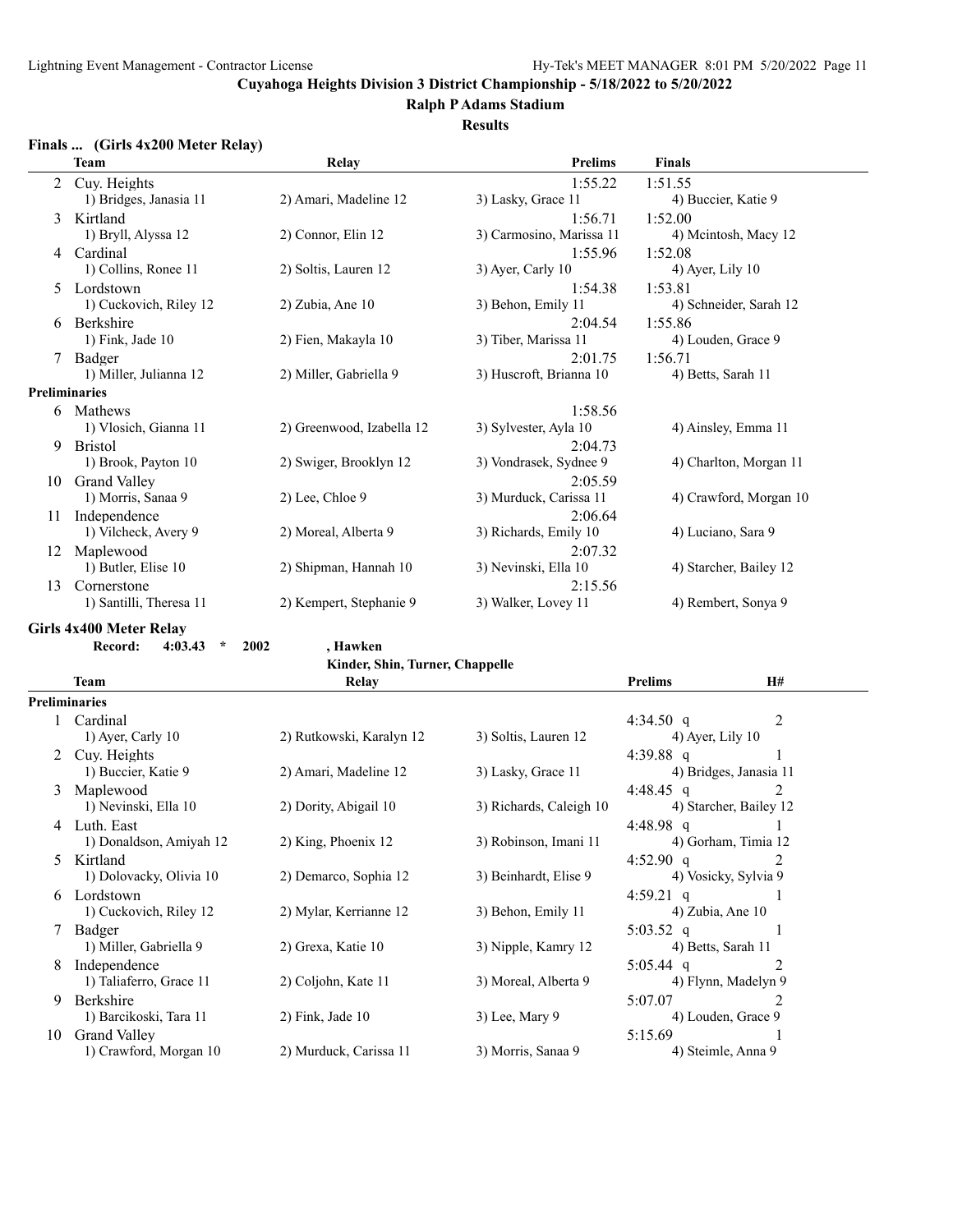#### **Ralph P Adams Stadium**

**Results**

#### **Girls 4x400 Meter Relay**

| Record: | 4:03.43 | $*$ 2002 |  |
|---------|---------|----------|--|

|                      | $\star$<br>Record:<br>4:03.43 | 2002<br>, Hawken                                  |                                           |                         |
|----------------------|-------------------------------|---------------------------------------------------|-------------------------------------------|-------------------------|
|                      |                               | Kinder, Shin, Turner, Chappelle                   |                                           |                         |
|                      | <b>Team</b>                   | Relay                                             | <b>Prelims</b>                            | Finals                  |
| <b>Finals</b>        |                               |                                                   |                                           |                         |
| $\mathbf{1}$         | Cardinal                      |                                                   | 4:34.50                                   | 4:15.60                 |
|                      | 1) Ayer, Carly 10             | 2) Rutkowski, Karalyn 12                          | 3) Soltis, Lauren 12                      | $4)$ Ayer, Lily 10      |
| 2                    | Cuy. Heights                  |                                                   | 4:39.88                                   | 4:19.89                 |
|                      | 1) Buccier, Katie 9           | 2) Amari, Madeline 12                             | 3) Lasky, Grace 11                        | 4) Bridges, Janasia 11  |
| 3                    | Maplewood                     |                                                   | 4:48.45                                   | 4:21.47                 |
|                      | 1) Nevinski, Ella 10          | 2) Dority, Abigail 10                             | 3) Richards, Caleigh 10                   | 4) Butler, Emily 12     |
|                      | 4 Luth. East                  |                                                   | 4:48.98                                   | 4:28.93                 |
|                      | 1) Donaldson, Amiyah 12       | 2) King, Phoenix 12                               | 3) Robinson, Imani 11                     | 4) Gorham, Timia 12     |
| 5.                   | Kirtland                      |                                                   | 4:52.90                                   | 4:35.64                 |
|                      | 1) Dolovacky, Olivia 10       | 2) Demarco, Sophia 12                             | 3) Beinhardt, Elise 9                     | 4) Vosicky, Sylvia 9    |
| 6                    | Lordstown                     |                                                   | 4:59.21                                   | 4:39.06                 |
|                      | 1) Cuckovich, Riley 12        | 2) Mylar, Kerrianne 12                            | 3) Behon, Emily 11                        | 4) Zubia, Ane 10        |
|                      | Badger                        |                                                   | 5:03.52                                   | 4:53.10                 |
|                      | 1) Miller, Gabriella 9        | 2) Miller, Julianna 12                            | 3) Nipple, Kamry 12                       | 4) Huscroft, Brianna 10 |
|                      | Independence                  |                                                   | 5:05.44                                   | <b>DQ</b>               |
|                      | 1) Taliaferro, Grace 11       | 2) Coljohn, Kate 11                               | 3) Moreal, Alberta 9                      | 4) Flynn, Madelyn 9     |
| <b>Preliminaries</b> |                               |                                                   |                                           |                         |
|                      | 9 Berkshire                   |                                                   | 5:07.07                                   |                         |
|                      | 1) Barcikoski, Tara 11        | 2) Fink, Jade 10                                  | 3) Lee, Mary 9                            | 4) Louden, Grace 9      |
|                      | 10 Grand Valley               |                                                   | 5:15.69                                   |                         |
|                      | 1) Crawford, Morgan 10        | 2) Murduck, Carissa 11                            | 3) Morris, Sanaa 9                        | 4) Steimle, Anna 9      |
|                      | Girls 4x800 Meter Relay       |                                                   |                                           |                         |
|                      | Record:<br>9:37.72<br>$\star$ | 2015<br><b>Gilmour Academy, Gilmour Acad</b>      |                                           |                         |
|                      |                               |                                                   | I Greene, H Markel, S Hlifka, C Whetstone |                         |
|                      | Record:<br>9:37.72<br>$\star$ | <b>Gilmour Academy, Gilmour Acad</b><br>5/22/2014 |                                           |                         |
|                      |                               |                                                   | I Greene, H Markel, S Hlifka, C Whetstone |                         |
|                      | <b>Team</b>                   | Relay                                             |                                           | <b>Finals</b>           |
| <b>Finals</b>        |                               |                                                   |                                           |                         |
| 1                    | Maplewood                     |                                                   |                                           | 10:31.73                |
|                      | 1) Richards, Caleigh 10       | 2) Starcher, Bailey 12                            | 3) Dority, Abigail 10                     | 4) Butler, Emily 12     |
|                      | 2 Kirtland                    |                                                   |                                           | 10:49.13                |
|                      | 1) Borthwick, Ainsley 9       | 2) Greenlee, Reilly 12                            | 3) Kuczkowski, Delaney 11                 | 4) Vosicky, Sylvia 9    |
|                      | 3 Independence                |                                                   |                                           | 11:06.15                |
|                      | 1) Nowak, Alana 10            | 2) Coljohn, Kate 11                               | 3) Flynn, Madelyn 9                       | 4) Mcgreevy, Gabby 12   |
|                      | 4 Bristol                     |                                                   |                                           | 11:30.84                |
|                      | 1) Vondrasek, Sydnee 9        | 2) Smith, Brooke 10                               | 3) Klingensmith, Briaunna 10              | 4) Swiger, Brooklyn 12  |
| 5                    | Berkshire                     |                                                   |                                           | 11:32.14                |
|                      | 1) Barcikoski, Tara 11        | 2) Durosko, Madison 10                            | 3) Fink, Jade 10                          | 4) Lee, Mary 9          |
|                      | 6 Cuy. Heights                |                                                   |                                           | 12:12.89                |
|                      | 1) Patterson, Anna 10         | 2) Wilson, Lauryn 10                              | 3) Katona, Mina 10                        | 4) Kattler, Lauren 10   |
|                      | 7 Mathews                     |                                                   |                                           | 12:24.78                |
|                      | 1) Clayton, Ava 10            | 2) Stoll, Lynn 11                                 | 3) Vlosich, Gianna 11                     | 4) Neubert, Candace 10  |
|                      | Badger                        |                                                   |                                           | 12:54.69                |
| 8                    | 1) Miller, Julianna 12        | 2) Polon, Kara 11                                 | 3) Bonner, Hailey 11                      |                         |
|                      |                               |                                                   |                                           |                         |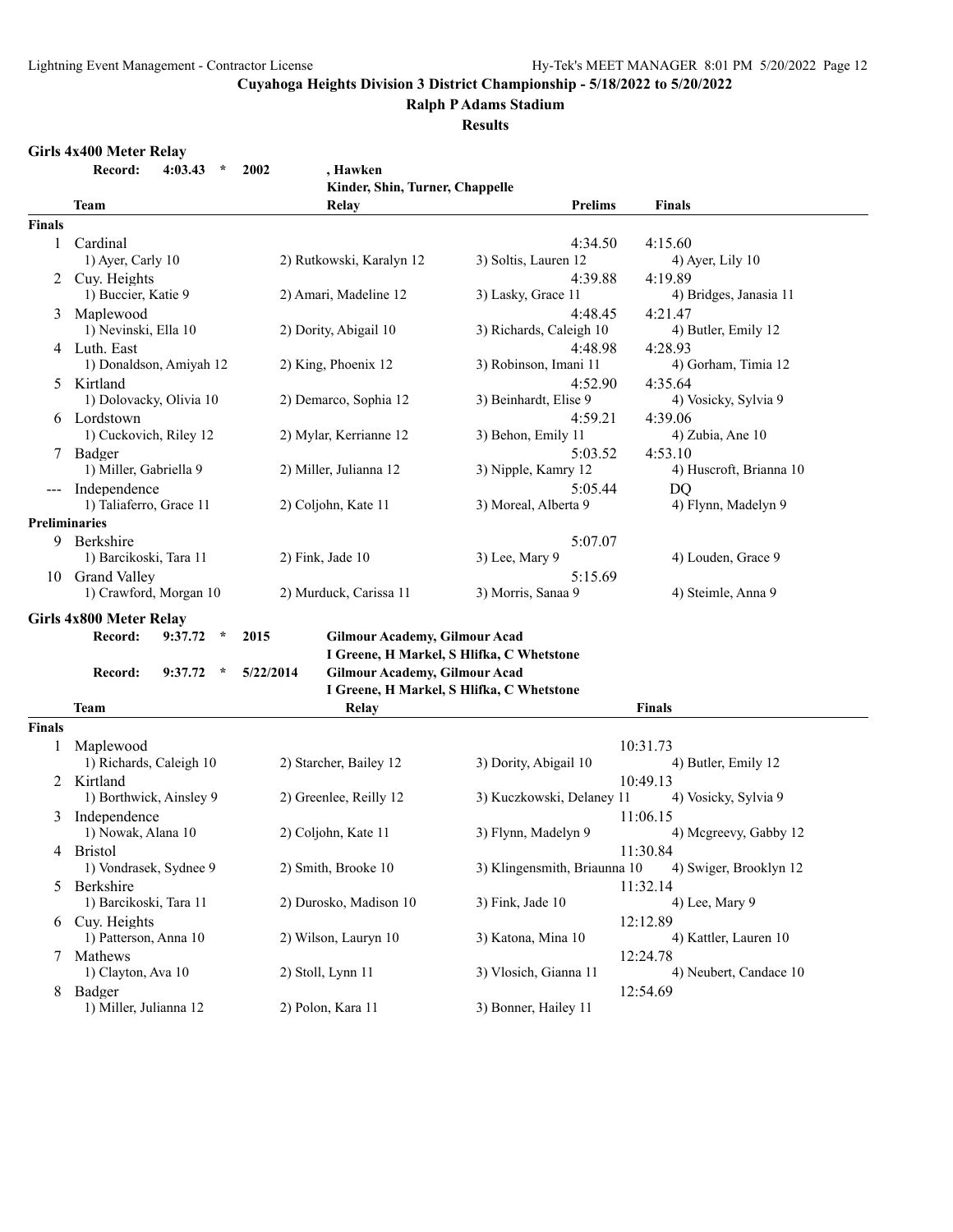#### **Ralph P Adams Stadium**

#### **Results**

| Girls High Jump |                   |      |                                    |
|-----------------|-------------------|------|------------------------------------|
|                 | Record: 5-05.25 * | 2010 | <b>Ashleigh Pickens, Rootstown</b> |

|               | Name                                    | Yr | <b>School</b>                | <b>Finals</b> |      |
|---------------|-----------------------------------------|----|------------------------------|---------------|------|
| <b>Finals</b> |                                         |    |                              |               |      |
| 1             | Cuckovich, Riley                        |    | 12 Lordstown                 | 5-01.00       |      |
| 2             | Adams, Casey                            |    | 10 Independence              | J5-00.00      |      |
| 3             | Grexa, Katie                            |    | 10 Badger                    | $J5-00.00$    |      |
| 4             | Rutkowski, Karalyn                      |    | 12 Cardinal                  | $J5-00.00$    |      |
| 5             | Waldo, Maggie                           |    | 12 Grand Valley              | $J4-10.00$    |      |
| 6             | Charlton, Morgan                        |    | 11 Bristol                   | $J4-10.00$    |      |
| 7             | Crown, Grace                            |    | 12 Maplewood                 | $J4-06.00$    |      |
| 8             | Braemer, Morgan                         |    | 12 Fairport Harding          | $J4-06.00$    |      |
| 8             | Hunt, Madison                           |    | 9 Fairport Harding           | J4-06.00      |      |
| 10            | Amari, Madeline                         |    | 12 Cuy. Heights              | $J4-06.00$    |      |
| 10            | Shaffer, Kiersten                       |    | 9 Berkshire                  | $J4-06.00$    |      |
| 10            | Prego Mendo, Ruth                       |    | 10 Andrews Osbourne Academy  | $J4-06.00$    |      |
| 13            | Ridgeway, Emily                         |    | 9 Kirtland                   | 4-04.00       |      |
| 13            | Castro, Alana                           |    | 12 Cuy. Heights              | 4-04.00       |      |
| 13            | Vilcheck, Avery                         |    | 9 Independence               | $4 - 04.00$   |      |
| 13            | Zeiler, Amber                           |    | 9 Berkshire                  | $4 - 04.00$   |      |
| 13            | Bradley, Kalayah                        |    | 11 LaBrae                    | 4-04.00       |      |
|               | Brown, Gabryalla                        |    | 11 Mathews                   | NH            |      |
|               | Elliott, Logan                          |    | 9 Newton Falls               | <b>NH</b>     |      |
|               | Bell, Sydney                            |    | 11 Grand Valley              | NH            |      |
| ---           | Bonner, Hailey                          |    | 11 Badger                    | NH            |      |
| ---           | morris, elise                           |    | 10 LaBrae                    | <b>NH</b>     |      |
| $---$         | Moyers, Katie                           |    | 9 Lordstown                  | NH            |      |
| $---$         | Greenlee, Corinne                       |    | 11 Kirtland                  | NH            |      |
|               | <b>Girls Pole Vault</b>                 |    |                              |               |      |
|               | $10 - 06$<br>$\star$<br>Record:<br>2010 |    | <b>Claire Lucas, Trinity</b> |               |      |
|               | Name                                    | Yr | <b>School</b>                | <b>Finals</b> |      |
| <b>Finals</b> |                                         |    |                              |               |      |
| 1             | Waldo, Maggie                           |    | 12 Grand Valley              | 8-07.00       |      |
| 2             | Leichliter, Skylar                      |    | 12 Independence              | J7-06.00      |      |
| 3             | Blasco, Taylor                          |    | 11 Cuy. Heights              | J7-06.00      |      |
| 4             | Collins, Ronee                          |    | 11 Cardinal                  | $J7-00.00$    |      |
| 5             | Greenlee, Corinne                       |    | 11 Kirtland                  | $J7-00.00$    |      |
| 6             | Peck, Ava                               |    | 11 Cuy. Heights              | $6 - 06.00$   |      |
| 7             | Panichi, Maggie                         |    | 10 Independence              | $6 - 00.00$   |      |
| 7             | Tharp, Adara                            |    | 11 Fairport Harding          | $6 - 00.00$   |      |
|               | Piotrowski, Aleera                      |    | 9 Fairport Harding           | NH            |      |
|               | Borries, Kenzie                         |    | 9 Berkshire                  | NH            |      |
|               | Demarco, Sophia                         |    | 12 Kirtland                  | NH            |      |
| $\frac{1}{2}$ | Louden, Grace                           |    | 9 Berkshire                  | NH            |      |
|               |                                         |    |                              |               |      |
|               | <b>Girls Long Jump</b><br>$\star$       |    |                              |               |      |
|               | Record:<br>18-01<br>2003                |    | Jodi Matsko, Fairport Harbor |               |      |
|               | Name                                    | Yr | <b>School</b>                | <b>Finals</b> | Wind |
| <b>Finals</b> |                                         |    |                              |               |      |

1 Adams, Casey 10 Independence 16-04.50 NWI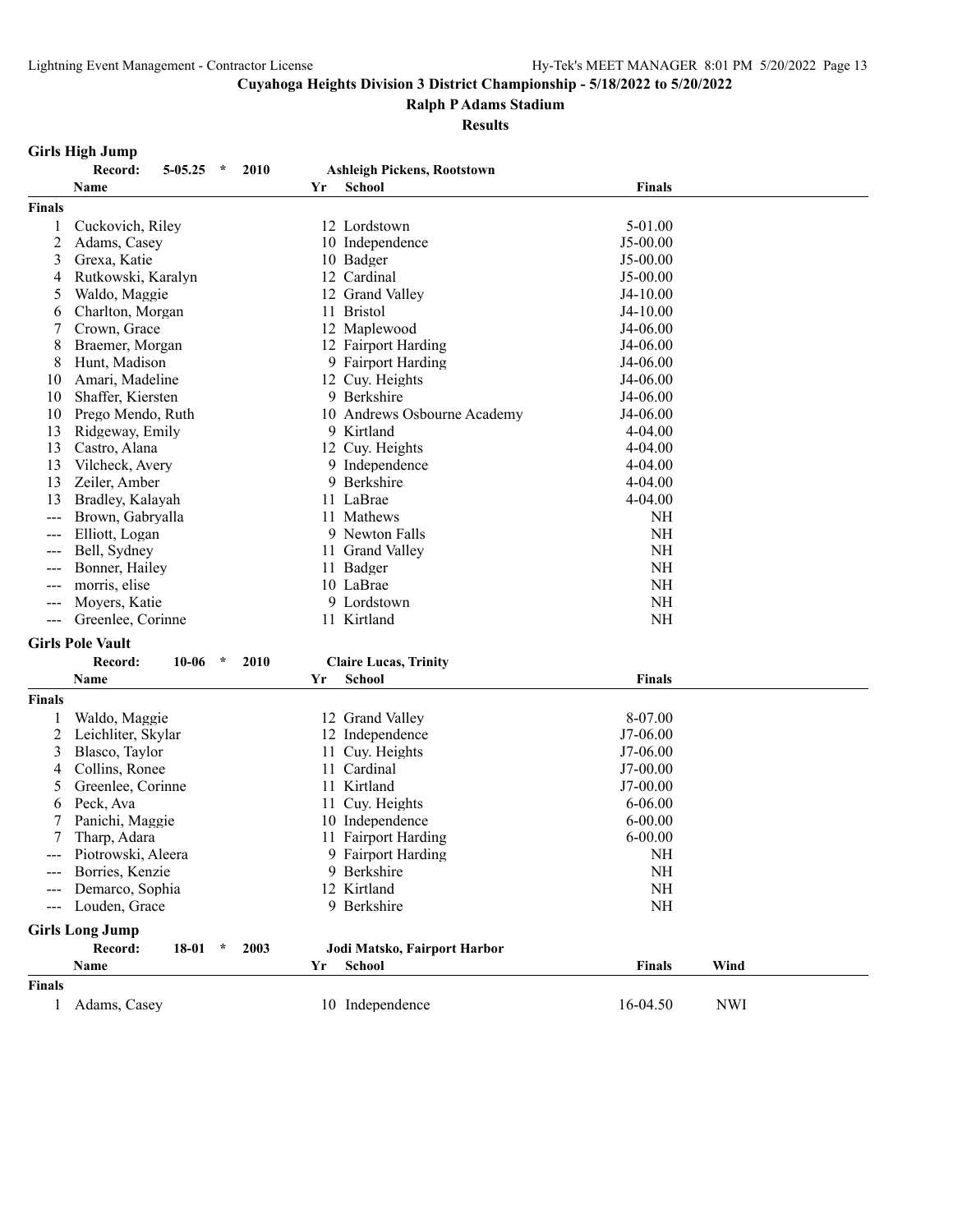#### **Ralph P Adams Stadium**

#### **Results**

#### **Finals ... (Girls Long Jump)**

|       | <b>Name</b>           | Yr | <b>School</b>            | <b>Finals</b> | Wind       |
|-------|-----------------------|----|--------------------------|---------------|------------|
| 2     | Betts, Hannah         |    | 10 Badger                | 16-01.00      | <b>NWI</b> |
| 3     | Schneider, Sarah      |    | 12 Lordstown             | 16-00.25      | <b>NWI</b> |
| 4     | Waldo, Maggie         | 12 | <b>Grand Valley</b>      | 15-07.00      | <b>NWI</b> |
| 5     | Nestich, ReAna        | 11 | Waterloo                 | 15-02.50      | NWI        |
| 6     | Bioarski, Regan       | 9. | <b>Grand Valley</b>      | 14-11.00      | <b>NWI</b> |
|       | Behon, Emily          |    | 11 Lordstown             | 14-08.00      | <b>NWI</b> |
| 8     | Prego Mendo, Ruth     | 10 | Andrews Osbourne Academy | 14-02.00      | <b>NWI</b> |
| 9     | Dolovacky, Olivia     |    | 10 Kirtland              | 13-11.50      | <b>NWI</b> |
| 10    | Charlton, Morgan      | 11 | <b>Bristol</b>           | 13-11.00      | <b>NWI</b> |
| 10    | Carmosino, Marissa    | 11 | Kirtland                 | 13-11.00      | <b>NWI</b> |
| 12    | Miller, Julianna      | 12 | Badger                   | 13-10.50      | <b>NWI</b> |
| 13    | Clark, Saniya         | 11 | Luth. East               | 13-06.50      | <b>NWI</b> |
| 14    | King, Phoenix         | 12 | Luth. East               | 13-04.50      | <b>NWI</b> |
| 15    | Bradley, Kalayah      |    | 11 LaBrae                | 13-04.25      | <b>NWI</b> |
| 16    | Smallsreed, Elizabeth | 10 | Chalker                  | 13-02.00      | <b>NWI</b> |
| 17    | Rebello, Ariana       | 9  | Cuy. Heights             | 13-01.25      | <b>NWI</b> |
| 18    | Dysert, Bre           | 9  | Berkshire                | 12-09.50      | <b>NWI</b> |
| 19    | Hunt, Madison         | 9. | <b>Fairport Harding</b>  | 12-08.50      | <b>NWI</b> |
| 20    | Luciano, Sara         | 9. | Independence             | 12-05.50      | <b>NWI</b> |
| 21    | Villanueva, Alisa     | 9  | Cuy. Heights             | 12-04.50      | <b>NWI</b> |
| 22    | Tharp, Adara          | 11 | <b>Fairport Harding</b>  | 11-03.25      | <b>NWI</b> |
| $---$ | Simeon, Chloe         | 11 | Mathews                  | ND            | <b>NWI</b> |
| $---$ | Elliott, Logan        | 9  | Newton Falls             | ND            | <b>NWI</b> |
| ---   | Stammer, Ava          | 9  | <b>Bristol</b>           | ND            | <b>NWI</b> |

#### **Girls Shot Put**

|                   | 44-08.75<br>2015<br>Record:<br>$\star$ |    | Daija Young, Trinity |               |                |  |
|-------------------|----------------------------------------|----|----------------------|---------------|----------------|--|
|                   | Name                                   | Yr | <b>School</b>        | <b>Finals</b> | H#             |  |
| <b>Finals</b>     |                                        |    |                      |               |                |  |
|                   | Grexa, Katie                           |    | 10 Badger            | 32-09.75      | 5              |  |
|                   | Whittaker, Brooke                      |    | 12 Newton Falls      | 32-03.25      | $\overline{c}$ |  |
| 3                 | Simeon, Chloe                          |    | 11 Mathews           | 32-00.50      | 3              |  |
| 4                 | Grill, Kaitlyn                         |    | 11 Independence      | 31-10.00      | 5              |  |
| 5.                | Avalon, Audrey                         | 11 | Cardinal             | 31-01.50      | 3              |  |
| 6                 | Morris, Sadey                          |    | 12 Maplewood         | 30-11.50      | 4              |  |
|                   | Winslow, Sophia                        |    | 10 Cuy. Heights      | 30-08.00      | 2              |  |
| 8                 | Oscar, Lora                            |    | 10 Grand Valley      | 29-11.00      | 2              |  |
| 9                 | Jones, Tamara                          |    | 10 Chalker           | 29-10.75      |                |  |
| $---$             | Khlem, Abby                            |    | 10 LaBrae            | ND            | 4              |  |
| ---               | Henley, Paige                          |    | 9 Cuy. Heights       | ND            |                |  |
| $\qquad \qquad -$ | Miller, Lexi                           |    | 9 Waterloo           | ND            | 3              |  |
| $---$             | Ungrady, Chloe                         |    | 11 Kirtland          | ND            | 5              |  |
| $---$             | Sparks, Olivia                         |    | 10 Grand Valley      | ND            | 4              |  |
| $---$             | Urban, Nora                            |    | 12 Fairport Harding  | ND            | 4              |  |
|                   | Pringle, Auddia                        |    | 12 Berkshire         | ND            | 5              |  |
|                   | Smidova, Valerie                       |    | 11 Badger            | ND            | 2              |  |
| ---               | Cindric, Nicole                        |    | 12 Berkshire         | ND            |                |  |
|                   | Brogden, Kingston                      |    | 9 LaBrae             | ND            |                |  |
| $---$             | Domen, Haley                           |    | 12 Cardinal          | ND            | 3              |  |
| $\qquad \qquad -$ | Dellamorte, Araya                      |    | 9 Lordstown          | ND            | 3              |  |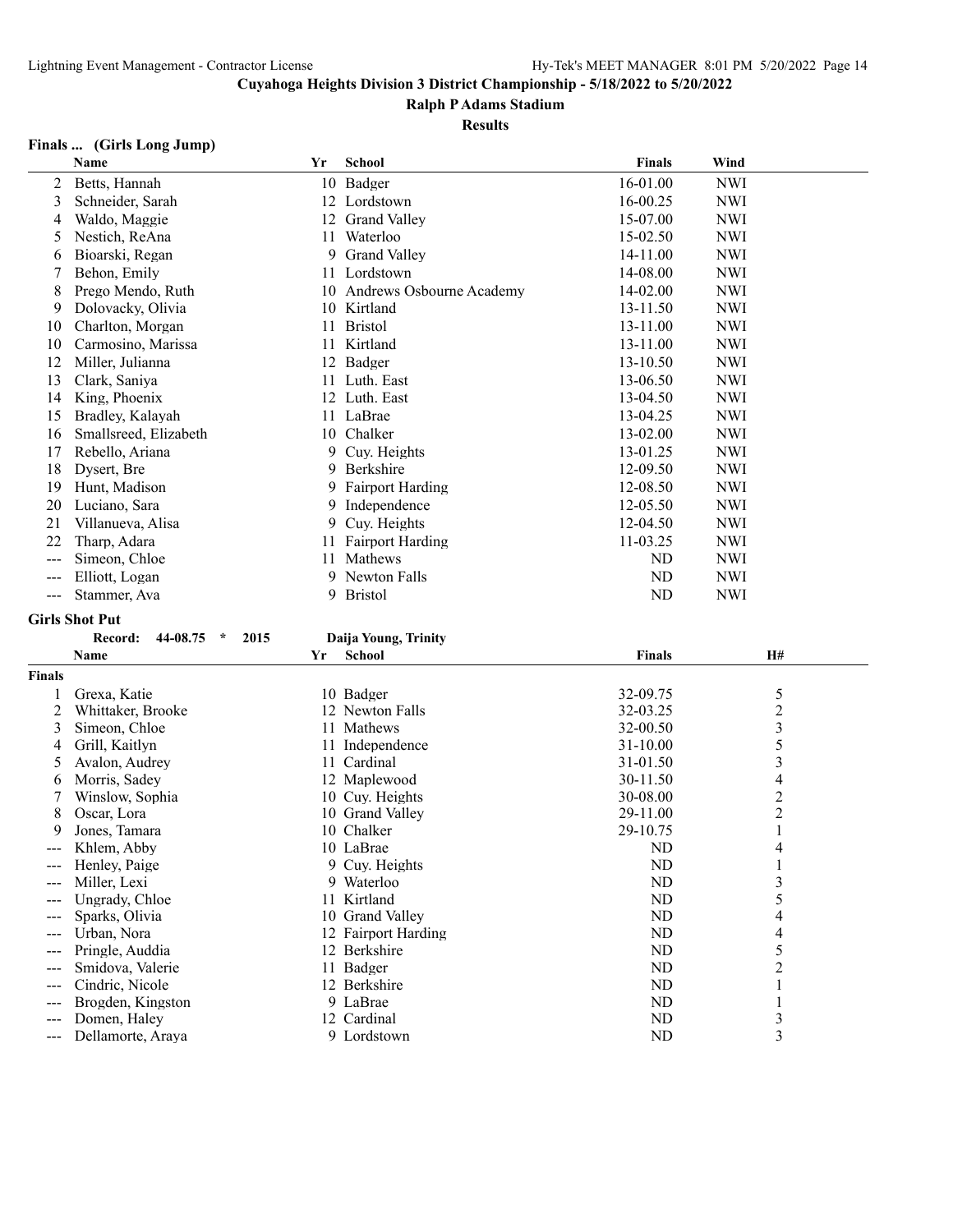**Ralph P Adams Stadium**

#### **Results**

## **Finals ... (Girls Shot Put)**

|                      | Name                      |                      | Yr | <b>School</b>        | <b>Finals</b> | H#                       |  |
|----------------------|---------------------------|----------------------|----|----------------------|---------------|--------------------------|--|
|                      | Blockson, Charleigh       |                      |    | 11 Luth. East        | ND            | 1                        |  |
| $\sim$ $\sim$ $\sim$ | Barnett, Cassidy          |                      |    | 11 Bristol           | ND            | 1                        |  |
|                      | Bralley, Emily            |                      |    | 10 Fairport Harding  | ND            | 4                        |  |
| $--$                 | Harb, Jessica             |                      |    | 11 Independence      | ND            | $\overline{c}$           |  |
| $---$                | Hansen, Chloe             |                      |    | 9 Kirtland           | ND            | $\overline{c}$           |  |
| $---$                | Haycox, Christina         |                      |    | 10 Bristol           | ND            | 1                        |  |
|                      | Garrett, Andrea           |                      |    | 10 Waterloo          | ND            | 4                        |  |
| $\sim$ $\sim$ $\sim$ | Faatz, Hannah             |                      |    | 12 Maplewood         | ND            | $\overline{\mathcal{L}}$ |  |
| $---$                | Green, Juanita            |                      |    | 12 Luth. East        | ND            | 3                        |  |
|                      | <b>Girls Discus Throw</b> |                      |    |                      |               |                          |  |
|                      | Record:<br>147-10         | 2015<br>$\star$      |    | Daija Young, Trinity |               |                          |  |
|                      | Record:<br>147-10         | 5/22/2014<br>$\star$ |    | Daija Young, Trinity |               |                          |  |
|                      | Name                      |                      | Yr | <b>School</b>        | <b>Finals</b> | H#                       |  |
|                      |                           |                      |    |                      |               |                          |  |
| <b>Finals</b>        |                           |                      |    |                      |               |                          |  |
| 1                    | Whittaker, Brooke         |                      |    | 12 Newton Falls      | $100 - 10$    | 3                        |  |
| 2                    | Avalon, Audrey            |                      |    | 11 Cardinal          | $100 - 01$    | 5                        |  |
| 3                    | Simeon, Chloe             |                      |    | 11 Mathews           | 99-08         | 1                        |  |
| 4                    | Harvey, Ashlie            |                      |    | 11 Newton Falls      | 94-06         | 4                        |  |
| 5                    | Morris, Sadey             |                      |    | 12 Maplewood         | $92 - 11$     |                          |  |
| 6                    | Grill, Kaitlyn            |                      |    | 11 Independence      | 91-07         | 4                        |  |
| 7                    | Barnett, Cassidy          |                      |    | 11 Bristol           | 89-07         | 5                        |  |
| 8                    | Ungrady, Chloe            |                      |    | 11 Kirtland          | 87-10         | $\mathbf{1}$             |  |
| 9                    | Winslow, Sophia           |                      |    | 10 Cuy. Heights      | 85-07         | 5                        |  |
| 10                   | Harb, Jessica             |                      |    | 11 Independence      | 84-04         | 3                        |  |
| 11                   | Haycox, Christina         |                      |    | 10 Bristol           | 82-02         | 4                        |  |
| 12                   | Urban, Nora               |                      |    | 12 Fairport Harding  | 81-03         | 3                        |  |
| 13                   | Sparks, Olivia            |                      |    | 10 Grand Valley      | 78-04         | 3                        |  |
| 14                   | Henley, Paige             |                      |    | 9 Cuy. Heights       | 76-08         | $\mathbf{1}$             |  |
| 15                   | Brogden, Kingston         |                      |    | 9 LaBrae             | 76-04         | $\overline{\mathbf{c}}$  |  |
| 16                   | Clayton, Ava              |                      |    | 10 Mathews           | 75-03         | 5                        |  |
| 17                   | Hansen, Chloe             |                      |    | 9 Kirtland           | $73 - 06$     | $\overline{\mathcal{L}}$ |  |
| 18                   | Cindric, Nicole           |                      |    | 12 Berkshire         | $73-03$       | 3                        |  |
| 19                   | Oscar, Lora               |                      |    | 10 Grand Valley      | $72 - 11$     | $\overline{c}$           |  |
| 20                   | Domen, Haley              |                      |    | 12 Cardinal          | $71 - 04$     | $\overline{\mathcal{L}}$ |  |
| 21                   | Blockson, Charleigh       |                      |    | 11 Luth. East        | 69-04         | $\overline{\mathbf{c}}$  |  |
| 22                   | Bonner, Hailey            |                      |    | 11 Badger            | 68-06         | $\overline{c}$           |  |
| 23                   | Bralley, Emily            |                      |    | 10 Fairport Harding  | $67-10$       | 5                        |  |
| 24                   | Jones, Tamara             |                      |    | 10 Chalker           | $65-10$       | $\overline{\mathcal{L}}$ |  |
| 25                   | Hernendez, MJ             |                      |    | 9 Berkshire          | 65-09         | $\overline{2}$           |  |
| 26                   | Smidova, Valerie          |                      |    | 11 Badger            | 65-03         | 5                        |  |
| 27                   | Khlem, Abby               |                      |    | 10 LaBrae            | 61-07         | $\overline{\mathbf{c}}$  |  |
| 28                   | Kirch, Kaitlyn            |                      |    | 12 Maplewood         | 61-00         | $\overline{\mathbf{3}}$  |  |
| 29                   | Miller, Lexi              |                      |    | 9 Waterloo           | $44 - 10$     | 5                        |  |
| 30                   | Dellamorte, Araya         |                      |    | 9 Lordstown          | $42 - 04$     | $\overline{\mathbf{c}}$  |  |
| $---$                | Green, Juanita            |                      |    | 12 Luth. East        | ND            | 4                        |  |
| ---                  | Garrett, Andrea           |                      |    | 10 Waterloo          | ${\rm ND}$    | 3                        |  |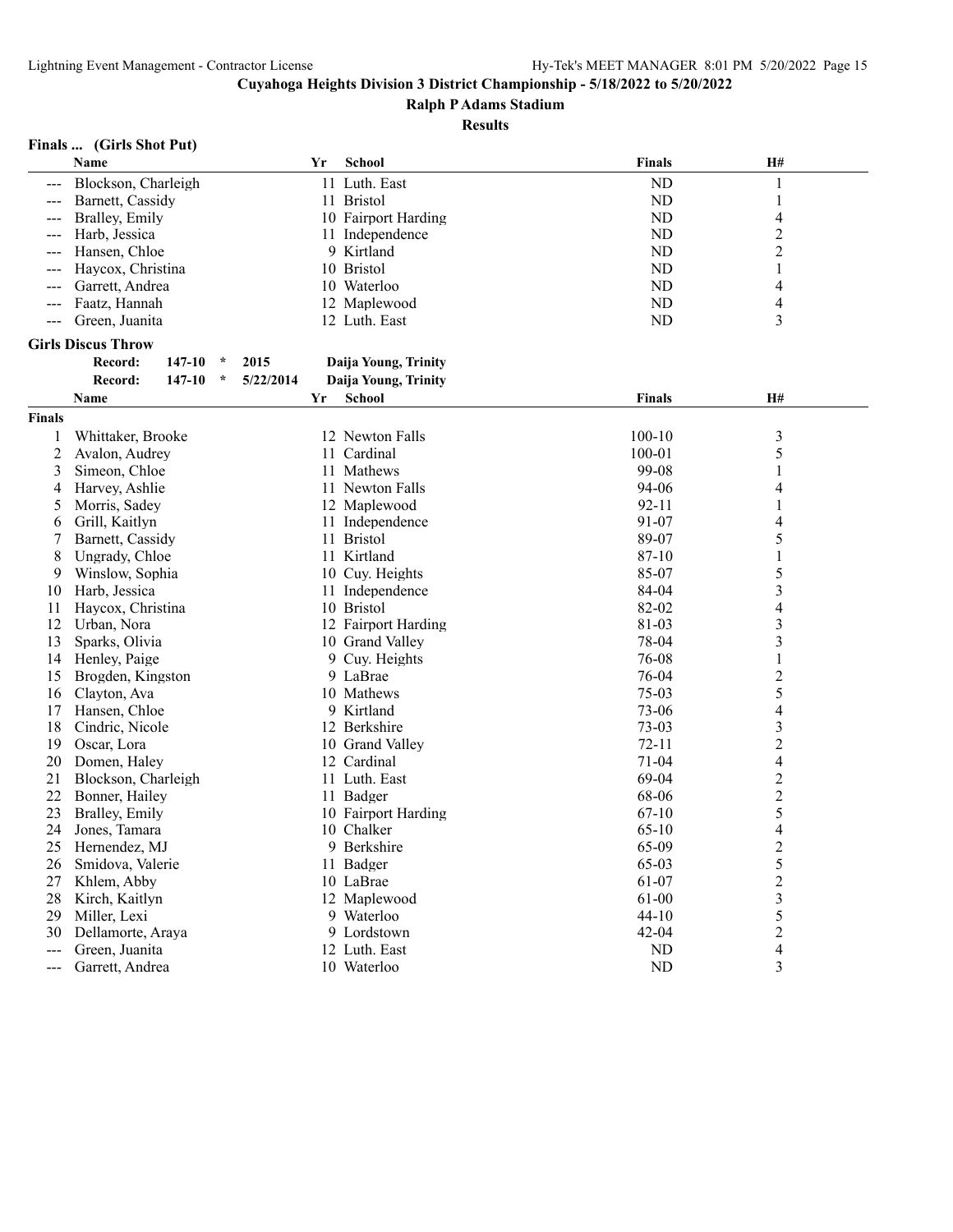#### **Ralph P Adams Stadium**

**Results**

#### **Boys 100 Meter Dash**

|               | 10.79<br>2006<br>$\star$<br>Record: |    | Lorenzo Brazzello, VASJ           |                |            |                |
|---------------|-------------------------------------|----|-----------------------------------|----------------|------------|----------------|
|               | <b>Name</b>                         | Yr | <b>School</b>                     | <b>Prelims</b> | Wind       | H#             |
| Preliminaries |                                     |    |                                   |                |            |                |
|               | Stralka, Emmett                     |    | 12 Independence                   | 11.24 $q$      | <b>NWI</b> | 4              |
| 2             | Zygmunt, Kyle                       | 12 | Independence                      | 11.35 $q$      | <b>NWI</b> | 3              |
| 3             | Tippen, Michael                     | 12 | Gilmour Academy                   | 11.51 $q$      | <b>NWI</b> | 3              |
| 4             | Lilley, Corey                       | 12 | Mathews                           | 11.61 q        | <b>NWI</b> | 1              |
| 5             | Woods, LeJon                        | 11 | Trinity                           | 11.65 $q$      | <b>NWI</b> | $\overline{c}$ |
| 6             | Tucker, Trayshon                    | 12 | Luth. East                        | 11.65 q        | <b>NWI</b> | 4              |
|               | Brainard, Camryn                    | 11 | Newton Falls                      | 11.67 q        | <b>NWI</b> | 1              |
| 8             | Jones, Angelo                       | 11 | Luth. East                        | $11.77$ q      | <b>NWI</b> | 2              |
| 9             | Render, Keavon                      |    | 12 St. Martin dePorres            | 11.92          | <b>NWI</b> | 2              |
| 10            | Walton, Eli                         |    | 11 Cuy. Heights                   | 11.94          | <b>NWI</b> | $\overline{c}$ |
| 11            | Wildman, Mason                      |    | 11 Badger                         | 11.94          | <b>NWI</b> | 3              |
| 12            | Dickerson, Demetrius                | 11 | St. Martin dePorres               | 12.03          | <b>NWI</b> | $\mathbf{1}$   |
| 13            | Paranish, James                     | 11 | Cornerstone                       | 12.09          | <b>NWI</b> | 3              |
| 14            | Thomas, Jaivyn                      | 12 | Richmond Hts.                     | 12.26          | <b>NWI</b> | $\mathbf{1}$   |
| 15            | Duncan, Aidan                       | 9  | Trinity                           | 12.46          | <b>NWI</b> | $\overline{c}$ |
| 16            | Williamson, Anthony                 |    | 10 LaBrae                         | 12.56          | <b>NWI</b> | $\overline{c}$ |
| 17            | Dzik, Devon                         | 9  | Cuy. Heights                      | 12.65          | <b>NWI</b> | 4              |
| 18            | Stehura, Trenton                    | 9. | LaBrae                            | 12.78          | <b>NWI</b> | 1              |
| 19            | Speyer, Nick                        | 10 | Gilmour Academy                   | 12.82          | <b>NWI</b> | 3              |
| 20            | Shafer, Zane                        |    | 10 Bristol                        | 12.83          | <b>NWI</b> | 4              |
| 21            | King, Sam                           | 11 | Cornerstone                       | 12.88          | <b>NWI</b> | 4              |
| 22            | Jones, Isaac                        |    | 10 Maplewood                      | 13.04          | <b>NWI</b> | 1              |
| 23            | Smith, Shaheed                      |    | 9 Garrett Morgan High School      | 13.07          | <b>NWI</b> | 3              |
| 24            | McMichael, Christopher              | 9  | Andrews Osbourne Academy          | 13.35          | <b>NWI</b> | 1              |
| 25            | Maxey, Shane                        |    | 11 Campus International - Clevela | 13.42          | <b>NWI</b> | 3              |
| 26            | Payne, Dimari                       |    | 11 Fairport Harding               | 13.50          | <b>NWI</b> | 4              |
| 27            | Maze, Ayden                         | 9  | Cardinal                          | 13.50          | <b>NWI</b> | $\mathbf{1}$   |
| 28            | Tastanbak, Akezhan                  | 11 | Lordstown                         | 13.89          | <b>NWI</b> | 3              |
| 29            | Davey, Logan                        | 11 | Maplewood                         | 14.46          | <b>NWI</b> | $\overline{c}$ |
| 30            | Riggs, Gavin                        |    | 12 Fairport Harding               | 15.73          | <b>NWI</b> | $\overline{2}$ |
|               | <b>Boys 100 Meter Dash</b>          |    |                                   |                |            |                |
|               | Record:<br>10.79<br>$\star$<br>2006 |    | Lorenzo Brazzello, VASJ           |                |            |                |

| Name             |                                                                        | <b>Prelims</b>                                                                                                                                                                                             | <b>Finals</b> | Wind       |
|------------------|------------------------------------------------------------------------|------------------------------------------------------------------------------------------------------------------------------------------------------------------------------------------------------------|---------------|------------|
|                  |                                                                        |                                                                                                                                                                                                            |               |            |
| Stralka, Emmett  |                                                                        | 11.24                                                                                                                                                                                                      | 10.85         | <b>NWI</b> |
|                  |                                                                        | 11.35                                                                                                                                                                                                      | 11.09         | <b>NWI</b> |
| Tucker, Trayshon |                                                                        | 11.65                                                                                                                                                                                                      | 11.20         | <b>NWI</b> |
| Woods, LeJon     |                                                                        | 11.65                                                                                                                                                                                                      | 11.22         | <b>NWI</b> |
|                  |                                                                        | 11.61                                                                                                                                                                                                      | 11.36         | <b>NWI</b> |
| Jones, Angelo    | 11                                                                     | 11.77                                                                                                                                                                                                      | 11.59         | <b>NWI</b> |
| Brainard, Camryn |                                                                        | 11.67                                                                                                                                                                                                      | 11.65         | <b>NWI</b> |
|                  |                                                                        | 11.51                                                                                                                                                                                                      | FS            | NWI        |
|                  |                                                                        |                                                                                                                                                                                                            |               |            |
| Render, Keavon   |                                                                        | 11.92                                                                                                                                                                                                      |               |            |
| Walton, Eli      |                                                                        | 11.94                                                                                                                                                                                                      |               |            |
| Wildman, Mason   |                                                                        | 11.94                                                                                                                                                                                                      |               |            |
|                  | Zygmunt, Kyle<br>Lilley, Corey<br>--- Tippen, Michael<br>Preliminaries | Yr School<br>12 Independence<br>12 Independence<br>12 Luth. East<br>11 Trinity<br>12 Mathews<br>Luth. East<br>11 Newton Falls<br>12 Gilmour Academy<br>12 St. Martin dePorres<br>11 Cuy. Heights<br>Badger |               |            |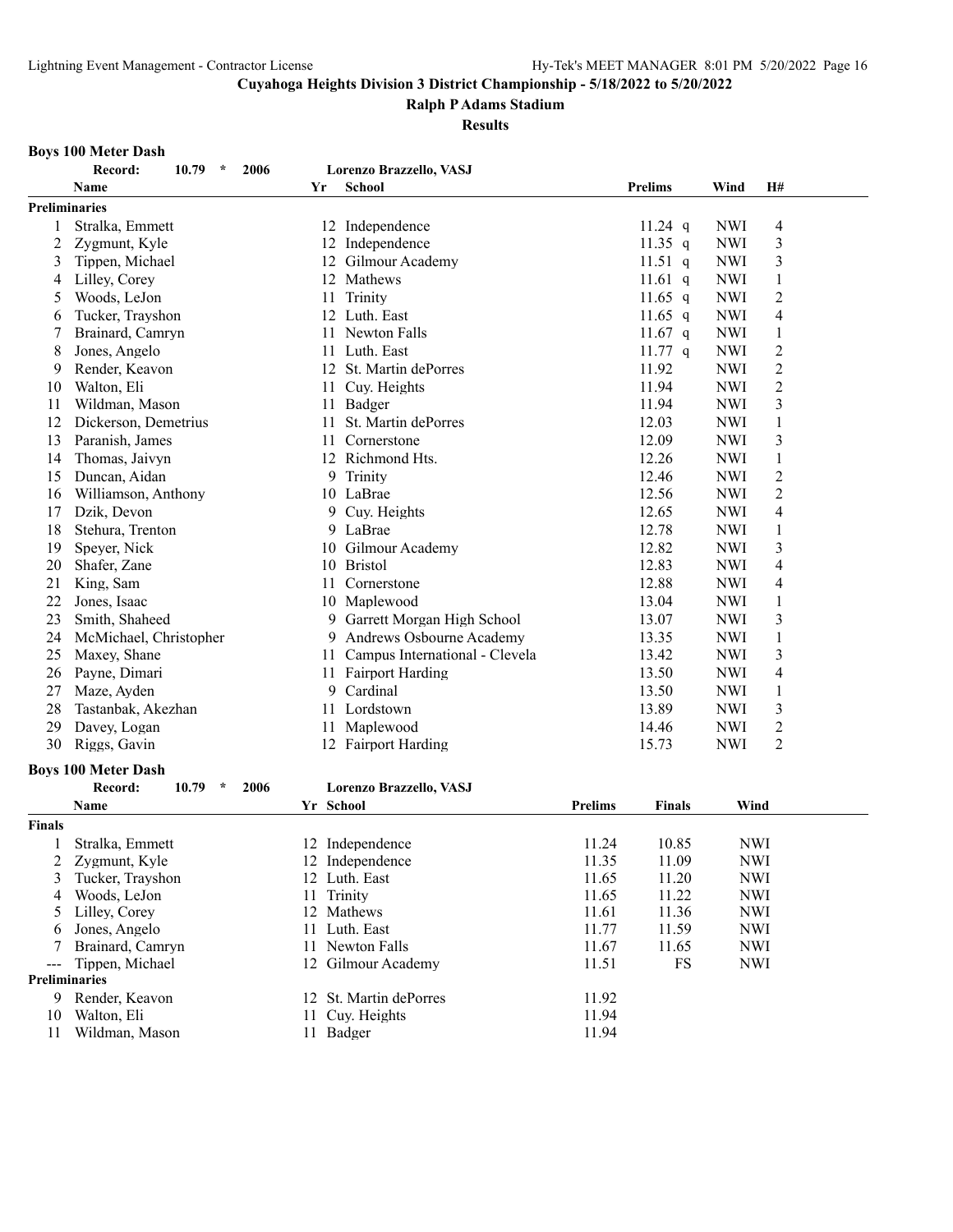#### **Ralph P Adams Stadium**

#### **Results**

#### **Preliminaries ... (Boys 100 Meter Dash)**

|    | Name                   |     | Yr School                      | <b>Prelims</b> | <b>Finals</b> | Wind |
|----|------------------------|-----|--------------------------------|----------------|---------------|------|
| 12 | Dickerson, Demetrius   | 11. | St. Martin dePorres            | 12.03          |               |      |
| 13 | Paranish, James        | 11  | Cornerstone                    | 12.09          |               |      |
| 14 | Thomas, Jaivyn         |     | 12 Richmond Hts.               | 12.26          |               |      |
| 15 | Duncan, Aidan          |     | 9 Trinity                      | 12.46          |               |      |
| 16 | Williamson, Anthony    |     | 10 LaBrae                      | 12.56          |               |      |
| 17 | Dzik, Devon            |     | 9 Cuy. Heights                 | 12.65          |               |      |
| 18 | Stehura, Trenton       |     | 9 LaBrae                       | 12.78          |               |      |
| 19 | Speyer, Nick           |     | 10 Gilmour Academy             | 12.82          |               |      |
| 20 | Shafer, Zane           |     | 10 Bristol                     | 12.83          |               |      |
| 21 | King, Sam              |     | Cornerstone                    | 12.88          |               |      |
| 22 | Jones, Isaac           |     | 10 Maplewood                   | 13.04          |               |      |
| 23 | Smith, Shaheed         |     | 9 Garrett Morgan High School   | 13.07          |               |      |
| 24 | McMichael, Christopher | 9.  | Andrews Osbourne Academy       | 13.35          |               |      |
| 25 | Maxey, Shane           |     | Campus International - Clevela | 13.42          |               |      |
| 26 | Payne, Dimari          |     | <b>Fairport Harding</b>        | 13.50          |               |      |
| 27 | Maze, Ayden            | 9.  | Cardinal                       | 13.50          |               |      |
| 28 | Tastanbak, Akezhan     |     | 11 Lordstown                   | 13.89          |               |      |
| 29 | Davey, Logan           |     | 11 Maplewood                   | 14.46          |               |      |
| 30 | Riggs, Gavin           |     | 12 Fairport Harding            | 15.73          |               |      |

#### **Boys 200 Meter Dash**

#### **Record: 22.03 \* 2012 Marcellus Embry, VASJ**

| <b>Name</b>          | Yr            | <b>School</b>                  | <b>Prelims</b>       | Wind           | H#             |
|----------------------|---------------|--------------------------------|----------------------|----------------|----------------|
| <b>Preliminaries</b> |               |                                |                      |                |                |
| Stralka, Emmett      | 12            | Independence                   | $22.81$ q            | <b>NWI</b>     | 3              |
| Talley, Amere        | 12            | Luth. East                     | $22.83$ q            | <b>NWI</b>     | 5              |
| Lilley, Corey        | 12            | Mathews                        | $23.41 \text{ q}$    | <b>NWI</b>     | 4              |
| Brvant, Jimmie       | 10            | Luth. East                     | $23.88$ q            | <b>NWI</b>     | $\overline{c}$ |
| Taliaferro, Jack     | 12            | Independence                   | $24.09$ q            | <b>NWI</b>     | 1              |
| Brainard, Camryn     | 11            | Newton Falls                   | $24.37$ q            | <b>NWI</b>     | 4              |
| Beedles, Alexander   | 12            | Gilmour Academy                | $24.73$ q            | <b>NWI</b>     | 1              |
| Paranish, James      |               | Cornerstone                    | $24.95$ q            | <b>NWI</b>     | 5              |
| Dickerson, Demetrius | 11            | St. Martin dePorres            | 24.97                | <b>NWI</b>     | 3              |
| Render, Keavon       | 12            | St. Martin dePorres            | 25.08                | <b>NWI</b>     | 1              |
| Brown, Yoshiah       |               | Campus International - Clevela | 25.16                | <b>NWI</b>     | 5              |
| Barrett, Eddie       | 10            | Cuy. Heights                   | 25.48                | <b>NWI</b>     | 3              |
| Gallagher, Aidan     | 10            | Cardinal                       | 25.62                | <b>NWI</b>     | 4              |
| York Jr., Rayshaun   | 9             | Trinity                        | 25.72                | <b>NWI</b>     | 1              |
| Hess, Michael        |               | Fairport Harding               |                      | <b>NWI</b>     | $\overline{2}$ |
| Molina Rosa, Miguel  | 9             | Mathews                        | 25.93                | <b>NWI</b>     | $\overline{c}$ |
|                      | 9             | Gilmour Academy                | 25.96                | <b>NWI</b>     | 3              |
| Dzik, Devon          | 9             | Cuy. Heights                   | 26.34                | <b>NWI</b>     | 5              |
| Jones, Isaac         | 10            | Maplewood                      | 26.35                | <b>NWI</b>     | 1              |
| Duncan, Aidan        | 9             | Trinity                        | 26.55                | <b>NWI</b>     | 4              |
| Lampman, Nick        | 10            | Newton Falls                   |                      | <b>NWI</b>     | 3              |
| Shafer, Zane         | 10            | <b>Bristol</b>                 | 27.30                | <b>NWI</b>     | 2              |
| Munford, Darius      | 10            | Richmond Hts.                  | 27.33                | <b>NWI</b>     | 5              |
| Mariani, Andrew      | 11            | Badger                         | 27.63                | <b>NWI</b>     | 1              |
| King, Sam            | 11            | Cornerstone                    | 28.12                | <b>NWI</b>     | 2              |
| Pickerton, Garrett   |               | Maplewood                      | 28.35                | <b>NWI</b>     | 4              |
|                      | Dillard, Sean |                                | 11<br>11<br>10<br>10 | 25.79<br>26.99 |                |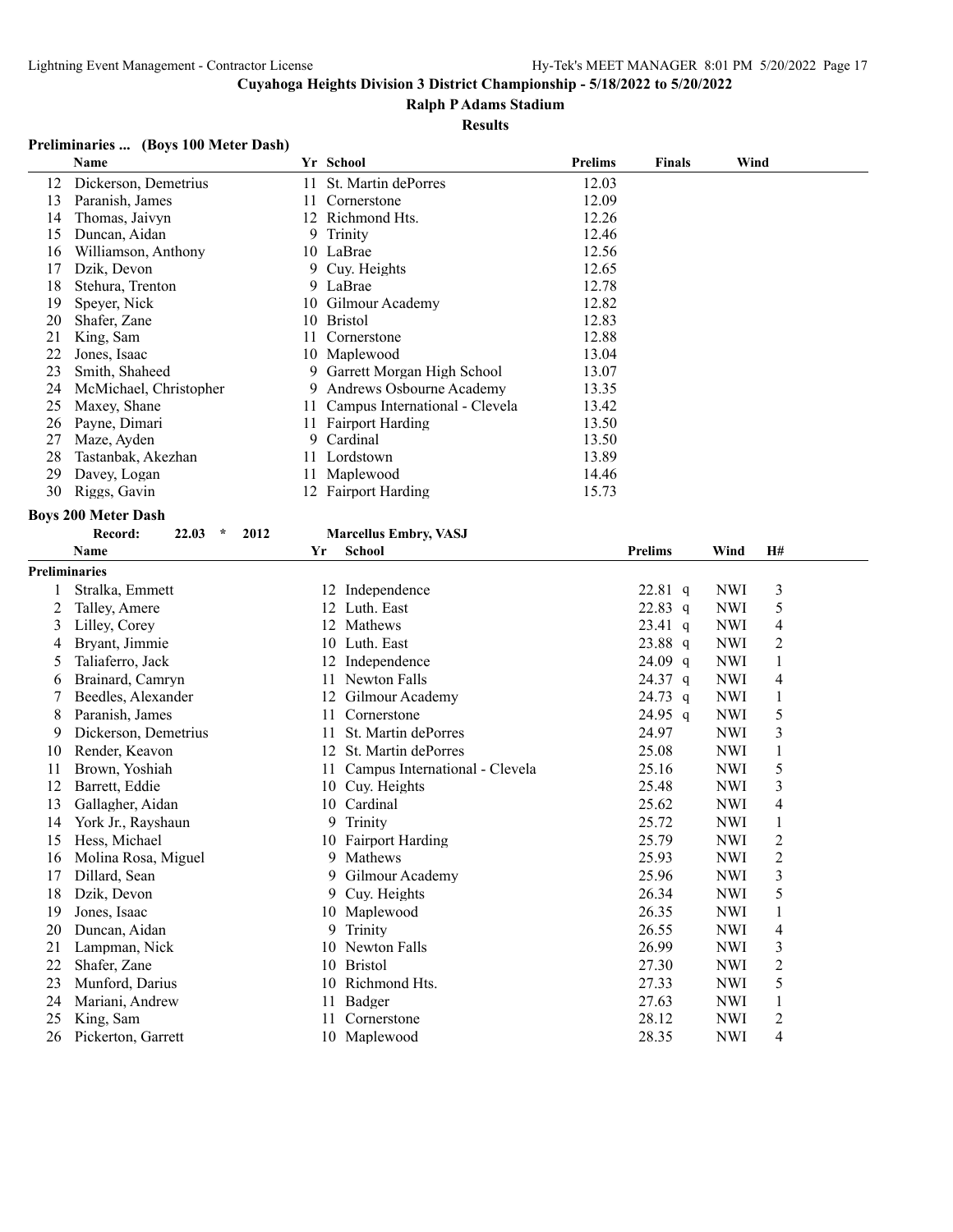**Ralph P Adams Stadium**

#### **Results**

|               | Preliminaries  (Boys 200 Meter Dash) |           |                                   |                |                |            |           |  |
|---------------|--------------------------------------|-----------|-----------------------------------|----------------|----------------|------------|-----------|--|
|               | Name                                 | Yr        | School                            |                | <b>Prelims</b> | Wind       | <b>H#</b> |  |
| 27            | Chester, Giovanni                    |           | 10 Fairport Harding               |                | 28.44          | <b>NWI</b> | 3         |  |
| 28            | Maxey, Shane                         |           | 11 Campus International - Clevela |                | 28.59          | <b>NWI</b> | 5         |  |
| 29            | Tastanbak, Akezhan                   |           | 11 Lordstown                      |                | 29.00          | <b>NWI</b> | 2         |  |
|               | <b>Boys 200 Meter Dash</b>           |           |                                   |                |                |            |           |  |
|               | Record:<br>22.03<br>$\star$          | 2012      | <b>Marcellus Embry, VASJ</b>      |                |                |            |           |  |
|               | Name                                 |           | Yr School                         | <b>Prelims</b> | <b>Finals</b>  | Wind       |           |  |
| <b>Finals</b> |                                      |           |                                   |                |                |            |           |  |
|               | Talley, Amere                        |           | 12 Luth. East                     | 22.83          | 22.15          | <b>NWI</b> |           |  |
| 2             | Stralka, Emmett                      |           | 12 Independence                   | 22.81          | 22.28          | <b>NWI</b> |           |  |
| 3             | Lilley, Corey                        |           | 12 Mathews                        | 23.41          | 22.48          | <b>NWI</b> |           |  |
| 4             | Bryant, Jimmie                       |           | 10 Luth. East                     | 23.88          | 23.02          | <b>NWI</b> |           |  |
| 5             | Taliaferro, Jack                     |           | 12 Independence                   | 24.09          | 23.44          | <b>NWI</b> |           |  |
|               | Beedles, Alexander                   |           |                                   | 24.73          | 23.55          | <b>NWI</b> |           |  |
| 6             |                                      |           | 12 Gilmour Academy                |                | 23.93          | <b>NWI</b> |           |  |
| 7             | Brainard, Camryn                     |           | 11 Newton Falls                   | 24.37          |                |            |           |  |
| 8             | Paranish, James                      | 11        | Cornerstone                       | 24.95          | 24.46          | <b>NWI</b> |           |  |
|               | <b>Preliminaries</b>                 |           |                                   |                |                |            |           |  |
| 9             | Dickerson, Demetrius                 | 11        | St. Martin dePorres               | 24.97          |                |            |           |  |
| 10            | Render, Keavon                       |           | 12 St. Martin dePorres            | 25.08          |                |            |           |  |
| 11            | Brown, Yoshiah                       |           | 11 Campus International - Clevela | 25.16          |                |            |           |  |
| 12            | Barrett, Eddie                       |           | 10 Cuy. Heights                   | 25.48          |                |            |           |  |
| 13            | Gallagher, Aidan                     |           | 10 Cardinal                       | 25.62          |                |            |           |  |
| 14            | York Jr., Rayshaun                   | 9         | Trinity                           | 25.72          |                |            |           |  |
| 15            | Hess, Michael                        |           | 10 Fairport Harding               | 25.79          |                |            |           |  |
| 16            | Molina Rosa, Miguel                  | 9         | Mathews                           | 25.93          |                |            |           |  |
| 17            | Dillard, Sean                        | 9         | Gilmour Academy                   | 25.96          |                |            |           |  |
| 18            | Dzik, Devon                          | 9         | Cuy. Heights                      | 26.34          |                |            |           |  |
| 19            | Jones, Isaac                         |           | 10 Maplewood                      | 26.35          |                |            |           |  |
| 20            | Duncan, Aidan                        | 9         | Trinity                           | 26.55          |                |            |           |  |
| 21            | Lampman, Nick                        |           | 10 Newton Falls                   | 26.99          |                |            |           |  |
| 22            | Shafer, Zane                         | 10        | <b>Bristol</b>                    | 27.30          |                |            |           |  |
| 23            | Munford, Darius                      |           | 10 Richmond Hts.                  | 27.33          |                |            |           |  |
| 24            | Mariani, Andrew                      | 11        | Badger                            | 27.63          |                |            |           |  |
| 25            | King, Sam                            | 11        | Cornerstone                       | 28.12          |                |            |           |  |
| 26            | Pickerton, Garrett                   |           | 10 Maplewood                      | 28.35          |                |            |           |  |
| 27            | Chester, Giovanni                    |           | 10 Fairport Harding               | 28.44          |                |            |           |  |
| 28            | Maxey, Shane                         | 11        | Campus International - Clevela    | 28.59          |                |            |           |  |
| 29            | Tastanbak, Akezhan                   |           | 11 Lordstown                      | 29.00          |                |            |           |  |
|               | <b>Boys 400 Meter Dash</b>           |           |                                   |                |                |            |           |  |
|               | Record:<br>49.17<br>$\mathcal{N}$    | 2015      | Nick Knudsen, Luth. West          |                |                |            |           |  |
|               | Record:<br>49.17<br>$\star$          | 5/23/2014 | Nick Knudsen, Luth. West          |                |                |            |           |  |
|               | Name                                 | Yr        | <b>School</b>                     |                | <b>Prelims</b> |            | H#        |  |
|               | <b>Preliminaries</b>                 |           |                                   |                |                |            |           |  |
| 1             | Talley, Amere                        |           | 12 Luth. East                     |                | 50.46 q        |            | 4         |  |
| 2             | Zygmunt, Kyle                        |           | 12 Independence                   |                | 53.08 q        |            | 3         |  |
| 3             | Vergilii, Scott                      |           | 11 Gilmour Academy                |                | 54.50 q        |            |           |  |
|               | McWilliams, Michael                  |           | 10 Richmond Hts.                  |                |                |            |           |  |
| 4             |                                      |           | 12 Mathews                        |                | 55.34 q        |            |           |  |
| 5             | Greenwood, Dominic                   |           |                                   |                | 55.67 q        |            | 2         |  |
| 6             | Brown, Yoshiah                       |           | 11 Campus International - Clevela |                | 56.81 q        |            | 3         |  |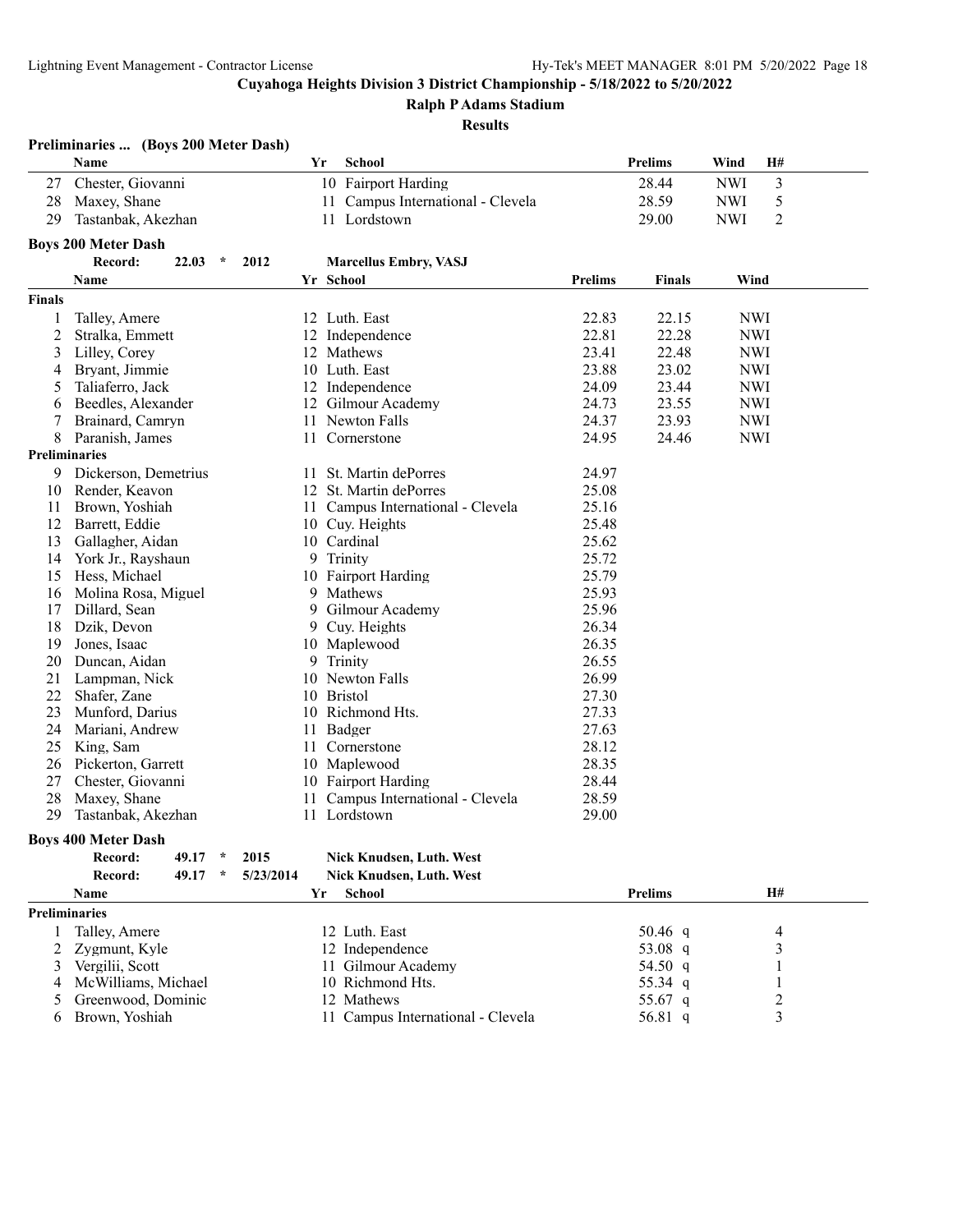#### **Ralph P Adams Stadium**

#### **Results**

#### **Preliminaries ... (Boys 400 Meter Dash)**

|    | Name                   | Yr | <b>School</b>               | <b>Prelims</b> | <b>H#</b> |  |
|----|------------------------|----|-----------------------------|----------------|-----------|--|
| 7  | Andryszczyk, Michael   |    | 11 Independence             | 57.22 q        |           |  |
| 8  | Burgraff, Logan        |    | 11 Maplewood                | 57.44 q        | 4         |  |
| 9  | Artino, Jacob          |    | 12 Cuy. Heights             | 57.70          | 3         |  |
| 10 | Coats, Reggie          |    | 10 Andrews Osbourne Academy | 59.64          | 3         |  |
| 11 | Shafer, Zane           |    | 10 Bristol                  | 59.80          |           |  |
| 12 | Dahmen, Tom            |    | 10 Maplewood                | 59.83          | 3         |  |
| 13 | Johnson, Azaan         |    | 10 Trinity                  | 59.89          |           |  |
| 14 | Munford, Darius        |    | 10 Richmond Hts.            | 1:00.16        | 2         |  |
| 15 | Greene, Gabriel        |    | 10 LaBrae                   | 1:00.81        | 4         |  |
| 16 | Sindelar, Carter       |    | 9 Cardinal                  | 1:01.74        | 2         |  |
| 17 | Lampman, Nick          |    | 10 Newton Falls             | 1:01.75        | 4         |  |
| 18 | Bolton, Ben            |    | 10 Cardinal                 | 1:02.12        | 4         |  |
| 19 | Caldwell, Zachary      |    | 9 Bristol                   | 1:02.88        |           |  |
| 20 | Hines, Devon           |    | 12 Luth. East               | 1:03.27        |           |  |
| 21 | Hampton, Jaylen        |    | 9 St. Martin dePorres       | 1:03.41        | 2         |  |
| 22 | Ellerbaud, John        |    | 10 Gilmour Academy          | 1:03.41        | 3         |  |
| 23 | Chester, Giovanni      |    | 10 Fairport Harding         | 1:04.08        | 4         |  |
| 24 | Sampson, Baylor        |    | 11 LaBrae                   | 1:04.28        | 2         |  |
| 25 | Norton, Michael        |    | 10 Cuy. Heights             | 1:04.39        | 2         |  |
| 26 | Mazey, Zachary         |    | 10 Mathews                  | 1:05.99        | 3         |  |
| 27 | McMichael, Christopher |    | 9 Andrews Osbourne Academy  | 1:06.12        |           |  |
| 28 | Kimple, Logan          |    | 9 Newton Falls              | 1:11.29        | 4         |  |
| 29 | Dodd, Mitchell         |    | Cornerstone                 | 1:18.69        | 4         |  |
| 30 | Davis, Jordan          | 9. | Cornerstone                 | 1:52.44        | 2         |  |

#### **Boys 400 Meter Dash**

| Record: | 49.17 | 2015                    | Nick Knudsen, Luth. West        |
|---------|-------|-------------------------|---------------------------------|
| Record: | 49.17 | $\frac{1}{2}$ 5/23/2014 | <b>Nick Knudsen, Luth. West</b> |

#### **Record: 49.17 \* 2015 Nick Knudsen, Luth. West**

|                      | Name                 |     | Yr School                         | <b>Prelims</b> | <b>Finals</b> |  |
|----------------------|----------------------|-----|-----------------------------------|----------------|---------------|--|
| <b>Finals</b>        |                      |     |                                   |                |               |  |
|                      | Talley, Amere        |     | 12 Luth. East                     | 50.46          | 49.50         |  |
|                      | Zygmunt, Kyle        | 12  | Independence                      | 53.08          | 50.30         |  |
| 3                    | Greenwood, Dominic   | 12. | Mathews                           | 55.67          | 52.44         |  |
| 4                    | McWilliams, Michael  | 10  | Richmond Hts.                     | 55.34          | 52.48         |  |
| $\mathcal{L}$        | Vergilii, Scott      | 11  | Gilmour Academy                   | 54.50          | 52.75         |  |
| 6                    | Andryszczyk, Michael | 11  | Independence                      | 57.22          | 53.59         |  |
|                      | Brown, Yoshiah       |     | 11 Campus International - Clevela | 56.81          | 53.74         |  |
| 8                    | Burgraff, Logan      | 11  | Maplewood                         | 57.44          | 55.55         |  |
| <b>Preliminaries</b> |                      |     |                                   |                |               |  |
| 9                    | Artino, Jacob        |     | 12 Cuy. Heights                   | 57.70          |               |  |
| 10                   | Coats, Reggie        | 10  | Andrews Osbourne Academy          | 59.64          |               |  |
| 11                   | Shafer, Zane         | 10  | <b>Bristol</b>                    | 59.80          |               |  |
| 12                   | Dahmen, Tom          |     | 10 Maplewood                      | 59.83          |               |  |
| 13                   | Johnson, Azaan       | 10  | Trinity                           | 59.89          |               |  |
| 14                   | Munford, Darius      | 10  | Richmond Hts.                     | 1:00.16        |               |  |
| 15                   | Greene, Gabriel      |     | 10 LaBrae                         | 1:00.81        |               |  |
| 16                   | Sindelar, Carter     |     | 9 Cardinal                        | 1:01.74        |               |  |
| 17                   | Lampman, Nick        |     | 10 Newton Falls                   | 1:01.75        |               |  |
| 18                   | Bolton, Ben          |     | 10 Cardinal                       | 1:02.12        |               |  |
| 19                   | Caldwell, Zachary    | 9   | <b>Bristol</b>                    | 1:02.88        |               |  |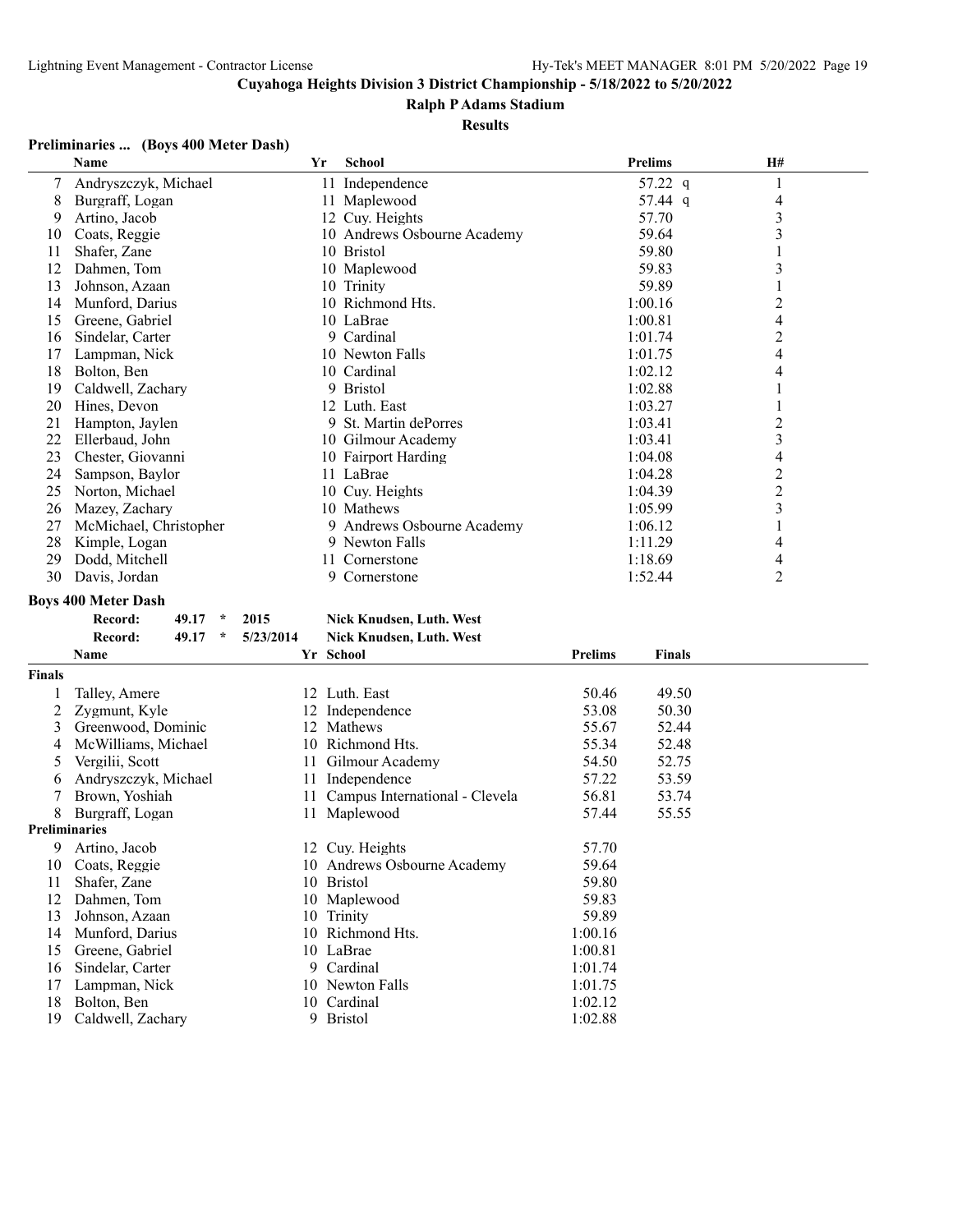#### **Ralph P Adams Stadium**

**Results**

# **Preliminaries ... (Boys 400 Meter Dash)**

|                      | Name                                  |    | Yr School                             | <b>Prelims</b> | <b>Finals</b>  |                |  |
|----------------------|---------------------------------------|----|---------------------------------------|----------------|----------------|----------------|--|
| 20                   | Hines, Devon                          |    | 12 Luth. East                         | 1:03.27        |                |                |  |
| 21                   | Hampton, Jaylen                       |    | 9 St. Martin dePorres                 | 1:03.41        |                |                |  |
| 22                   | Ellerbaud, John                       |    | 10 Gilmour Academy                    | 1:03.41        |                |                |  |
| 23                   | Chester, Giovanni                     |    | 10 Fairport Harding                   | 1:04.08        |                |                |  |
| 24                   | Sampson, Baylor                       |    | 11 LaBrae                             | 1:04.28        |                |                |  |
| 25                   | Norton, Michael                       |    | 10 Cuy. Heights                       | 1:04.39        |                |                |  |
| 26                   | Mazey, Zachary                        |    | 10 Mathews                            | 1:05.99        |                |                |  |
| 27                   | McMichael, Christopher                |    | 9 Andrews Osbourne Academy            | 1:06.12        |                |                |  |
| 28                   | Kimple, Logan                         |    | 9 Newton Falls                        | 1:11.29        |                |                |  |
| 29                   | Dodd, Mitchell                        |    | 11 Cornerstone                        | 1:18.69        |                |                |  |
| 30                   | Davis, Jordan                         |    | 9 Cornerstone                         | 1:52.44        |                |                |  |
|                      | <b>Boys 800 Meter Run</b>             |    |                                       |                |                |                |  |
|                      | Record:<br>1:56.43<br>2014<br>$\star$ |    | <b>Brandon Phillips, Gilmour Acad</b> |                |                |                |  |
|                      | <b>Name</b>                           | Yr | <b>School</b>                         |                | <b>Prelims</b> | <b>H#</b>      |  |
| <b>Preliminaries</b> |                                       |    |                                       |                |                |                |  |
| $\mathbf{1}$         | Kwasniak, BK                          |    | 12 Cornerstone                        |                | 2:05.77 Q      | 2              |  |
| $\overline{2}$       | Buccier, Caden                        |    | 10 Cuy. Heights                       |                | 2:19.28 Q      | 1              |  |
| 3                    | Koehler, Dalton                       |    | 11 Fairport Harding                   |                | 2:11.42 Q      | $\overline{c}$ |  |
| 4                    | Kwasniak, Quinn                       |    | 9 Cornerstone                         |                | 2:19.68 Q      | 1              |  |
| 5                    | Greenwood, Dominic                    |    | 12 Mathews                            |                | 2:11.69 Q      | $\overline{2}$ |  |
| 6                    | Armbrust, Nicholas                    |    | 9 Cuy. Heights                        |                | 2:22.41 Q      | $\mathbf{1}$   |  |
| 7                    | Calderwood, Brandon                   |    | 10 Maplewood                          |                | 2:18.30 Q      | $\overline{c}$ |  |
| 8                    | Carter, Drew                          |    | 11 Trinity                            |                | 2:22.47 Q      | $\mathbf{1}$   |  |
| 9                    | Forte, Hunter                         |    | 10 Luth. East                         |                | $2:18.30$ Q    | $\overline{2}$ |  |
| 10                   | Himes, Bryson                         |    | 11 Maplewood                          |                | 2:22.56 Q      | $\mathbf{1}$   |  |
| 11                   | Zhou, Yiyu                            |    | 12 Andrews Osbourne Academy           |                | $2:19.20$ Q    | 2              |  |
| 12                   | Zahoransky, Samuel                    |    | 11 Badger                             |                | 2:23.13 Q      | 1              |  |
| 13                   | Harless, Brenden                      |    | 11 Fairport Harding                   |                | 2:26.06 Q      | $\overline{c}$ |  |
| 14                   | Toney, Lydale                         |    | 11 Luth. East                         |                | $2:26.18$ Q    | 1              |  |
| 15                   | Tyree, Tate                           |    | 9 Lordstown                           |                | $2:26.40$ Q    | 1              |  |
| 16                   | McCullough, Jamari                    |    | 10 Richmond Hts.                      |                | 2:31.61 Q      | $\overline{c}$ |  |
| 17                   | Miller, Ryan                          |    | 9 Cardinal                            |                | 2:32.34        | $\overline{c}$ |  |
| 18                   | Gresham, Demarcus                     |    | 9 St. Martin dePorres                 |                | 2:34.14        | $\overline{c}$ |  |
| 19                   | Lee, Tim                              |    | 10 Gilmour Academy                    |                | 2:35.82        | 1              |  |
| 20                   | Hubbard, Jamaree                      |    | 9 St. Martin dePorres                 |                | 2:37.16        | $\mathbf{1}$   |  |
| 21                   | Lisowski, Braeden                     |    | 9 Independence                        |                | 2:39.22        | $\overline{c}$ |  |
| 22                   | O'Neil, Karthik                       |    | 11 Andrews Osbourne Academy           |                | 2:39.72        | 1              |  |
| 23                   | Zenisek, Brock                        |    | 12 Cardinal                           |                | 2:40.33        | $\overline{c}$ |  |
| 24                   | Beard, Bryce                          |    | 9 Gilmour Academy                     |                | 2:41.92        | 1              |  |
| 25                   | Smith, Marcus                         |    | 10 Trinity                            |                | 2:45.47        | 1              |  |
| 26                   | Shaw, John                            |    | 10 Mathews                            |                | 2:46.84        | $\overline{c}$ |  |
| 27                   | Christy, Nathaniel                    |    | 9 LaBrae                              |                | 2:50.64        | $\overline{c}$ |  |
| 28                   | Decesare, Noah                        |    | 9 Newton Falls                        |                | 3:07.47        | $\overline{c}$ |  |
| 29                   | Huang, Daniel                         |    | 12 Newton Falls                       |                | 3:13.19        | $\mathbf{1}$   |  |
| 30                   | McSears, Kaleb                        |    | 11 Richmond Hts.                      |                | 3:17.69        | $\overline{2}$ |  |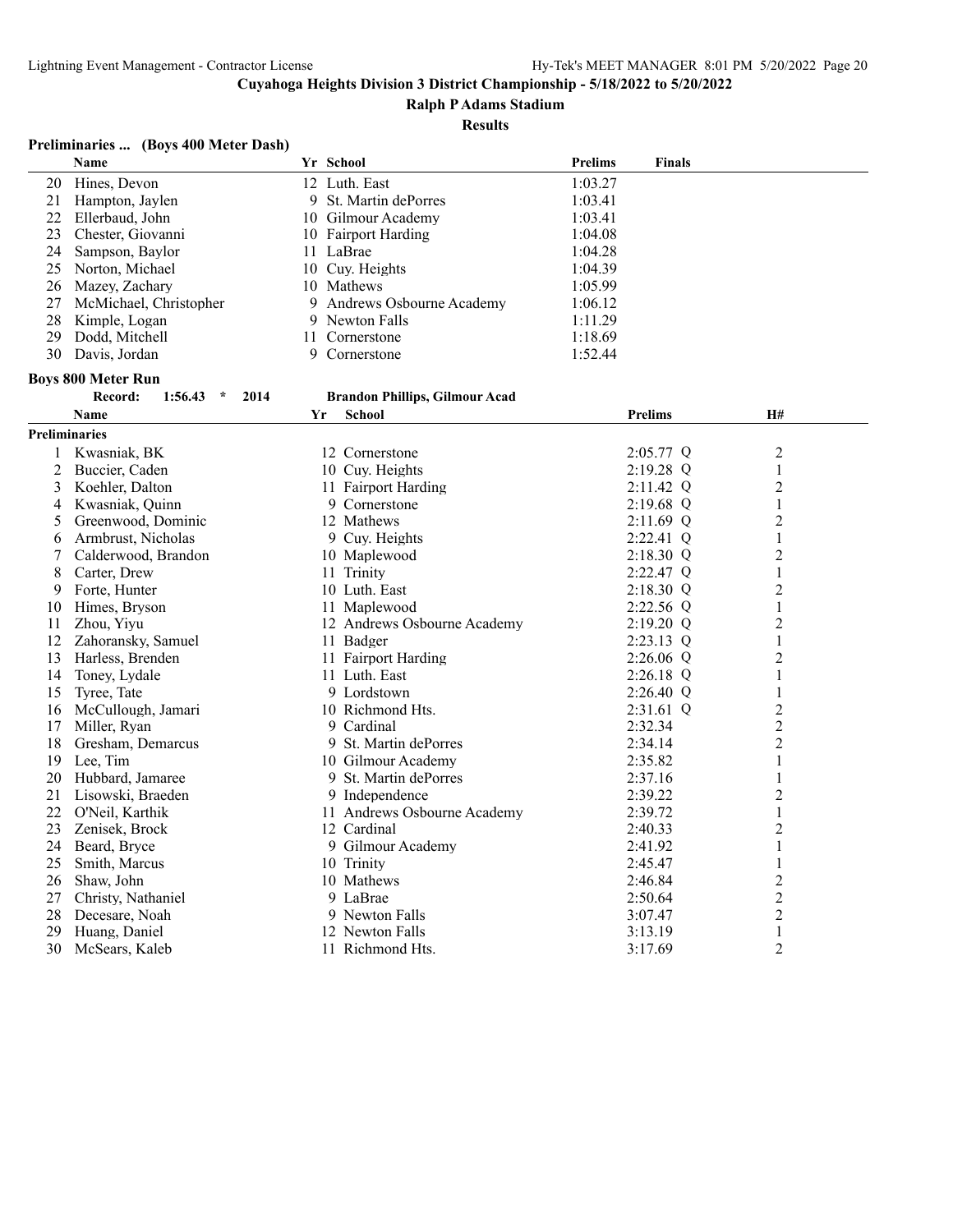**Ralph P Adams Stadium**

**Results**

# **Boys 800 Meter Run**

|                      | Record:<br>$1:56.43$ *<br>2014        | <b>Brandon Phillips, Gilmour Acad</b> |                                 |  |
|----------------------|---------------------------------------|---------------------------------------|---------------------------------|--|
|                      | Name                                  | Yr School                             | <b>Prelims</b><br><b>Finals</b> |  |
| <b>Finals</b>        |                                       |                                       |                                 |  |
| 1                    | Kwasniak, BK                          | 12 Cornerstone                        | 2:05.77<br>1:59.18              |  |
| $\overline{c}$       | Himes, Bryson                         | Maplewood<br>11                       | 2:22.56<br>2:01.70              |  |
| 3                    | Buccier, Caden                        | 10 Cuy. Heights                       | 2:19.28<br>2:02.64              |  |
| 4                    | Koehler, Dalton                       | 11 Fairport Harding                   | 2:11.42<br>2:06.16              |  |
| 5                    | Forte, Hunter                         | 10 Luth. East                         | 2:18.30<br>2:09.29              |  |
| 6                    | Calderwood, Brandon                   | 10 Maplewood                          | 2:18.30<br>2:09.55              |  |
| 7                    | Zahoransky, Samuel                    | 11 Badger                             | 2:23.13<br>2:13.81              |  |
| 8                    | Harless, Brenden                      | 11 Fairport Harding                   | 2:26.06<br>2:14.48              |  |
| 9                    | Greenwood, Dominic                    | 12 Mathews                            | 2:11.69<br>2:16.82              |  |
| 10                   | Armbrust, Nicholas                    | 9 Cuy. Heights                        | 2:22.41<br>2:16.86              |  |
| 11                   | Toney, Lydale                         | 11 Luth. East                         | 2:26.18<br>2:17.37              |  |
| 12                   | Carter, Drew                          | 11 Trinity                            | 2:22.47<br>2:18.31              |  |
| 13                   | Zhou, Yiyu                            | 12 Andrews Osbourne Academy           | 2:19.20<br>2:23.36              |  |
| 14                   | Tyree, Tate                           | 9 Lordstown                           | 2:26.40<br>2:23.52              |  |
| 15                   | McCullough, Jamari                    | 10 Richmond Hts.                      | 2:31.61<br>2:24.19              |  |
| 16                   | Kwasniak, Quinn                       | 9 Cornerstone                         | 2:19.68<br>2:25.20              |  |
| <b>Preliminaries</b> |                                       |                                       |                                 |  |
| 17                   | Miller, Ryan                          | 9 Cardinal                            | 2:32.34                         |  |
| 18                   | Gresham, Demarcus                     | 9<br>St. Martin dePorres              | 2:34.14                         |  |
| 19                   | Lee, Tim                              | 10 Gilmour Academy                    | 2:35.82                         |  |
| 20                   | Hubbard, Jamaree                      | 9 St. Martin dePorres                 | 2:37.16                         |  |
| 21                   | Lisowski, Braeden                     | Independence<br>9.                    | 2:39.22                         |  |
| 22                   | O'Neil, Karthik                       | Andrews Osbourne Academy<br>11        | 2:39.72                         |  |
| 23                   | Zenisek, Brock                        | 12 Cardinal                           | 2:40.33                         |  |
| 24                   | Beard, Bryce                          | 9 Gilmour Academy                     | 2:41.92                         |  |
| 25                   | Smith, Marcus                         | 10<br>Trinity                         | 2:45.47                         |  |
| 26                   | Shaw, John                            | 10 Mathews                            | 2:46.84                         |  |
| 27                   | Christy, Nathaniel                    | 9 LaBrae                              | 2:50.64                         |  |
| 28                   | Decesare, Noah                        | 9 Newton Falls                        | 3:07.47                         |  |
| 29                   | Huang, Daniel                         | 12 Newton Falls                       | 3:13.19                         |  |
| 30                   | McSears, Kaleb                        | 11 Richmond Hts.                      | 3:17.69                         |  |
|                      |                                       |                                       |                                 |  |
|                      | <b>Boys 1600 Meter Run</b>            |                                       |                                 |  |
|                      | Record:<br>4:19.02<br>$\star$<br>2010 | Eric Rupe, Cortland Map               |                                 |  |
|                      | Name                                  | <b>School</b><br>Yr                   | <b>Finals</b>                   |  |
| <b>Finals</b>        |                                       |                                       |                                 |  |
|                      | Donaldson, Alex                       | 10 Maplewood                          | 4:37.53                         |  |
| 2                    | Clayton, Cole                         | 12 Mathews                            | 4:39.98                         |  |
| 3                    | Rusch, Bradyn                         | 10 Cuy. Heights                       | 4:50.34                         |  |
| 4                    | Richards, Caleb                       | 12 Maplewood                          | 4:55.27                         |  |
| 5                    | Kwasniak, Quinn                       | 9 Cornerstone                         | 4:59.63                         |  |
| 6                    | MacGregor, Evan                       | 10 Mathews                            | 5:00.12                         |  |
| 7                    | McGovern, Kyle                        | 11 Independence                       | 5:02.08                         |  |
| 8                    | Piccirillo, Michael                   | 10 Gilmour Academy                    | 5:07.39                         |  |
| 9                    | Kitagawa, James                       | 9 Independence                        | 5:14.20                         |  |
| 10                   | Caldwell, Zachary                     | 9 Bristol                             | 5:18.42                         |  |
| 11                   | Zhou, Yiyu                            | 12 Andrews Osbourne Academy           | 5:28.09                         |  |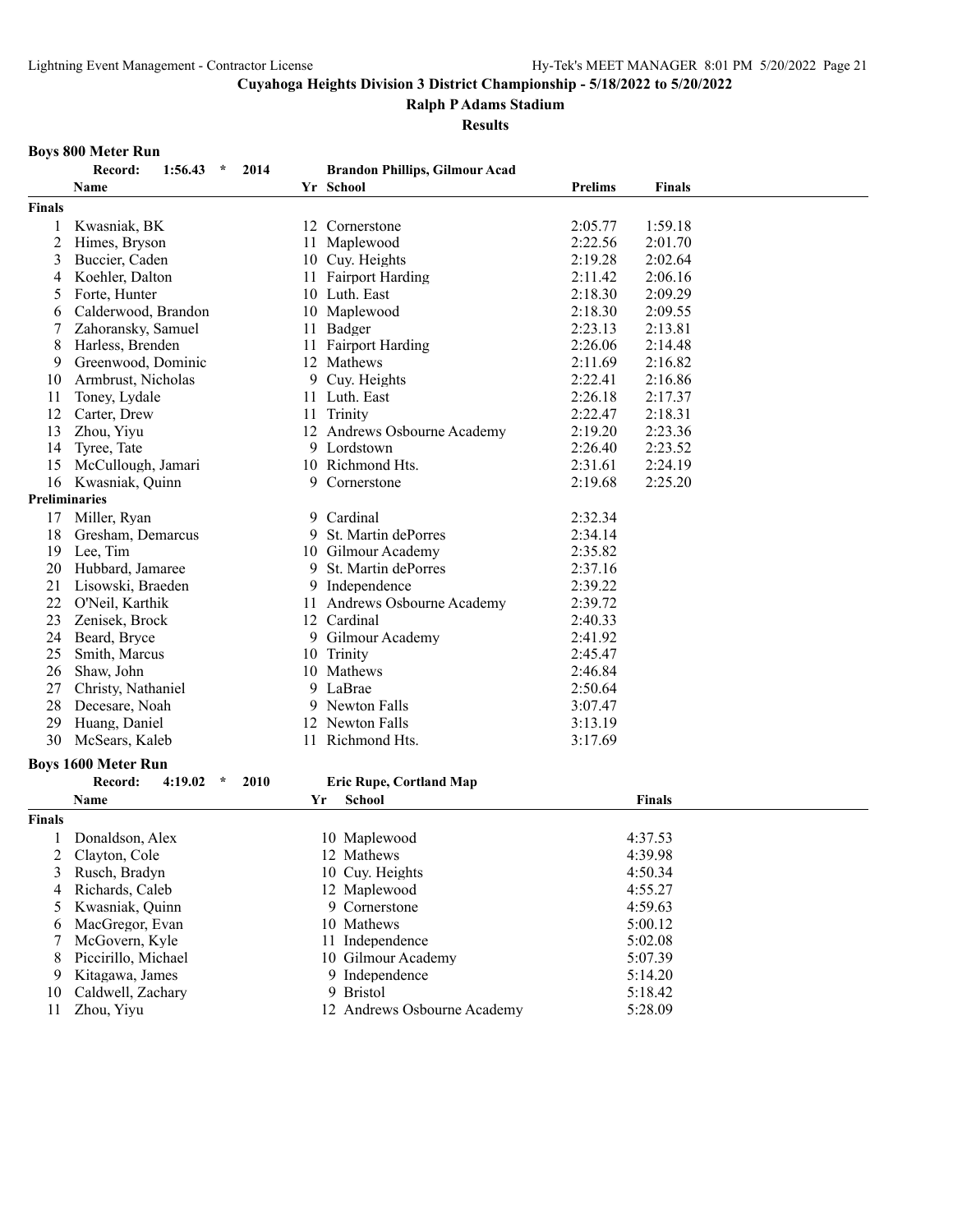**Ralph P Adams Stadium**

**Results**

# **Finals ... (Boys 1600 Meter Run)**

|                      | <b>Name</b>                         | Yr | <b>School</b>                | <b>Finals</b>  |            |                |  |
|----------------------|-------------------------------------|----|------------------------------|----------------|------------|----------------|--|
| 12                   | Menkhaus, Nate                      |    | 12 Cuy. Heights              | 5:30.03        |            |                |  |
| 13                   | Miller, Ryan                        |    | 9 Cardinal                   | 5:39.16        |            |                |  |
| 14                   | Rivera, Angel                       |    | 9 Garrett Morgan High School | 5:41.54        |            |                |  |
| 15                   | Zenisek, Brock                      |    | 12 Cardinal                  | 5:43.87        |            |                |  |
| 16                   | Lindley, Ben                        |    | 10 Gilmour Academy           | 5:50.94        |            |                |  |
| 17                   | Patel, Shiven                       |    | 9 Andrews Osbourne Academy   | 5:55.51        |            |                |  |
| 18                   | Mahan, Chase                        |    | 10 Bristol                   | 6:05.78        |            |                |  |
| 19                   | Jones, Elijah                       |    | 11 Trinity                   | 7:26.27        |            |                |  |
|                      | <b>Boys 3200 Meter Run</b>          |    |                              |                |            |                |  |
|                      | $9:32.43$ *<br>2010<br>Record:      |    | <b>Bart Markel, Gilmour</b>  |                |            |                |  |
|                      | Name                                | Yr | <b>School</b>                | <b>Finals</b>  |            |                |  |
| <b>Finals</b>        |                                     |    |                              |                |            |                |  |
| 1                    | Rusch, Bradyn                       |    | 10 Cuy. Heights              | 10:23.76       |            |                |  |
| $\overline{2}$       | Freel, Mathew                       |    | 12 Maplewood                 | 10:26.27       |            |                |  |
| 3                    | Crosby, Michael                     |    | 10 Badger                    | 10:51.52       |            |                |  |
| 4                    | Clayton, Cole                       |    | 12 Mathews                   | 10:54.90       |            |                |  |
| 5                    | Flynn, Liam                         |    | 9 Gilmour Academy            | 11:04.23       |            |                |  |
| 6                    | Shipman, Trevor                     |    | 9 Maplewood                  | 11:07.32       |            |                |  |
| 7                    | Franko, Justin                      |    | 10 Mathews                   | 11:40.45       |            |                |  |
| 8                    | Kitagawa, James                     |    | 9 Independence               | 11:50.38       |            |                |  |
| 9                    | McGovern, Kyle                      |    | 11 Independence              | 12:03.77       |            |                |  |
| 10                   | Shininger, Jordan                   |    | 9 Gilmour Academy            | 12:11.44       |            |                |  |
| 11                   | Slywczak, Jeremy                    |    | 11 Badger                    | 12:26.27       |            |                |  |
| 12                   | Berzins, Luke                       |    | 10 Cuy. Heights              | 12:36.64       |            |                |  |
| 13                   | Prout, Blaine                       |    | 9 Newton Falls               | 14:58.52       |            |                |  |
|                      | <b>Boys 110 Meter Hurdles</b>       |    |                              |                |            |                |  |
|                      | Record:<br>14.70<br>$\star$<br>1998 |    | Jordan Alpern, Hawken        |                |            |                |  |
|                      | <b>Name</b>                         | Yr | <b>School</b>                | <b>Prelims</b> | Wind       | H#             |  |
| <b>Preliminaries</b> |                                     |    |                              |                |            |                |  |
| 1                    | Stinson, Zach                       |    | 10 Newton Falls              | $16.77$ q      | NWI        | $\mathbf{1}$   |  |
| 2                    | Malkamaki, Zane                     |    | 11 Fairport Harding          | $16.81\ q$     | NWI        | $\overline{2}$ |  |
| 3                    | Stout, Clayton                      |    | 11 LaBrae                    | $16.95$ q      | NWI        | 2              |  |
| 4                    | Korinek, Jack                       |    | 10 Independence              | 17.97 q        | <b>NWI</b> | $\mathbf{1}$   |  |
| 5                    | Stinson, Alex                       |    | 10 Newton Falls              | $18.09$ q      | NWI        | $\mathbf{1}$   |  |
| 6                    | Eisenmann, Sam                      |    | 11 Independence              | 18.99 q        | <b>NWI</b> | $\mathbf{1}$   |  |
| 7                    | Soltis, Reese                       | 9  | Cardinal                     | 19.50 $q$      | <b>NWI</b> | $\mathbf{1}$   |  |
| 8                    | Unger, Zach                         | 9  | Cuy. Heights                 | 19.60 $q$      | NWI        | $\overline{2}$ |  |
| 9                    | White, Richard                      |    | 11 Mathews                   | 19.65          | NWI        | $\mathbf{1}$   |  |
| 10                   | McNamara, Aidan                     | 9  | Gilmour Academy              | 20.28          | NWI        | $\overline{2}$ |  |
| 11                   | Krajewski, Ryan                     |    | 12 Cuy. Heights              | 20.48          | NWI        | $\overline{2}$ |  |
| 12                   | Horvath, Christian                  |    | 12 Trinity                   | 20.50          | NWI        | $\overline{c}$ |  |
| 13                   | Kennedy, Rayshon                    |    | 12 Luth. East                | 20.59          | <b>NWI</b> | $\overline{2}$ |  |
| 14                   | Omerzo, Wyatt                       |    | 11 Maplewood                 | 20.59          | <b>NWI</b> | $\mathbf{1}$   |  |
| 15                   | Simms, Ty                           |    | 11 Cardinal                  | 21.64          | <b>NWI</b> | $\mathbf{1}$   |  |
|                      |                                     |    |                              |                |            |                |  |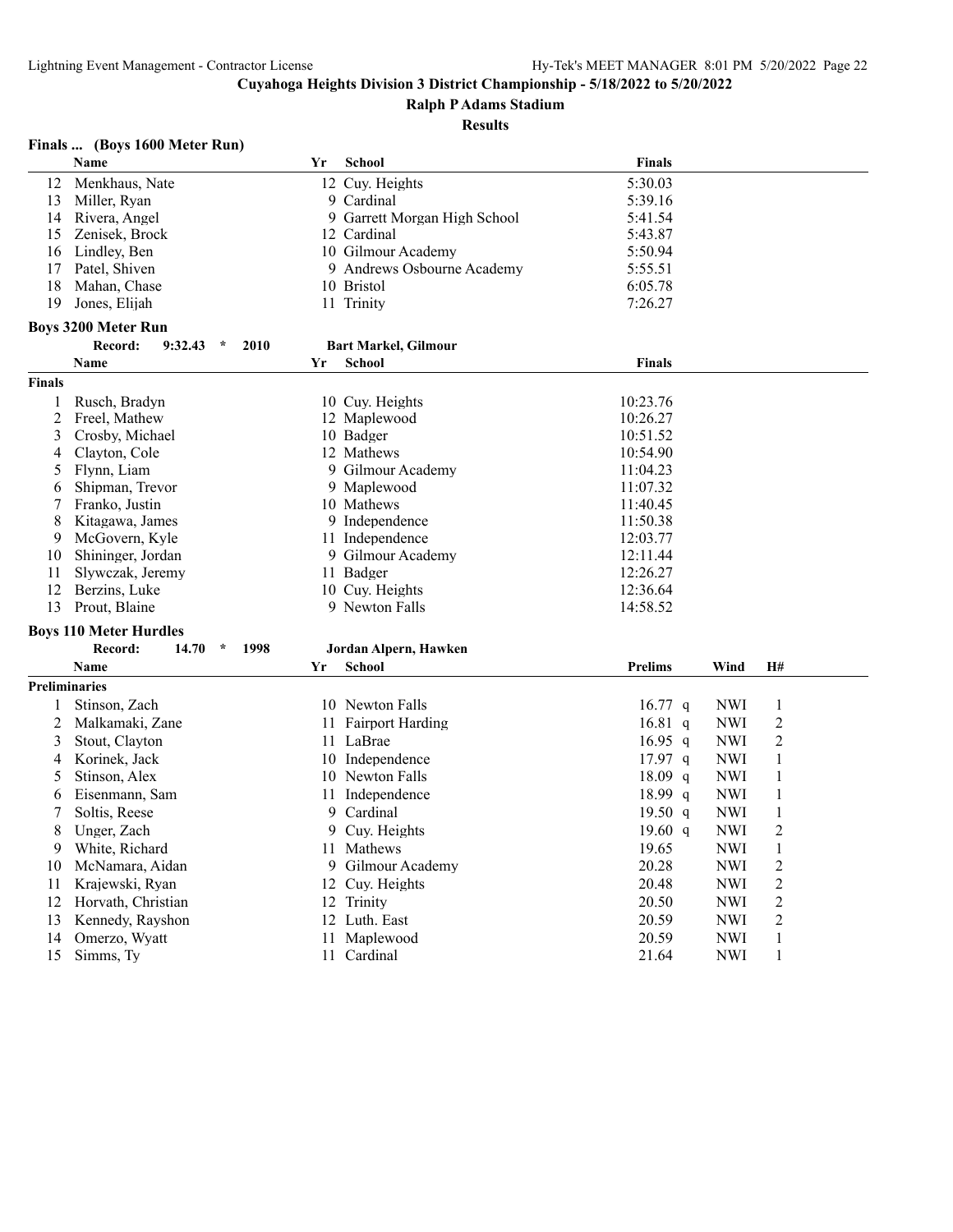**Ralph P Adams Stadium**

**Results**

#### **Boys 110 Meter Hurdles**

| Yr School<br><b>Prelims</b><br>Wind<br>Name<br><b>Finals</b><br>16.81<br>Malkamaki, Zane<br><b>Fairport Harding</b><br>16.15<br><b>NWI</b><br>1<br>11<br>16.77<br>16.59<br>2<br>10 Newton Falls<br><b>NWI</b><br>Stinson, Zach<br>16.95<br>Stout, Clayton<br>11 LaBrae<br>16.82<br><b>NWI</b><br>3<br>17.97<br><b>NWI</b><br>Korinek, Jack<br>10 Independence<br>17.51<br>4<br>18.09<br><b>NWI</b><br>Stinson, Alex<br>10 Newton Falls<br>17.74<br>5<br>18.99<br>18.79<br><b>NWI</b><br>Eisenmann, Sam<br>Independence<br>11<br>6<br>Cardinal<br>19.50<br>7<br>Soltis, Reese<br>9<br>19.64<br><b>NWI</b><br>Cuy. Heights<br>19.60<br>DQ<br><b>NWI</b><br>Unger, Zach<br>9<br>$---$<br><b>Preliminaries</b><br>9<br>White, Richard<br>11 Mathews<br>19.65<br>20.28<br>McNamara, Aidan<br>9<br>Gilmour Academy<br>10<br>11<br>Krajewski, Ryan<br>12 Cuy. Heights<br>20.48<br>12<br>Horvath, Christian<br>12 Trinity<br>20.50<br>13<br>Kennedy, Rayshon<br>12 Luth. East<br>20.59<br>14<br>Omerzo, Wyatt<br>11 Maplewood<br>20.59<br>15<br>Simms, Ty<br>Cardinal<br>21.64<br>11<br><b>Boys 300 Meter Hurdles</b><br>Record:<br>$\star$<br>39.25<br>2009<br><b>Preston Hoge, Gilmour Academy</b><br>School<br><b>Prelims</b><br>H#<br>Name<br>Yr<br><b>Preliminaries</b><br>Hess, Michael<br>44.10 q<br>10 Fairport Harding<br>1<br>1<br>45.64 q<br>2<br>Bryant, Jimmie<br>10 Luth. East<br>1<br>$\overline{c}$<br>3<br>Stinson, Alex<br>10 Newton Falls<br>45.93 q<br>3<br>Dufalla, John<br>12 Newton Falls<br>46.12 $q$<br>4<br>3<br>Eisenmann, Sam<br>11 Independence<br>46.50 $q$<br>5<br>$\overline{c}$<br>47.23 q<br>Wilson, Noah<br>11 Cuy. Heights<br>6<br>$\overline{c}$<br>47.62 q<br>7<br>Korinek, Jack<br>10 Independence<br>$\overline{2}$<br>48.95 q<br>8<br>Wear, Brady<br>10 Badger<br>49.87<br>White, Richard<br>11 Mathews<br>9<br>1<br>49.95<br>3<br>Green, Brayden<br>10 Gilmour Academy<br>10<br>$\overline{c}$<br>9 Cardinal<br>50.03<br>Soltis, Reese<br>11<br>51.64<br>$\mathbf{1}$<br>12<br>Krajewski, Ryan<br>12 Cuy. Heights<br>3<br>52.50<br>13<br>Peterson, Luke<br>9 Gilmour Academy<br>$\overline{c}$<br>52.64<br>Omerzo, Wyatt<br>14<br>11 Maplewood<br>10 Bristol<br>15<br>Brant, Alexander<br>54.75<br>$\mathbf{1}$<br>55.30<br>$\mathfrak{Z}$<br>Simms, Ty<br>11 Cardinal<br>16<br>$\overline{2}$<br>56.66<br>17<br>Fox, Will<br>10 Maplewood<br><b>Boys 300 Meter Hurdles</b><br>Record:<br>39.25<br>2009<br><b>Preston Hoge, Gilmour Academy</b><br>$\star$<br>Yr School<br><b>Prelims</b><br>Name<br><b>Finals</b><br>Bryant, Jimmie<br>10 Luth. East<br>45.64<br>42.17<br>1<br>Dufalla, John<br>12 Newton Falls<br>46.12<br>42.30<br>2<br>Hess, Michael<br>10 Fairport Harding<br>44.10<br>43.34<br>3<br>10 Independence |               | Record:<br>14.70 | $\star$ | 1998 | Jordan Alpern, Hawken |       |       |  |
|-------------------------------------------------------------------------------------------------------------------------------------------------------------------------------------------------------------------------------------------------------------------------------------------------------------------------------------------------------------------------------------------------------------------------------------------------------------------------------------------------------------------------------------------------------------------------------------------------------------------------------------------------------------------------------------------------------------------------------------------------------------------------------------------------------------------------------------------------------------------------------------------------------------------------------------------------------------------------------------------------------------------------------------------------------------------------------------------------------------------------------------------------------------------------------------------------------------------------------------------------------------------------------------------------------------------------------------------------------------------------------------------------------------------------------------------------------------------------------------------------------------------------------------------------------------------------------------------------------------------------------------------------------------------------------------------------------------------------------------------------------------------------------------------------------------------------------------------------------------------------------------------------------------------------------------------------------------------------------------------------------------------------------------------------------------------------------------------------------------------------------------------------------------------------------------------------------------------------------------------------------------------------------------------------------------------------------------------------------------------------------------------------------------------------------------------------------------------------------------------------------------------------------------------------------------------------------------------------------------------------------------------------------------------------------------------------------------------------------------------------------------|---------------|------------------|---------|------|-----------------------|-------|-------|--|
|                                                                                                                                                                                                                                                                                                                                                                                                                                                                                                                                                                                                                                                                                                                                                                                                                                                                                                                                                                                                                                                                                                                                                                                                                                                                                                                                                                                                                                                                                                                                                                                                                                                                                                                                                                                                                                                                                                                                                                                                                                                                                                                                                                                                                                                                                                                                                                                                                                                                                                                                                                                                                                                                                                                                                             |               |                  |         |      |                       |       |       |  |
|                                                                                                                                                                                                                                                                                                                                                                                                                                                                                                                                                                                                                                                                                                                                                                                                                                                                                                                                                                                                                                                                                                                                                                                                                                                                                                                                                                                                                                                                                                                                                                                                                                                                                                                                                                                                                                                                                                                                                                                                                                                                                                                                                                                                                                                                                                                                                                                                                                                                                                                                                                                                                                                                                                                                                             | <b>Finals</b> |                  |         |      |                       |       |       |  |
|                                                                                                                                                                                                                                                                                                                                                                                                                                                                                                                                                                                                                                                                                                                                                                                                                                                                                                                                                                                                                                                                                                                                                                                                                                                                                                                                                                                                                                                                                                                                                                                                                                                                                                                                                                                                                                                                                                                                                                                                                                                                                                                                                                                                                                                                                                                                                                                                                                                                                                                                                                                                                                                                                                                                                             |               |                  |         |      |                       |       |       |  |
|                                                                                                                                                                                                                                                                                                                                                                                                                                                                                                                                                                                                                                                                                                                                                                                                                                                                                                                                                                                                                                                                                                                                                                                                                                                                                                                                                                                                                                                                                                                                                                                                                                                                                                                                                                                                                                                                                                                                                                                                                                                                                                                                                                                                                                                                                                                                                                                                                                                                                                                                                                                                                                                                                                                                                             |               |                  |         |      |                       |       |       |  |
|                                                                                                                                                                                                                                                                                                                                                                                                                                                                                                                                                                                                                                                                                                                                                                                                                                                                                                                                                                                                                                                                                                                                                                                                                                                                                                                                                                                                                                                                                                                                                                                                                                                                                                                                                                                                                                                                                                                                                                                                                                                                                                                                                                                                                                                                                                                                                                                                                                                                                                                                                                                                                                                                                                                                                             |               |                  |         |      |                       |       |       |  |
|                                                                                                                                                                                                                                                                                                                                                                                                                                                                                                                                                                                                                                                                                                                                                                                                                                                                                                                                                                                                                                                                                                                                                                                                                                                                                                                                                                                                                                                                                                                                                                                                                                                                                                                                                                                                                                                                                                                                                                                                                                                                                                                                                                                                                                                                                                                                                                                                                                                                                                                                                                                                                                                                                                                                                             |               |                  |         |      |                       |       |       |  |
|                                                                                                                                                                                                                                                                                                                                                                                                                                                                                                                                                                                                                                                                                                                                                                                                                                                                                                                                                                                                                                                                                                                                                                                                                                                                                                                                                                                                                                                                                                                                                                                                                                                                                                                                                                                                                                                                                                                                                                                                                                                                                                                                                                                                                                                                                                                                                                                                                                                                                                                                                                                                                                                                                                                                                             |               |                  |         |      |                       |       |       |  |
|                                                                                                                                                                                                                                                                                                                                                                                                                                                                                                                                                                                                                                                                                                                                                                                                                                                                                                                                                                                                                                                                                                                                                                                                                                                                                                                                                                                                                                                                                                                                                                                                                                                                                                                                                                                                                                                                                                                                                                                                                                                                                                                                                                                                                                                                                                                                                                                                                                                                                                                                                                                                                                                                                                                                                             |               |                  |         |      |                       |       |       |  |
|                                                                                                                                                                                                                                                                                                                                                                                                                                                                                                                                                                                                                                                                                                                                                                                                                                                                                                                                                                                                                                                                                                                                                                                                                                                                                                                                                                                                                                                                                                                                                                                                                                                                                                                                                                                                                                                                                                                                                                                                                                                                                                                                                                                                                                                                                                                                                                                                                                                                                                                                                                                                                                                                                                                                                             |               |                  |         |      |                       |       |       |  |
|                                                                                                                                                                                                                                                                                                                                                                                                                                                                                                                                                                                                                                                                                                                                                                                                                                                                                                                                                                                                                                                                                                                                                                                                                                                                                                                                                                                                                                                                                                                                                                                                                                                                                                                                                                                                                                                                                                                                                                                                                                                                                                                                                                                                                                                                                                                                                                                                                                                                                                                                                                                                                                                                                                                                                             |               |                  |         |      |                       |       |       |  |
|                                                                                                                                                                                                                                                                                                                                                                                                                                                                                                                                                                                                                                                                                                                                                                                                                                                                                                                                                                                                                                                                                                                                                                                                                                                                                                                                                                                                                                                                                                                                                                                                                                                                                                                                                                                                                                                                                                                                                                                                                                                                                                                                                                                                                                                                                                                                                                                                                                                                                                                                                                                                                                                                                                                                                             |               |                  |         |      |                       |       |       |  |
|                                                                                                                                                                                                                                                                                                                                                                                                                                                                                                                                                                                                                                                                                                                                                                                                                                                                                                                                                                                                                                                                                                                                                                                                                                                                                                                                                                                                                                                                                                                                                                                                                                                                                                                                                                                                                                                                                                                                                                                                                                                                                                                                                                                                                                                                                                                                                                                                                                                                                                                                                                                                                                                                                                                                                             |               |                  |         |      |                       |       |       |  |
|                                                                                                                                                                                                                                                                                                                                                                                                                                                                                                                                                                                                                                                                                                                                                                                                                                                                                                                                                                                                                                                                                                                                                                                                                                                                                                                                                                                                                                                                                                                                                                                                                                                                                                                                                                                                                                                                                                                                                                                                                                                                                                                                                                                                                                                                                                                                                                                                                                                                                                                                                                                                                                                                                                                                                             |               |                  |         |      |                       |       |       |  |
|                                                                                                                                                                                                                                                                                                                                                                                                                                                                                                                                                                                                                                                                                                                                                                                                                                                                                                                                                                                                                                                                                                                                                                                                                                                                                                                                                                                                                                                                                                                                                                                                                                                                                                                                                                                                                                                                                                                                                                                                                                                                                                                                                                                                                                                                                                                                                                                                                                                                                                                                                                                                                                                                                                                                                             |               |                  |         |      |                       |       |       |  |
|                                                                                                                                                                                                                                                                                                                                                                                                                                                                                                                                                                                                                                                                                                                                                                                                                                                                                                                                                                                                                                                                                                                                                                                                                                                                                                                                                                                                                                                                                                                                                                                                                                                                                                                                                                                                                                                                                                                                                                                                                                                                                                                                                                                                                                                                                                                                                                                                                                                                                                                                                                                                                                                                                                                                                             |               |                  |         |      |                       |       |       |  |
|                                                                                                                                                                                                                                                                                                                                                                                                                                                                                                                                                                                                                                                                                                                                                                                                                                                                                                                                                                                                                                                                                                                                                                                                                                                                                                                                                                                                                                                                                                                                                                                                                                                                                                                                                                                                                                                                                                                                                                                                                                                                                                                                                                                                                                                                                                                                                                                                                                                                                                                                                                                                                                                                                                                                                             |               |                  |         |      |                       |       |       |  |
|                                                                                                                                                                                                                                                                                                                                                                                                                                                                                                                                                                                                                                                                                                                                                                                                                                                                                                                                                                                                                                                                                                                                                                                                                                                                                                                                                                                                                                                                                                                                                                                                                                                                                                                                                                                                                                                                                                                                                                                                                                                                                                                                                                                                                                                                                                                                                                                                                                                                                                                                                                                                                                                                                                                                                             |               |                  |         |      |                       |       |       |  |
|                                                                                                                                                                                                                                                                                                                                                                                                                                                                                                                                                                                                                                                                                                                                                                                                                                                                                                                                                                                                                                                                                                                                                                                                                                                                                                                                                                                                                                                                                                                                                                                                                                                                                                                                                                                                                                                                                                                                                                                                                                                                                                                                                                                                                                                                                                                                                                                                                                                                                                                                                                                                                                                                                                                                                             |               |                  |         |      |                       |       |       |  |
|                                                                                                                                                                                                                                                                                                                                                                                                                                                                                                                                                                                                                                                                                                                                                                                                                                                                                                                                                                                                                                                                                                                                                                                                                                                                                                                                                                                                                                                                                                                                                                                                                                                                                                                                                                                                                                                                                                                                                                                                                                                                                                                                                                                                                                                                                                                                                                                                                                                                                                                                                                                                                                                                                                                                                             |               |                  |         |      |                       |       |       |  |
|                                                                                                                                                                                                                                                                                                                                                                                                                                                                                                                                                                                                                                                                                                                                                                                                                                                                                                                                                                                                                                                                                                                                                                                                                                                                                                                                                                                                                                                                                                                                                                                                                                                                                                                                                                                                                                                                                                                                                                                                                                                                                                                                                                                                                                                                                                                                                                                                                                                                                                                                                                                                                                                                                                                                                             |               |                  |         |      |                       |       |       |  |
|                                                                                                                                                                                                                                                                                                                                                                                                                                                                                                                                                                                                                                                                                                                                                                                                                                                                                                                                                                                                                                                                                                                                                                                                                                                                                                                                                                                                                                                                                                                                                                                                                                                                                                                                                                                                                                                                                                                                                                                                                                                                                                                                                                                                                                                                                                                                                                                                                                                                                                                                                                                                                                                                                                                                                             |               |                  |         |      |                       |       |       |  |
|                                                                                                                                                                                                                                                                                                                                                                                                                                                                                                                                                                                                                                                                                                                                                                                                                                                                                                                                                                                                                                                                                                                                                                                                                                                                                                                                                                                                                                                                                                                                                                                                                                                                                                                                                                                                                                                                                                                                                                                                                                                                                                                                                                                                                                                                                                                                                                                                                                                                                                                                                                                                                                                                                                                                                             |               |                  |         |      |                       |       |       |  |
|                                                                                                                                                                                                                                                                                                                                                                                                                                                                                                                                                                                                                                                                                                                                                                                                                                                                                                                                                                                                                                                                                                                                                                                                                                                                                                                                                                                                                                                                                                                                                                                                                                                                                                                                                                                                                                                                                                                                                                                                                                                                                                                                                                                                                                                                                                                                                                                                                                                                                                                                                                                                                                                                                                                                                             |               |                  |         |      |                       |       |       |  |
|                                                                                                                                                                                                                                                                                                                                                                                                                                                                                                                                                                                                                                                                                                                                                                                                                                                                                                                                                                                                                                                                                                                                                                                                                                                                                                                                                                                                                                                                                                                                                                                                                                                                                                                                                                                                                                                                                                                                                                                                                                                                                                                                                                                                                                                                                                                                                                                                                                                                                                                                                                                                                                                                                                                                                             |               |                  |         |      |                       |       |       |  |
|                                                                                                                                                                                                                                                                                                                                                                                                                                                                                                                                                                                                                                                                                                                                                                                                                                                                                                                                                                                                                                                                                                                                                                                                                                                                                                                                                                                                                                                                                                                                                                                                                                                                                                                                                                                                                                                                                                                                                                                                                                                                                                                                                                                                                                                                                                                                                                                                                                                                                                                                                                                                                                                                                                                                                             |               |                  |         |      |                       |       |       |  |
|                                                                                                                                                                                                                                                                                                                                                                                                                                                                                                                                                                                                                                                                                                                                                                                                                                                                                                                                                                                                                                                                                                                                                                                                                                                                                                                                                                                                                                                                                                                                                                                                                                                                                                                                                                                                                                                                                                                                                                                                                                                                                                                                                                                                                                                                                                                                                                                                                                                                                                                                                                                                                                                                                                                                                             |               |                  |         |      |                       |       |       |  |
|                                                                                                                                                                                                                                                                                                                                                                                                                                                                                                                                                                                                                                                                                                                                                                                                                                                                                                                                                                                                                                                                                                                                                                                                                                                                                                                                                                                                                                                                                                                                                                                                                                                                                                                                                                                                                                                                                                                                                                                                                                                                                                                                                                                                                                                                                                                                                                                                                                                                                                                                                                                                                                                                                                                                                             |               |                  |         |      |                       |       |       |  |
|                                                                                                                                                                                                                                                                                                                                                                                                                                                                                                                                                                                                                                                                                                                                                                                                                                                                                                                                                                                                                                                                                                                                                                                                                                                                                                                                                                                                                                                                                                                                                                                                                                                                                                                                                                                                                                                                                                                                                                                                                                                                                                                                                                                                                                                                                                                                                                                                                                                                                                                                                                                                                                                                                                                                                             |               |                  |         |      |                       |       |       |  |
|                                                                                                                                                                                                                                                                                                                                                                                                                                                                                                                                                                                                                                                                                                                                                                                                                                                                                                                                                                                                                                                                                                                                                                                                                                                                                                                                                                                                                                                                                                                                                                                                                                                                                                                                                                                                                                                                                                                                                                                                                                                                                                                                                                                                                                                                                                                                                                                                                                                                                                                                                                                                                                                                                                                                                             |               |                  |         |      |                       |       |       |  |
|                                                                                                                                                                                                                                                                                                                                                                                                                                                                                                                                                                                                                                                                                                                                                                                                                                                                                                                                                                                                                                                                                                                                                                                                                                                                                                                                                                                                                                                                                                                                                                                                                                                                                                                                                                                                                                                                                                                                                                                                                                                                                                                                                                                                                                                                                                                                                                                                                                                                                                                                                                                                                                                                                                                                                             |               |                  |         |      |                       |       |       |  |
|                                                                                                                                                                                                                                                                                                                                                                                                                                                                                                                                                                                                                                                                                                                                                                                                                                                                                                                                                                                                                                                                                                                                                                                                                                                                                                                                                                                                                                                                                                                                                                                                                                                                                                                                                                                                                                                                                                                                                                                                                                                                                                                                                                                                                                                                                                                                                                                                                                                                                                                                                                                                                                                                                                                                                             |               |                  |         |      |                       |       |       |  |
|                                                                                                                                                                                                                                                                                                                                                                                                                                                                                                                                                                                                                                                                                                                                                                                                                                                                                                                                                                                                                                                                                                                                                                                                                                                                                                                                                                                                                                                                                                                                                                                                                                                                                                                                                                                                                                                                                                                                                                                                                                                                                                                                                                                                                                                                                                                                                                                                                                                                                                                                                                                                                                                                                                                                                             |               |                  |         |      |                       |       |       |  |
|                                                                                                                                                                                                                                                                                                                                                                                                                                                                                                                                                                                                                                                                                                                                                                                                                                                                                                                                                                                                                                                                                                                                                                                                                                                                                                                                                                                                                                                                                                                                                                                                                                                                                                                                                                                                                                                                                                                                                                                                                                                                                                                                                                                                                                                                                                                                                                                                                                                                                                                                                                                                                                                                                                                                                             |               |                  |         |      |                       |       |       |  |
|                                                                                                                                                                                                                                                                                                                                                                                                                                                                                                                                                                                                                                                                                                                                                                                                                                                                                                                                                                                                                                                                                                                                                                                                                                                                                                                                                                                                                                                                                                                                                                                                                                                                                                                                                                                                                                                                                                                                                                                                                                                                                                                                                                                                                                                                                                                                                                                                                                                                                                                                                                                                                                                                                                                                                             |               |                  |         |      |                       |       |       |  |
|                                                                                                                                                                                                                                                                                                                                                                                                                                                                                                                                                                                                                                                                                                                                                                                                                                                                                                                                                                                                                                                                                                                                                                                                                                                                                                                                                                                                                                                                                                                                                                                                                                                                                                                                                                                                                                                                                                                                                                                                                                                                                                                                                                                                                                                                                                                                                                                                                                                                                                                                                                                                                                                                                                                                                             |               |                  |         |      |                       |       |       |  |
|                                                                                                                                                                                                                                                                                                                                                                                                                                                                                                                                                                                                                                                                                                                                                                                                                                                                                                                                                                                                                                                                                                                                                                                                                                                                                                                                                                                                                                                                                                                                                                                                                                                                                                                                                                                                                                                                                                                                                                                                                                                                                                                                                                                                                                                                                                                                                                                                                                                                                                                                                                                                                                                                                                                                                             |               |                  |         |      |                       |       |       |  |
|                                                                                                                                                                                                                                                                                                                                                                                                                                                                                                                                                                                                                                                                                                                                                                                                                                                                                                                                                                                                                                                                                                                                                                                                                                                                                                                                                                                                                                                                                                                                                                                                                                                                                                                                                                                                                                                                                                                                                                                                                                                                                                                                                                                                                                                                                                                                                                                                                                                                                                                                                                                                                                                                                                                                                             |               |                  |         |      |                       |       |       |  |
|                                                                                                                                                                                                                                                                                                                                                                                                                                                                                                                                                                                                                                                                                                                                                                                                                                                                                                                                                                                                                                                                                                                                                                                                                                                                                                                                                                                                                                                                                                                                                                                                                                                                                                                                                                                                                                                                                                                                                                                                                                                                                                                                                                                                                                                                                                                                                                                                                                                                                                                                                                                                                                                                                                                                                             |               |                  |         |      |                       |       |       |  |
|                                                                                                                                                                                                                                                                                                                                                                                                                                                                                                                                                                                                                                                                                                                                                                                                                                                                                                                                                                                                                                                                                                                                                                                                                                                                                                                                                                                                                                                                                                                                                                                                                                                                                                                                                                                                                                                                                                                                                                                                                                                                                                                                                                                                                                                                                                                                                                                                                                                                                                                                                                                                                                                                                                                                                             |               |                  |         |      |                       |       |       |  |
|                                                                                                                                                                                                                                                                                                                                                                                                                                                                                                                                                                                                                                                                                                                                                                                                                                                                                                                                                                                                                                                                                                                                                                                                                                                                                                                                                                                                                                                                                                                                                                                                                                                                                                                                                                                                                                                                                                                                                                                                                                                                                                                                                                                                                                                                                                                                                                                                                                                                                                                                                                                                                                                                                                                                                             |               |                  |         |      |                       |       |       |  |
|                                                                                                                                                                                                                                                                                                                                                                                                                                                                                                                                                                                                                                                                                                                                                                                                                                                                                                                                                                                                                                                                                                                                                                                                                                                                                                                                                                                                                                                                                                                                                                                                                                                                                                                                                                                                                                                                                                                                                                                                                                                                                                                                                                                                                                                                                                                                                                                                                                                                                                                                                                                                                                                                                                                                                             |               |                  |         |      |                       |       |       |  |
|                                                                                                                                                                                                                                                                                                                                                                                                                                                                                                                                                                                                                                                                                                                                                                                                                                                                                                                                                                                                                                                                                                                                                                                                                                                                                                                                                                                                                                                                                                                                                                                                                                                                                                                                                                                                                                                                                                                                                                                                                                                                                                                                                                                                                                                                                                                                                                                                                                                                                                                                                                                                                                                                                                                                                             |               |                  |         |      |                       |       |       |  |
|                                                                                                                                                                                                                                                                                                                                                                                                                                                                                                                                                                                                                                                                                                                                                                                                                                                                                                                                                                                                                                                                                                                                                                                                                                                                                                                                                                                                                                                                                                                                                                                                                                                                                                                                                                                                                                                                                                                                                                                                                                                                                                                                                                                                                                                                                                                                                                                                                                                                                                                                                                                                                                                                                                                                                             |               |                  |         |      |                       |       |       |  |
|                                                                                                                                                                                                                                                                                                                                                                                                                                                                                                                                                                                                                                                                                                                                                                                                                                                                                                                                                                                                                                                                                                                                                                                                                                                                                                                                                                                                                                                                                                                                                                                                                                                                                                                                                                                                                                                                                                                                                                                                                                                                                                                                                                                                                                                                                                                                                                                                                                                                                                                                                                                                                                                                                                                                                             |               |                  |         |      |                       |       |       |  |
|                                                                                                                                                                                                                                                                                                                                                                                                                                                                                                                                                                                                                                                                                                                                                                                                                                                                                                                                                                                                                                                                                                                                                                                                                                                                                                                                                                                                                                                                                                                                                                                                                                                                                                                                                                                                                                                                                                                                                                                                                                                                                                                                                                                                                                                                                                                                                                                                                                                                                                                                                                                                                                                                                                                                                             | <b>Finals</b> |                  |         |      |                       |       |       |  |
|                                                                                                                                                                                                                                                                                                                                                                                                                                                                                                                                                                                                                                                                                                                                                                                                                                                                                                                                                                                                                                                                                                                                                                                                                                                                                                                                                                                                                                                                                                                                                                                                                                                                                                                                                                                                                                                                                                                                                                                                                                                                                                                                                                                                                                                                                                                                                                                                                                                                                                                                                                                                                                                                                                                                                             |               |                  |         |      |                       |       |       |  |
|                                                                                                                                                                                                                                                                                                                                                                                                                                                                                                                                                                                                                                                                                                                                                                                                                                                                                                                                                                                                                                                                                                                                                                                                                                                                                                                                                                                                                                                                                                                                                                                                                                                                                                                                                                                                                                                                                                                                                                                                                                                                                                                                                                                                                                                                                                                                                                                                                                                                                                                                                                                                                                                                                                                                                             |               |                  |         |      |                       |       |       |  |
|                                                                                                                                                                                                                                                                                                                                                                                                                                                                                                                                                                                                                                                                                                                                                                                                                                                                                                                                                                                                                                                                                                                                                                                                                                                                                                                                                                                                                                                                                                                                                                                                                                                                                                                                                                                                                                                                                                                                                                                                                                                                                                                                                                                                                                                                                                                                                                                                                                                                                                                                                                                                                                                                                                                                                             |               |                  |         |      |                       |       |       |  |
|                                                                                                                                                                                                                                                                                                                                                                                                                                                                                                                                                                                                                                                                                                                                                                                                                                                                                                                                                                                                                                                                                                                                                                                                                                                                                                                                                                                                                                                                                                                                                                                                                                                                                                                                                                                                                                                                                                                                                                                                                                                                                                                                                                                                                                                                                                                                                                                                                                                                                                                                                                                                                                                                                                                                                             | 4             | Korinek, Jack    |         |      |                       | 47.62 | 43.42 |  |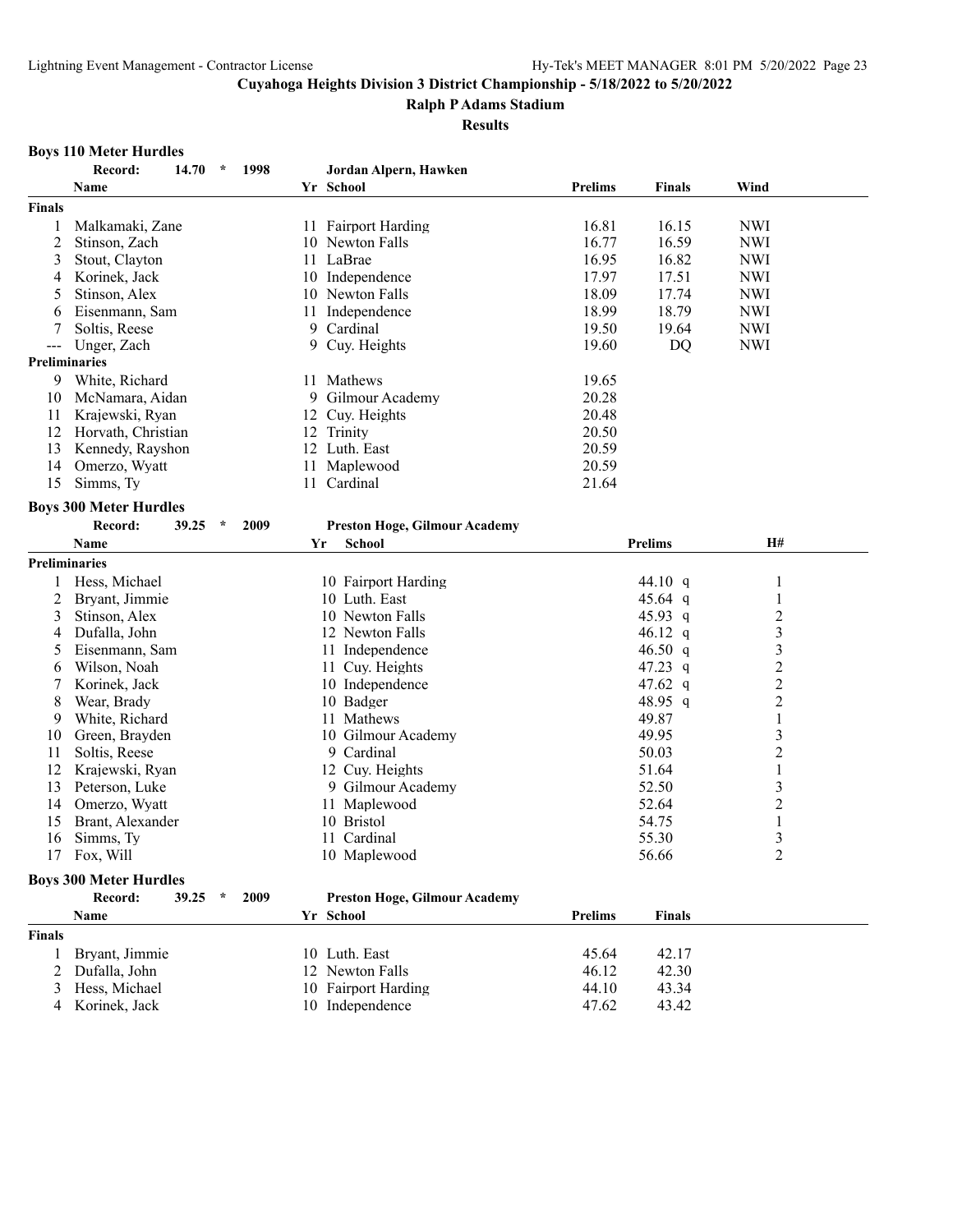#### **Ralph P Adams Stadium**

#### **Results**

# **Finals ... (Boys 300 Meter Hurdles)**

| <b>Name</b>      |                           |                | <b>Prelims</b>                                                                                                                                                                                                           | <b>Finals</b> |
|------------------|---------------------------|----------------|--------------------------------------------------------------------------------------------------------------------------------------------------------------------------------------------------------------------------|---------------|
| Stinson, Alex    |                           |                | 45.93                                                                                                                                                                                                                    | 43.73         |
| Eisenmann, Sam   |                           |                | 46.50                                                                                                                                                                                                                    | 44.40         |
| Wilson, Noah     |                           |                | 47.23                                                                                                                                                                                                                    | 45.22         |
| Wear, Brady      |                           |                | 48.95                                                                                                                                                                                                                    | 48.35         |
|                  |                           |                |                                                                                                                                                                                                                          |               |
| White, Richard   |                           | <b>Mathews</b> | 49.87                                                                                                                                                                                                                    |               |
| Green, Brayden   |                           |                | 49.95                                                                                                                                                                                                                    |               |
| Soltis, Reese    |                           |                | 50.03                                                                                                                                                                                                                    |               |
| Krajewski, Ryan  |                           |                | 51.64                                                                                                                                                                                                                    |               |
| Peterson, Luke   |                           |                | 52.50                                                                                                                                                                                                                    |               |
| Omerzo, Wyatt    |                           |                | 52.64                                                                                                                                                                                                                    |               |
| Brant, Alexander |                           |                | 54.75                                                                                                                                                                                                                    |               |
| Simms, Ty        |                           |                | 55.30                                                                                                                                                                                                                    |               |
| Fox, Will        |                           |                | 56.66                                                                                                                                                                                                                    |               |
|                  | 5<br><b>Preliminaries</b> |                | Yr School<br>10 Newton Falls<br>11 Independence<br>11 Cuy. Heights<br>10 Badger<br>10 Gilmour Academy<br>9 Cardinal<br>12 Cuy. Heights<br>9 Gilmour Academy<br>11 Maplewood<br>10 Bristol<br>11 Cardinal<br>10 Maplewood |               |

#### **Boys 4x100 Meter Relay**

**Record: 43.31 \* 2013 St. Peter Chanel, St. Peter Chanel M McDaniel, R Golphin, B Duke, D Wingfield**

|    | <b>Team</b>                        | Relay                    |                             | <b>Prelims</b>    | H#                     |  |
|----|------------------------------------|--------------------------|-----------------------------|-------------------|------------------------|--|
|    | <b>Preliminaries</b>               |                          |                             |                   |                        |  |
|    | 1 Independence                     |                          |                             | 45.39 q           | 2                      |  |
|    | 1) Martinez, Lucas 12              | 2) Taliaferro, Jack 12   | 3) Boscarelli, Deston 12    |                   | 4) Stralka, Emmett 12  |  |
|    | Luth. East                         |                          |                             | 46.55 q           |                        |  |
|    | 1) Jones, Angelo 11                | 2) Toney, Lydale 11      | 3) Hairston, Jamari 12      |                   | 4) Tucker, Trayshon 12 |  |
| 3  | Gilmour Academy                    |                          |                             | 46.77 q           |                        |  |
|    | 1) Dillard, Sean 9                 | 2) Beedles, Alexander 12 | 3) Broberg, Lars 9          |                   | 4) Tippen, Michael 12  |  |
| 4  | Cuy. Heights                       |                          |                             | 47.03 q           | $\mathfrak{D}$         |  |
|    | 1) Walton, Eli 11                  | 2) McClardy, Braylan 10  | 3) Torgerson, Luke 12       |                   | 4) Klamert, Jack 12    |  |
| 5  | Trinity                            |                          |                             | 47.45 q           | 2                      |  |
|    | 1) Thompson, Leiland 10            | 2) Miles, Michael 11     | 3) Woods, LeJon 11          |                   | 4) Duncan, Aidan 9     |  |
| 6  | LaBrae                             |                          |                             | 47.63 q           |                        |  |
|    | 1) Williamson, Anthony 10          |                          | 3) Jethroe, JayMarion 11    |                   |                        |  |
| 7  | Mathews                            |                          |                             | 48.18 q           |                        |  |
|    | 1) Corson, Wyatt 9                 | 2) Frazzini, Dominic 11  | 3) Lilley, Corey 12         |                   | 4) Corson, Logan 11    |  |
|    | St. Martin dePorres                |                          |                             | 48.79 q           |                        |  |
|    | 1) Henry-Lane, Dorian 10           | 2) Hampton, Jaylen 9     | 3) Dickerson, Demetrius 11  |                   | 4) Render, Keavon 12   |  |
| 9  | Cardinal                           |                          |                             | 48.86             | 2                      |  |
|    | 1) Soltis, Reese 9                 | 2) Soltis, Anthony 12    | 3) Simak, Chase 12          |                   | 4) Sindelar, Carter 9  |  |
| 10 | Andrews Osbourne Academy           |                          |                             | 49.16             |                        |  |
|    | 1) Bertoni, Fillippo 12            | 2) Bauer, Ols 11         | 3) McMichael, Christopher 9 |                   | 4) Coats, Reggie 10    |  |
| 11 | Badger                             |                          |                             | 49.38             | 2                      |  |
|    | 1) Richards, Jaden 12              | 2) Lendak, Jack 12       | 3) Hamilton, Bradley 11     | 4) tricker, ian 9 |                        |  |
| 12 | Cornerstone<br>1) Pettis, Ay'Den 9 | 2) Johnson, Micah 9      | 3) Vickerstaff, Xavier 9    | 53.42             | 2                      |  |
|    |                                    |                          |                             | 4) King, Sam 11   | $\overline{2}$         |  |
| 13 | Maplewood<br>1) Varga, David 9     | 2) Pickerton, Garrett 10 | 3) Starcher, Jim 10         | 54.74             | 4) Dahmen, Tom 10      |  |
|    |                                    |                          |                             |                   |                        |  |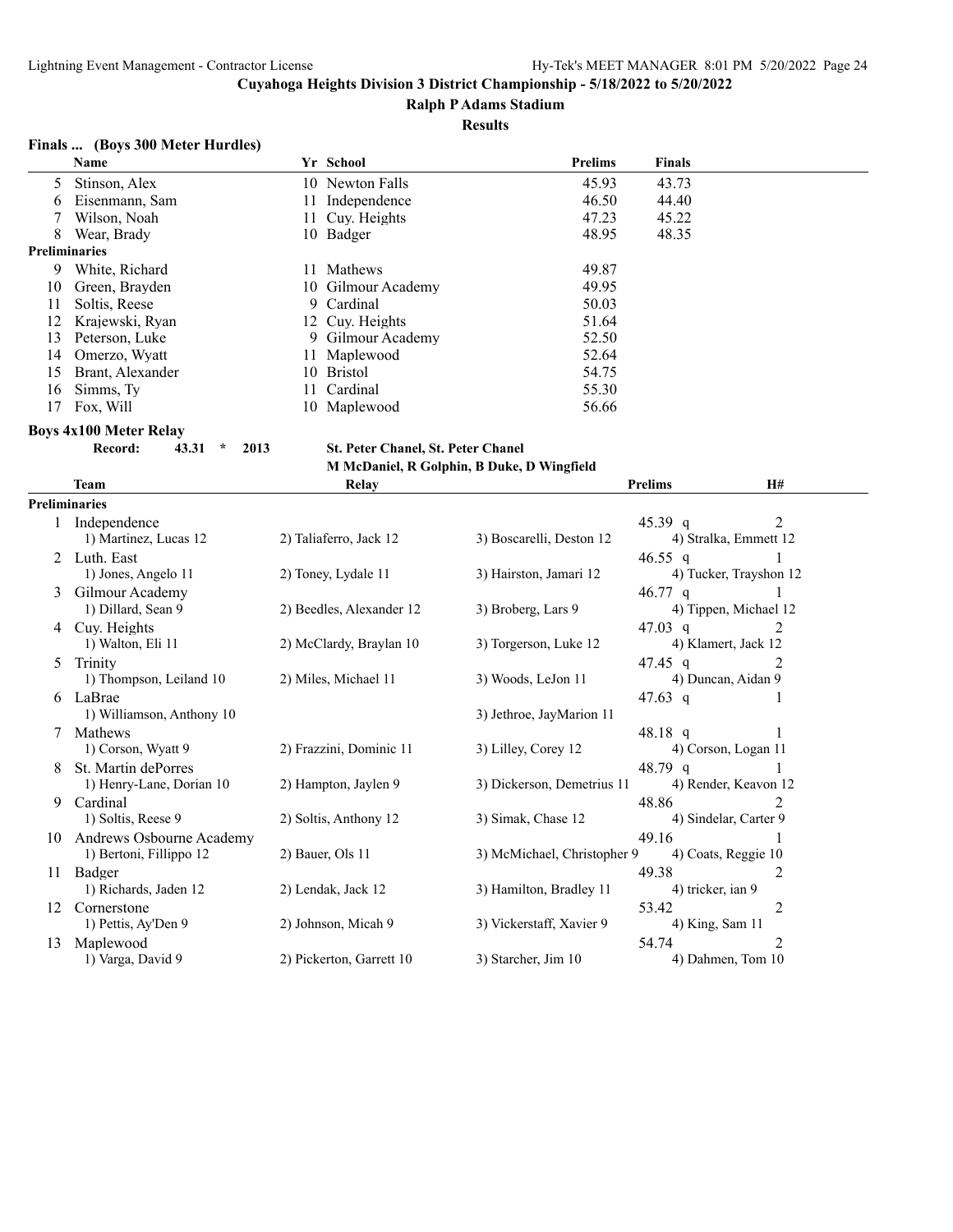#### **Ralph P Adams Stadium**

**Results**

#### **Boys 4x100 Meter Relay**

**Record: 43.31 \* 2013 St. Peter Chanel, St. Peter Chanel M McDaniel, R Golphin, B Duke, D Wingfield**

|                      | <b>Team</b>                           | Relay                      | <b>Prelims</b>                        | Finals                      |
|----------------------|---------------------------------------|----------------------------|---------------------------------------|-----------------------------|
| <b>Finals</b>        |                                       |                            |                                       |                             |
| $\mathbf{1}$         | Independence                          |                            | 45.39                                 | 44.10                       |
|                      | 1) Martinez, Lucas 12                 | 2) Taliaferro, Jack 12     | 3) Boscarelli, Deston 12              | 4) Stralka, Emmett 12       |
|                      | 2 Luth. East                          |                            | 46.55                                 | 44.90                       |
|                      | 1) Jones, Angelo 11                   | 2) Toney, Lydale 11        | 3) Hairston, Jamari 12                | 4) Tucker, Trayshon 12      |
| 3                    | LaBrae                                |                            | 47.63                                 | 45.62                       |
|                      | 1) Williamson, Anthony 10             | 2) Stout, Clayton 11       | 3) Drake, Trevon 12                   | 4) Jethroe, JayMarion 11    |
|                      | 4 Gilmour Academy                     |                            | 46.77                                 | 46.15                       |
|                      | 1) Dillard, Sean 9                    | 2) Beedles, Alexander 12   | 3) Broberg, Lars 9                    | 4) Tippen, Michael 12       |
| 5                    | Mathews                               |                            | 48.18                                 | 46.26                       |
|                      | 1) Corson, Wyatt 9                    | 2) Jones, Nick 10          | 3) Lilley, Corey 12                   | 4) Corson, Logan 11         |
|                      | 6 Cuy. Heights                        |                            | 47.03                                 | 46.27                       |
|                      | 1) Walton, Eli 11                     | 2) McClardy, Braylan 10    | 3) Torgerson, Luke 12                 | 4) Klamert, Jack 12         |
|                      | St. Martin dePorres                   |                            | 48.79                                 | 47.42                       |
|                      | 1) Henry-Lane, Dorian 10              | 2) Hampton, Jaylen 9       | 3) Dickerson, Demetrius 11            | 4) Render, Keavon 12        |
| ---                  | Trinity                               |                            | 47.45                                 | <b>DNF</b>                  |
|                      | 1) Thompson, Leiland 10               | 2) Miles, Michael 11       | 3) Woods, LeJon 11                    | 4) Duncan, Aidan 9          |
| <b>Preliminaries</b> |                                       |                            |                                       |                             |
|                      | 9 Cardinal                            |                            | 48.86                                 |                             |
|                      | 1) Soltis, Reese 9                    | 2) Soltis, Anthony 12      | 3) Simak, Chase 12                    | 4) Sindelar, Carter 9       |
|                      | 10 Andrews Osbourne Academy           |                            | 49.16                                 |                             |
|                      | 1) Bertoni, Fillippo 12               | 2) Bauer, Ols 11           | 3) McMichael, Christopher 9           | 4) Coats, Reggie 10         |
|                      | 11 Badger                             |                            | 49.38                                 |                             |
|                      | 1) Richards, Jaden 12                 | 2) Lendak, Jack 12         | 3) Hamilton, Bradley 11               | 4) tricker, ian 9           |
|                      | 12 Cornerstone                        |                            | 53.42                                 |                             |
|                      | 1) Pettis, Ay'Den 9                   | 2) Johnson, Micah 9        | 3) Vickerstaff, Xavier 9              | 4) King, Sam 11             |
|                      | 13 Maplewood                          |                            | 54.74                                 |                             |
|                      | 1) Varga, David 9                     | 2) Pickerton, Garrett 10   | 3) Starcher, Jim 10                   | 4) Dahmen, Tom 10           |
|                      |                                       |                            |                                       |                             |
|                      | <b>Boys 4x200 Meter Relay</b>         |                            |                                       |                             |
|                      | Record:<br>1:29.19<br>$\star$<br>2012 | Cle. V.A.-St. Joseph, VASJ |                                       |                             |
|                      |                                       |                            | M Germany, D Bolden, R Burse, M Embry |                             |
|                      | Team                                  | Relay                      |                                       | <b>Prelims</b><br>H#        |
| <b>Preliminaries</b> |                                       |                            |                                       |                             |
|                      | Independence                          |                            |                                       | 2<br>1:31.63 q              |
|                      | 1) Taliaferro, Jack 12                | 2) Zygmunt, Kyle 12        | 3) Stralka, Emmett 12                 | 4) Martinez, Lucas 12       |
| 2                    | Trinity                               |                            |                                       | 1:36.48 $q$<br>2            |
|                      | 1) Thompson, Leiland 10               | 2) Bell, Christopher 11    | 3) Woods, LeJon 11                    | 4) Thompson Seay, Jordan 11 |
| 3                    | Gilmour Academy                       |                            |                                       | 1:36.52 $q$<br>1            |
|                      | 1) Green, Brayden 10                  | 2) Beedles, Alexander 12   | 3) Dillard, Sean 9                    | 4) Tippen, Michael 12       |
|                      | 4 LaBrae                              |                            |                                       | $1:37.01$ q<br>1            |
|                      | 1) Blackmon, David 10                 | 2) Stout, Clayton 11       | 3) Jethroe, JayMarion 11              | 4) Drake, Trevon 12         |
|                      | 5 Cuy. Heights                        |                            |                                       | 1:38.16 $q$<br>2            |
|                      | 1) Walton, Eli 11                     | 2) McClardy, Braylan 10    | 3) Torgerson, Luke 12                 | 4) Klamert, Jack 12         |
|                      | 6 Badger                              |                            |                                       | 2<br>1:39.20 q              |
|                      | 1) Richards, Jaden 12                 | 2) Hamilton, Bradley 11    | 3) tricker, ian 9                     | 4) Wildman, Mason 11        |
| 7                    | Richmond Hts.                         |                            |                                       | 2<br>1:40.74 $q$            |
|                      | 1) McCullough, Jamari 10              | 2) Lewis, Jevin 9          | 3) Thomas, Jaivyn 12                  | 4) Munford, Darius 10       |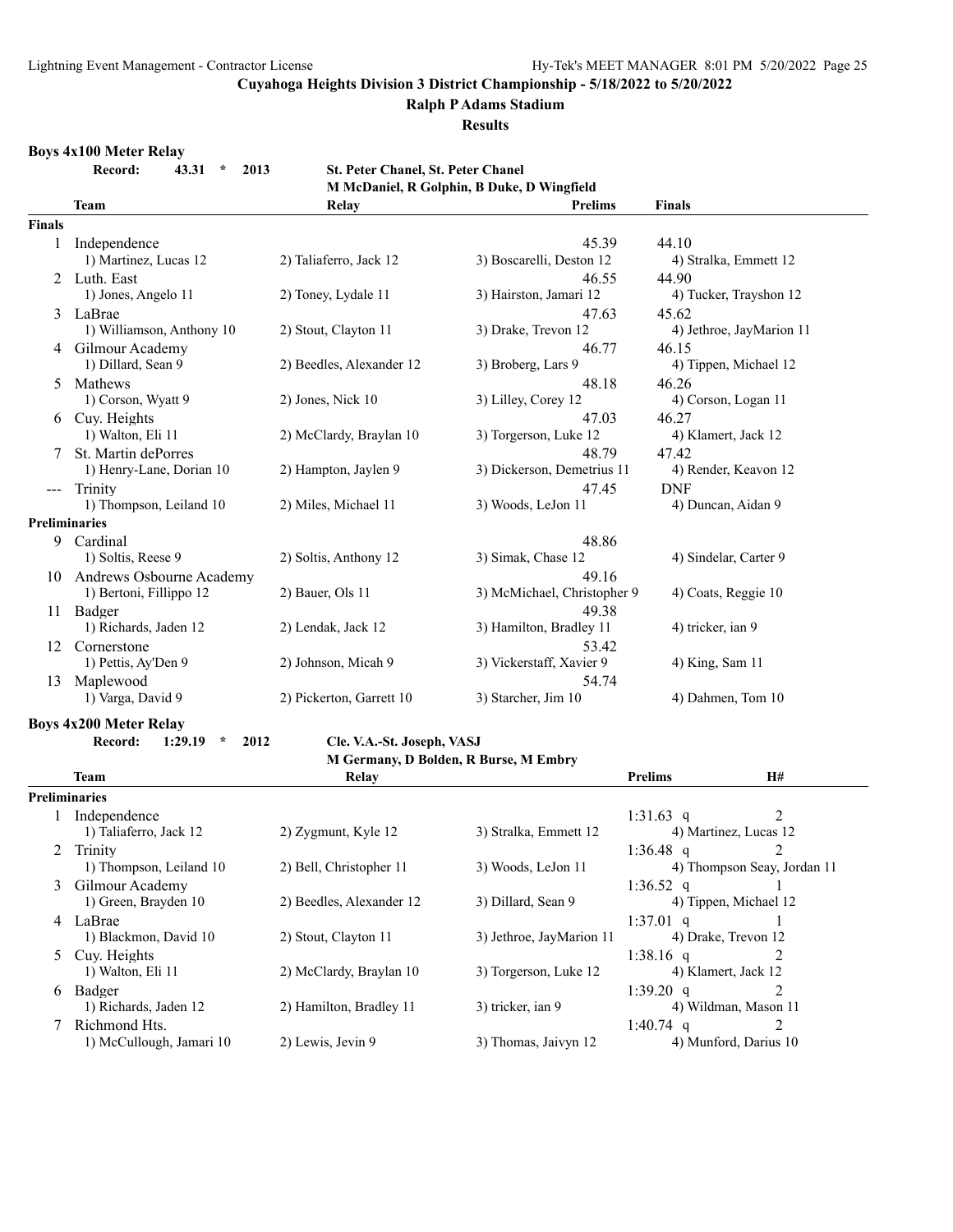**Ralph P Adams Stadium**

**Results**

#### **Preliminaries ... (Boys 4x200 Meter Relay)**

|         | <b>Team</b>                   | Relay                  |                          | <b>Prelims</b>         | <b>H#</b> |
|---------|-------------------------------|------------------------|--------------------------|------------------------|-----------|
| 8       | Mathews                       |                        |                          | 1:40.92 q              |           |
|         | 1) Greenwood, Dominic 12      | $2)$ Jones, Nick 10    | 3) Molina Rosa, Miguel 9 | 4) Corson, Wyatt 9     |           |
| 9       | Cardinal                      |                        |                          | 1:43.00                |           |
|         | 1) Soltis, Reese 9            | 2) Soltis, Anthony 12  | 3) Simak, Chase 12       | 4) Gallagher, Aidan 10 |           |
| 10      | Cornerstone                   |                        |                          | 1:49.32                |           |
|         | 1) Pettis, Ay'Den 9           | 2) Johnson, Micah 9    | 3) Vickerstaff, Xavier 9 | 4) King, Sam 11        |           |
| 11      | Maplewood                     |                        |                          | 1:53.34                |           |
|         | 1) Varga, David 9             | 2) Starcher, Jim 10    | 3) Pickerton, Garrett 10 | 4) Davey, Logan 11     |           |
| $- - -$ | Luth. East                    |                        |                          | DO                     |           |
|         | 1) Tucker, Trayshon 12        | 2) Hairston, Jamari 12 | 3) Talley, Amere 12      | 4) Bryant, Jimmie 10   |           |
|         | <b>Boys 4x200 Meter Relay</b> |                        |                          |                        |           |

**Record: 1:29.19 \* 2012 Cle. V.A.-St. Joseph, VASJ**

#### **M Germany, D Bolden, R Burse, M Embry**

|               | <b>Team</b>                           | Relay                    | <b>Prelims</b>           | <b>Finals</b>   |                             |
|---------------|---------------------------------------|--------------------------|--------------------------|-----------------|-----------------------------|
| <b>Finals</b> |                                       |                          |                          |                 |                             |
| 1             | Independence                          |                          | 1:31.63                  | 1:30.51         |                             |
|               | 1) Taliaferro, Jack 12                | 2) Zygmunt, Kyle 12      | 3) Stralka, Emmett 12    |                 | 4) Martinez, Lucas 12       |
| 2             | LaBrae                                |                          | 1:37.01                  | 1:34.20         |                             |
|               | 1) Blackmon, David 10                 | 2) Stout, Clayton 11     | 3) Jethroe, JayMarion 11 |                 | 4) Drake, Trevon 12         |
| 3             | Gilmour Academy                       |                          | 1:36.52                  | 1:34.72         |                             |
|               | 1) Green, Brayden 10                  | 2) Beedles, Alexander 12 | 3) Dillard, Sean 9       |                 | 4) Tippen, Michael 12       |
| 4             | Trinity                               |                          | 1:36.48                  | 1:34.95         |                             |
|               | 1) Thompson, Leiland 10               | 2) Bell, Christopher 11  | 3) Woods, LeJon 11       |                 | 4) Thompson Seay, Jordan 11 |
| 5             | Cuy. Heights                          |                          | 1:38.16                  | 1:35.08         |                             |
|               | 1) Walton, Eli 11                     | 2) McClardy, Braylan 10  | 3) Torgerson, Luke 12    |                 | 4) Klamert, Jack 12         |
|               | 6 Badger                              |                          | 1:39.20                  | 1:37.65         |                             |
|               | 1) Richards, Jaden 12                 | 2) Hamilton, Bradley 11  | 3) tricker, ian 9        |                 | 4) Wildman, Mason 11        |
|               | Richmond Hts.                         |                          | 1:40.74                  | 1:38.75         |                             |
|               | 1) McCullough, Jamari 10              | 2) Lewis, Jevin 9        | 3) Thomas, Jaivyn 12     |                 | 4) Munford, Darius 10       |
| 8             | Mathews                               |                          | 1:40.92                  | 1:38.97         |                             |
|               | 1) Greenwood, Dominic 12              | 2) Jones, Nick 10        | 3) Molina Rosa, Miguel 9 |                 | 4) Corson, Wyatt 9          |
|               | <b>Preliminaries</b>                  |                          |                          |                 |                             |
| 9             | Cardinal                              |                          | 1:43.00                  |                 |                             |
|               | 1) Soltis, Reese 9                    | 2) Soltis, Anthony 12    | 3) Simak, Chase 12       |                 | 4) Gallagher, Aidan 10      |
|               | 10 Cornerstone                        |                          | 1:49.32                  |                 |                             |
|               | 1) Pettis, Ay'Den 9                   | 2) Johnson, Micah 9      | 3) Vickerstaff, Xavier 9 | 4) King, Sam 11 |                             |
|               | 11 Maplewood                          |                          | 1:53.34                  |                 |                             |
|               | 1) Varga, David 9                     | 2) Starcher, Jim 10      | 3) Pickerton, Garrett 10 |                 | 4) Davey, Logan 11          |
|               | Luth. East                            |                          | DO                       |                 |                             |
|               | 1) Tucker, Trayshon 12                | 2) Hairston, Jamari 12   | 3) Talley, Amere 12      |                 | 4) Bryant, Jimmie 10        |
|               | <b>Boys 4x400 Meter Relay</b>         |                          |                          |                 |                             |
|               | 3:24.92<br>$\star$<br>2011<br>Record: | , Trinity                |                          |                 |                             |
|               |                                       | Baab, Bell, Gliha, Marel |                          |                 |                             |
|               | <b>Team</b>                           | Relay                    |                          | <b>Prelims</b>  | H#                          |
|               | <b>Preliminaries</b>                  |                          |                          |                 |                             |
|               | 1 Cuy. Heights                        |                          |                          | 3:42.21 q       | 1                           |
|               | 1) Torgerson, Luke 12                 | 2) McClardy, Braylan 10  | 3) Bollin, Max 9         |                 | 4) Buccier, Caden 10        |
| 2             | Luth. East                            |                          |                          | $3:44.74$ q     | 2                           |
|               | 1) Forte, Hunter 10                   | 2) Hairston, Jamari 12   | 3) Bryant, Jimmie 10     |                 | 4) Talley, Amere 12         |

| 4) Buccier, Caden   |  |
|---------------------|--|
| l.74 q              |  |
| 4) Talley, Amere 1. |  |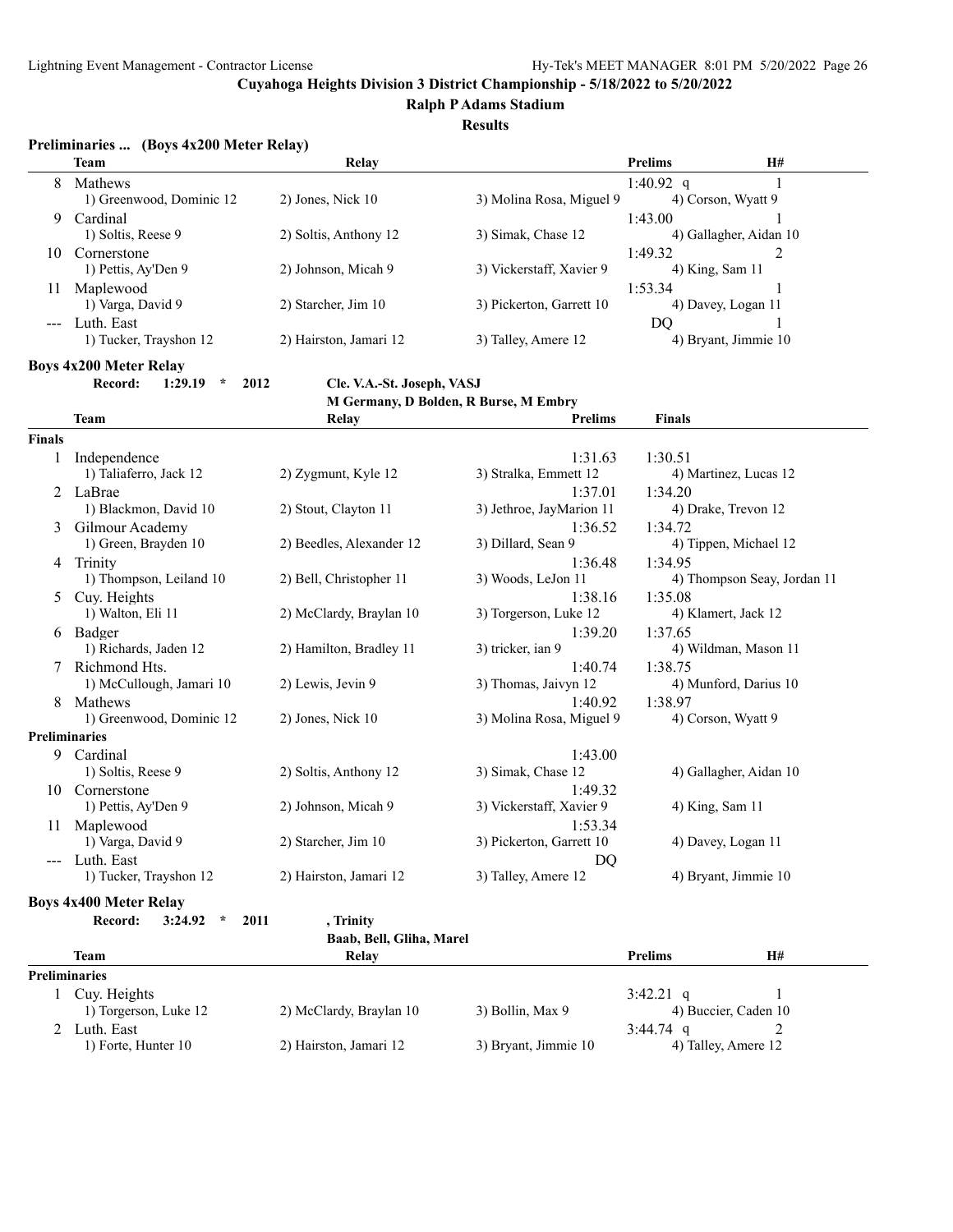**Ralph P Adams Stadium**

#### **Results**

| Preliminaries  (Boys 4x400 Meter Relay) |  |  |
|-----------------------------------------|--|--|
|                                         |  |  |

|    | <b>Team</b>              | Relay                    |                         | <b>Prelims</b>    | H#                   |
|----|--------------------------|--------------------------|-------------------------|-------------------|----------------------|
|    | Independence             |                          |                         | 3:44.84 q         |                      |
|    | 1) Taliaferro, Jack 12   | 2) Martinez, Lucas 12    | 3) Wisniewski, Matt 10  |                   | 4) Zygmunt, Kyle 12  |
| 4  | Badger                   |                          |                         | $3:45.99$ q       |                      |
|    | 1) Hamilton, Bradley 11  | 2) Richards, Jaden 12    | 3) tricker, ian 9       |                   | 4) Wildman, Mason 11 |
|    | Maplewood                |                          |                         | $3:47.59$ q       |                      |
|    | 1) Burgraff, Logan 11    | 2) Donaldson, Alex 10    | 3) Jones, Isaac 10      |                   | 4) Himes, Bryson 11  |
| 6  | Trinity                  |                          |                         | 4:12.57 $q$       |                      |
|    | 1) Bell, Christopher 11  | 2) Horvath, Christian 12 | 3) Thompson, Leiland 10 |                   | 4) Carter, Drew 11   |
|    | <b>Mathews</b>           |                          |                         | 4:21.72 $q$       |                      |
|    | 1) Corson, Wyatt 9       | $2)$ Jones, Nick 10      | 3) MacGregor, Evan 10   |                   | 4) Mazey, Zachary 10 |
| 8. | Cardinal                 |                          |                         | 4:26.72 q         |                      |
|    | 1) Miller, Ryan 9        | 2) Simak, Chase 12       | 3) Sindelar, Carter 9   | 4) Bolton, Ben 10 |                      |
|    | Gilmour Academy          |                          |                         | DO                |                      |
|    | 1) Beedles, Alexander 12 | 2) Vergilii, Scott 11    | 3) Green, Brayden 10    |                   |                      |

**Boys 4x400 Meter Relay**

 $\overline{a}$ 

**Record: 3:24.92 \* 2011 , Trinity**

**Baab, Bell, Gliha, Marel**

|               | <b>Team</b>                   | Relay                    | <b>Prelims</b>                                | <b>Finals</b>        |
|---------------|-------------------------------|--------------------------|-----------------------------------------------|----------------------|
| <b>Finals</b> |                               |                          |                                               |                      |
|               | Luth. East                    |                          | 3:44.74                                       | 3:28.23              |
|               | 1) Forte, Hunter 10           | 2) Hairston, Jamari 12   | 3) Bryant, Jimmie 10                          | 4) Talley, Amere 12  |
|               | Independence                  |                          | 3:44.84                                       | 3:31.05              |
|               | 1) Taliaferro, Jack 12        | 2) Martinez, Lucas 12    | 3) Wisniewski, Matt 10                        | 4) Zygmunt, Kyle 12  |
| 3             | Maplewood                     |                          | 3:47.59                                       | 3:34.19              |
|               | 1) Burgraff, Logan 11         | 2) Donaldson, Alex 10    | 3) Jones, Isaac 10                            | 4) Himes, Bryson 11  |
| 4             | Badger                        |                          | 3:45.99                                       | 3:35.04              |
|               | 1) Hamilton, Bradley 11       | 2) Richards, Jaden 12    | 3) tricker, ian 9                             | 4) Wildman, Mason 11 |
| 5             | Cuy. Heights                  |                          | 3:42.21                                       | 3:35.38              |
|               | 1) Torgerson, Luke 12         | 2) McClardy, Braylan 10  | 3) Bollin, Max 9                              | 4) Buccier, Caden 10 |
| 6             | Cardinal                      |                          | 4:26.72                                       | 3:49.55              |
|               | 1) Gallagher, Aidan 10        | 2) Simak, Chase 12       | 3) Sindelar, Carter 9                         | 4) Bolton, Ben 10    |
| 7             | Trinity                       |                          | 4:12.57                                       | 3:50.13              |
|               | 1) Johnson, Azaan 10          | 2) Horvath, Christian 12 | 3) Thompson, Leiland 10                       | 4) Carter, Drew 11   |
|               | <b>Preliminaries</b>          |                          |                                               |                      |
|               | Mathews                       |                          | 4:21.72                                       |                      |
|               | 1) Corson, Wyatt 9            | $2)$ Jones, Nick 10      | 3) MacGregor, Evan 10                         | 4) Mazey, Zachary 10 |
|               | Gilmour Academy               |                          | <b>DO</b>                                     |                      |
|               | 1) Beedles, Alexander 12      | 2) Vergilii, Scott 11    | 3) Green, Brayden 10                          |                      |
|               | <b>Boys 4x800 Meter Relay</b> |                          |                                               |                      |
|               | $\star$<br>Record:<br>8:00.61 | 2010                     | <b>Cortland Maplewood, Cortland Maplewood</b> |                      |
|               |                               |                          | A. Grayson, A. Harrison, T Bottorff, E. Rupe  |                      |
|               | <b>Team</b>                   | Relay                    |                                               | <b>Finals</b>        |
| <b>Finals</b> |                               |                          |                                               |                      |
|               | Maplewood                     |                          |                                               | 8:31.75              |
|               |                               |                          |                                               |                      |

| Maplewood             |                       |                          | 8:31.75               |
|-----------------------|-----------------------|--------------------------|-----------------------|
| 1) Burgraff, Logan 11 | 2) Donaldson, Alex 10 | 3) Himes, Bryson 11      | 4) Richards, Caleb 12 |
| 2 Cuy. Heights        |                       |                          | 8:43.68               |
| 1) Rusch, Bradyn 10   | 2) Bollin, Max 9      | 3) Menkhaus, Nate 12     | 4) Buccier, Caden 10  |
| <b>Mathews</b>        |                       |                          | 9:05.14               |
| 1) Clayton, Cole 12   | 2) Franko, Justin 10  | 3) Greenwood, Dominic 12 | 4) MacGregor, Evan 10 |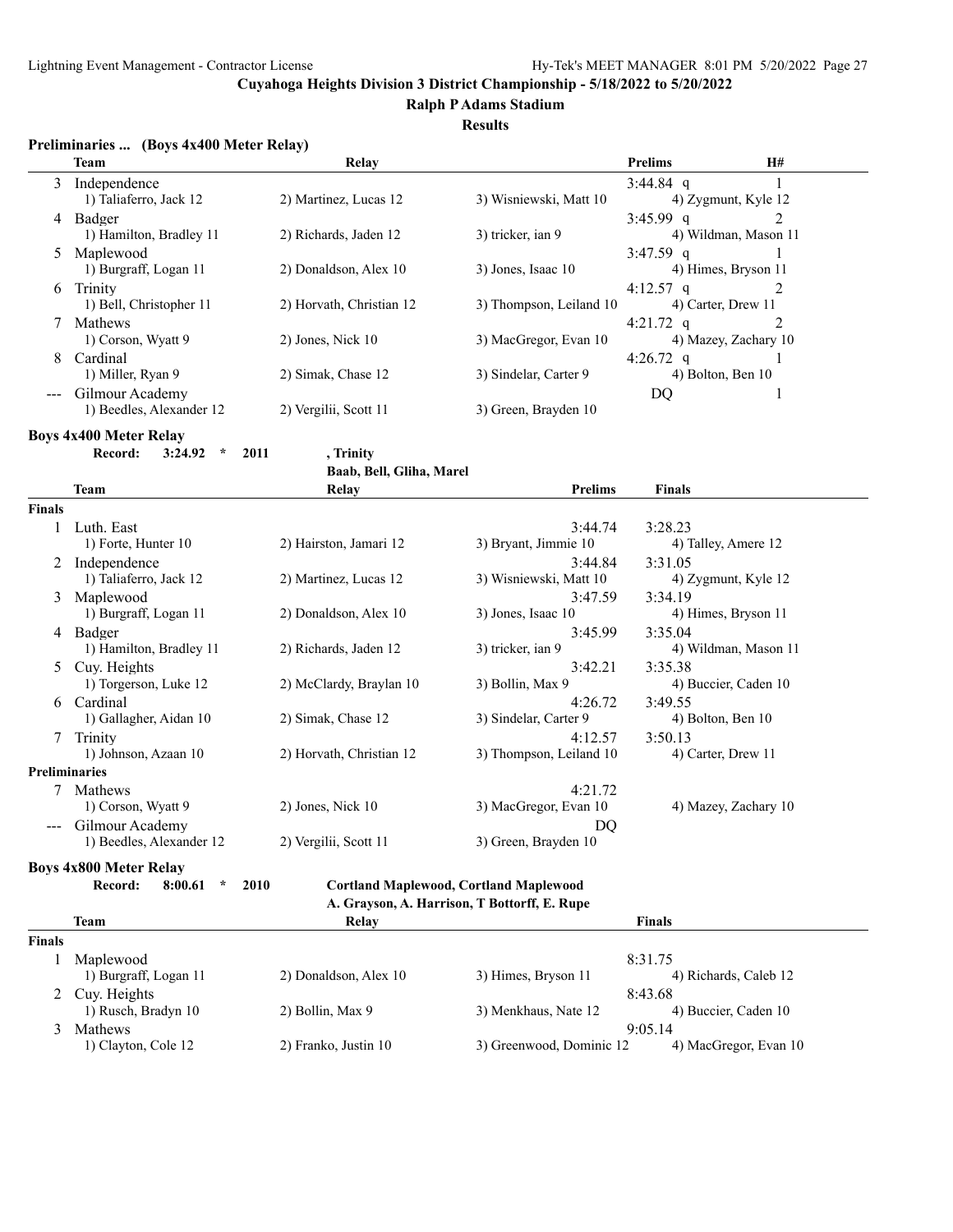**Ralph P Adams Stadium**

#### **Results**

#### **Finals ... (Boys 4x800 Meter Relay)**

|   | <b>Team</b>              | Relay                   |                         | <b>Finals</b>         |
|---|--------------------------|-------------------------|-------------------------|-----------------------|
| 4 | Badger                   |                         |                         | 9:14.31               |
|   | 1) Zahoransky, Samuel 11 | 2) Wear, Brady 10       | 3) Burnett, Cole 11     | 4) Crosby, Michael 10 |
|   | Independence             |                         |                         | 9:34.71               |
|   | 1) McGovern, Kyle 11     |                         | 3) Lisowski, Braeden 9  | 4) Kitagawa, James 9  |
| 6 | Gilmour Academy          |                         |                         | 9:46.62               |
|   |                          | 2) Williams, Jake 9     | 3) Vergilii, Scott 11   | 4) Flynn, Liam 9      |
|   | Trinity                  |                         |                         | 10:05.45              |
|   | 1) Carter, Drew 11       | 2) Johnson, Azaan 10    | 3) Muniz, Malencio 12   | 4) Smith, Marcus 10   |
| 8 | LaBrae                   |                         |                         | 10:34.57              |
|   | 1) Heeter, Aiden 10      | 2) Nicholas, Nicholas 9 | 3) Waffler, Zachary 9   | 4) Sampson, Baylor 11 |
| 9 | Newton Falls             |                         |                         | 12:13.60              |
|   | 1) Decesare, Noah 9      | 2) Huang, Daniel 12     | 3) Van Kleeck, Gavin 11 | 4) Prout, Blaine 9    |

**Boys High Jump**

|               | Record:<br>$\star$<br>1987<br>$6 - 07$ | Fortner/Newman/McDuffie, Clearview/Clearview/Hawk |               |  |
|---------------|----------------------------------------|---------------------------------------------------|---------------|--|
|               | <b>Name</b>                            | <b>School</b><br>Yr                               | <b>Finals</b> |  |
| <b>Finals</b> |                                        |                                                   |               |  |
|               | Landa, Nathan                          | 12 Newton Falls                                   | 6-03.00       |  |
|               | Burnett, Carter                        | 12 Badger                                         | $J6-00.00$    |  |
| 3             | Bollin, Max                            | 9 Cuy. Heights                                    | $J6-00.00$    |  |
|               | Hess, Michael                          | 10 Fairport Harding                               | $J5-10.00$    |  |
| 5             | Thompson Seay, Jordan                  | Trinity<br>11                                     | $J5-10.00$    |  |
| 5             | Payne, Dimari                          | <b>Fairport Harding</b><br>11                     | $J5-10.00$    |  |
|               | Bertoni, Fillippo                      | 12 Andrews Osbourne Academy                       | J5-08.00      |  |
| 8             | Sigler, Danny                          | 9 Bristol                                         | J5-08.00      |  |
| 9             | Jones, Nick                            | 10 Mathews                                        | J5-08.00      |  |
| 9             | Armbrust, Nicholas                     | 9 Cuy. Heights                                    | J5-08.00      |  |
| 11            | Murray, Marcus                         | 11 Maplewood                                      | $5 - 06.00$   |  |
| 11            | Lendak, Jack                           | 12 Badger                                         | $5 - 06.00$   |  |
| 13            | York Jr., Rayshaun                     | 9 Trinity                                         | $5-04.00$     |  |
| 13            | Ressler, Rocco                         | 9 Independence                                    | $5-04.00$     |  |
| 13            | Brant, Alexander                       | 10 Bristol                                        | $5-04.00$     |  |
| 16            | Boscarelli, Deston                     | 12 Independence                                   | $5 - 02.00$   |  |
| $-- -$        | Ellerbaud, John                        | 10 Gilmour Academy                                | <b>NH</b>     |  |
| $---$         | Frazzini, Dominic                      | 11 Mathews                                        | <b>NH</b>     |  |
| $-- -$        | Broberg, Lars                          | 9.<br>Gilmour Academy                             | NH            |  |
| $---$         | Kahnell, Blake                         | 11 LaBrae                                         | <b>NH</b>     |  |
| ---           | Bauer, Ols                             | 11 Andrews Osbourne Academy                       | NH            |  |
|               | <b>Boys Pole Vault</b>                 |                                                   |               |  |
|               | 14-01.25<br>$\star$<br>2013<br>Record: | Ricky Rospierski, Cuy. Heights                    |               |  |
|               | Name                                   | <b>School</b><br>Yr                               | <b>Finals</b> |  |
| <b>Finals</b> |                                        |                                                   |               |  |

| <b>Tinals</b> |                 |                     |              |  |
|---------------|-----------------|---------------------|--------------|--|
|               | Klamert, Jack   | 12 Cuv. Heights     | 12-06.00     |  |
|               | Malkamaki, Zane | 11 Fairport Harding | $11 - 00.00$ |  |
|               | Soltis, Anthony | 12 Cardinal         | $J10-06.00$  |  |
|               | Martinez, Lucas | 12 Independence     | $J10-06.00$  |  |
|               | Wilson, Noah    | 11 Cuv. Heights     | $10 - 00.00$ |  |
| 6             | Pascarella, Sam | 9 Independence      | 9-06.00      |  |
|               | Fairbanks, Joey | 12 Fairport Harding | 8-00.00      |  |
|               | Peterson, Luke  | 9 Gilmour Academy   | NH           |  |
|               |                 |                     |              |  |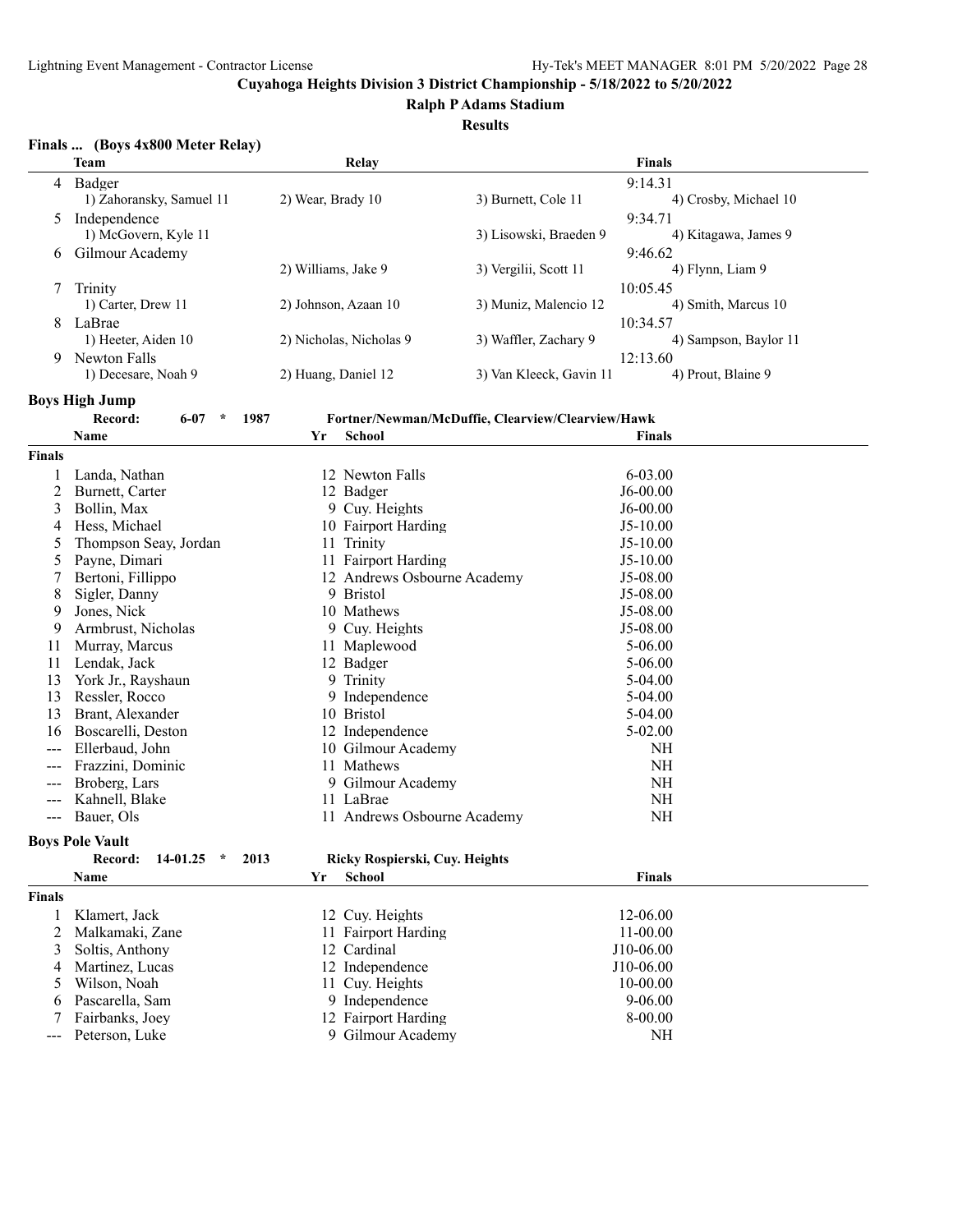**Ralph P Adams Stadium**

**Results**

| Finals  (Boys Pole Vault) |  |  |
|---------------------------|--|--|
|---------------------------|--|--|

|                     | Name                                    | Yr | <b>School</b>                           | <b>Finals</b>        |                         |
|---------------------|-----------------------------------------|----|-----------------------------------------|----------------------|-------------------------|
|                     | Simak, Chase                            |    | 12 Cardinal                             | $\rm NH$             |                         |
|                     | <b>Boys Long Jump</b>                   |    |                                         |                      |                         |
|                     | Record:<br>$\star$<br>2009<br>$23 - 10$ |    | <b>Randy Greenwood, Fairport Harbor</b> |                      |                         |
|                     | Name                                    | Yr | <b>School</b>                           | <b>Finals</b>        | Wind                    |
| <b>Finals</b>       |                                         |    |                                         |                      |                         |
| 1                   | Lilley, Corey                           |    | 12 Mathews                              | 20-04.50             | <b>NWI</b>              |
| 2                   | Green, Brayden                          |    | 10 Gilmour Academy                      | 20-02.50             | <b>NWI</b>              |
| 3                   | Woods, LeJon                            | 11 | Trinity                                 | 19-10.50             | <b>NWI</b>              |
| 4                   | Drake, Trevon                           |    | 12 LaBrae                               | 19-07.50             | <b>NWI</b>              |
| 5                   | Boscarelli, Deston                      |    | 12 Independence                         | 19-06.75             | <b>NWI</b>              |
| 6                   | Hairston, Jamari                        |    | 12 Luth. East                           | 19-05.75             | <b>NWI</b>              |
| 7                   | Tucker, Trayshon                        |    | 12 Luth. East                           | 19-02.50             | <b>NWI</b>              |
| 8                   | Thompson Seay, Jordan                   | 11 | Trinity                                 | 19-01.50             | <b>NWI</b>              |
| 9                   | Frazzini, Dominic                       | 11 | Mathews                                 | 18-06.00             | <b>NWI</b>              |
| 10                  | Stinson, Zach                           |    | 10 Newton Falls                         | 18-01.75             | <b>NWI</b>              |
| 11                  | Bertoni, Fillippo                       |    | 12 Andrews Osbourne Academy             | 17-07.75             | <b>NWI</b>              |
| 12                  | Lendak, Jack                            |    | 12 Badger                               | 17-01.25             | <b>NWI</b>              |
| 13                  | Brown, Yoshiah                          |    | 11 Campus International - Clevela       | 16-10.00             | <b>NWI</b>              |
| 14                  | Sindelar, Carter                        |    | 9 Cardinal                              | 16-09.50             | <b>NWI</b>              |
| 15                  | Hess, Michael                           |    | 10 Fairport Harding                     | 16-09.00             | <b>NWI</b>              |
| 16                  | Brant, Alexander                        |    | 10 Bristol                              | 16-08.50             | <b>NWI</b>              |
| 17                  | Torgerson, Luke                         |    | 12 Cuy. Heights                         | 16-08.25             | <b>NWI</b>              |
| 18                  | Jatsek, Landon                          |    | 10 Independence                         | 16-02.50             | <b>NWI</b>              |
| 19                  | Maze, Ayden                             |    | 9 Cardinal                              | 15-11.50             | <b>NWI</b>              |
| 20                  | Bauer, Ols                              |    | 11 Andrews Osbourne Academy             | 15-10.50             | <b>NWI</b>              |
| 21                  | Krajewski, Ryan                         |    | 12 Cuy. Heights                         | 15-06.50             | <b>NWI</b>              |
| 22                  | Luan, Sam                               |    | 10 Gilmour Academy                      | 15-05.50             | <b>NWI</b>              |
| 23                  | Payne, Dimari                           |    | 11 Fairport Harding                     | 15-02.50             | <b>NWI</b>              |
| 24                  | Mariani, Andrew                         |    | 11 Badger                               | 13-03.50             | <b>NWI</b>              |
| 25                  | Tastanbak, Akezhan                      |    | 11 Lordstown                            | 13-00.25             | <b>NWI</b>              |
| $---$               | Sigler, Danny                           |    | 9 Bristol                               | <b>ND</b>            | <b>NWI</b>              |
| $\qquad \qquad - -$ | Elias, Emmanuel                         |    | 11 LaBrae                               | <b>ND</b>            | <b>NWI</b>              |
|                     |                                         |    |                                         |                      |                         |
|                     | <b>Boys Shot Put</b>                    |    |                                         |                      |                         |
|                     | Record:<br>63-10<br>$\star$<br>1981     |    | Larry Kolic, Smithville                 |                      |                         |
|                     | Name                                    | Yr | School                                  | Finals               | H#                      |
| <b>Finals</b>       |                                         |    |                                         |                      |                         |
| 1                   | Soltis, Mike                            |    | 12 Cardinal                             | 52-02.50             | 5                       |
| 2                   | Avalon, John                            |    | 12 Cardinal                             | 50-02.25             | $\overline{\mathbf{c}}$ |
| 3                   | Johnson, C.J                            |    | 12 Gilmour Academy                      | 48-03.75             | 1                       |
| 4                   | Ball, Nick                              |    | 12 Newton Falls                         | 47-06.50             | 5                       |
| 5                   | Connors, Francis<br>Johnson, Griffin    |    | 10 Cuy. Heights<br>11 Gilmour Academy   | 42-01.00<br>41-01.50 | 5                       |
| 6<br>7              | Kahnell, Blake                          |    | 11 LaBrae                               | 40-09.00             | 5<br>5                  |
| 8                   | Miles, Michael                          |    | 11 Trinity                              | 39-04.75             | 3                       |
| 9                   | Novak, Nicholas                         |    | 10 Cuy. Heights                         | 38-10.50             | 2                       |
| 10                  | Turner, LeDon                           |    | 11 Trinity                              | 38-06.50             | 4                       |
| 11                  | Kennedy, Rayshon                        |    | 12 Luth. East                           | 38-00.75             | 4                       |
| 12                  | Webster, Mason                          |    | 11 Maplewood                            | 36-07.50             | 1                       |
|                     |                                         |    |                                         |                      |                         |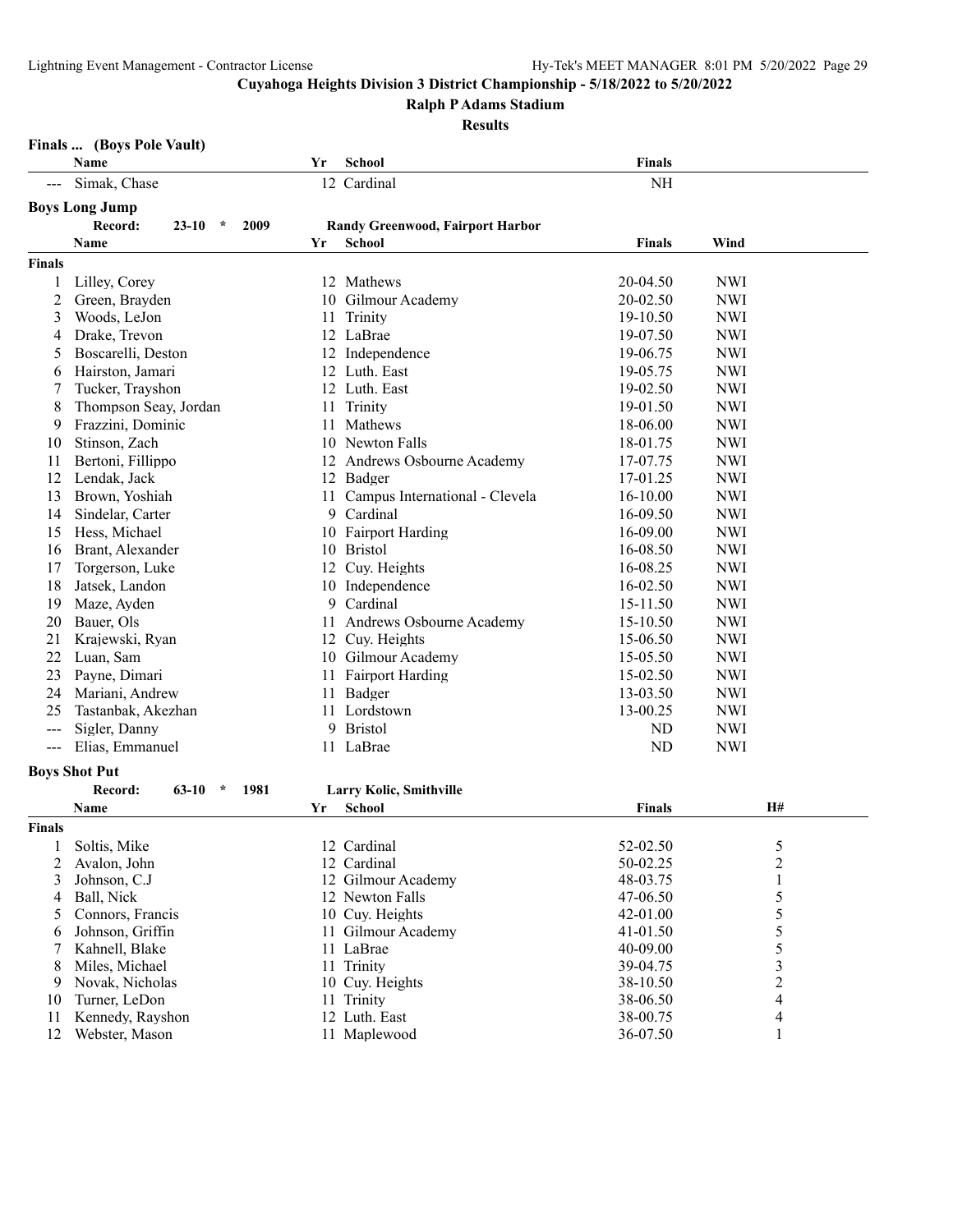#### **Ralph P Adams Stadium**

#### **Results**

#### **Finals ... (Boys Shot Put)**

|                   | Name                               | Yr | <b>School</b>                   | <b>Finals</b>  | H#                      |  |
|-------------------|------------------------------------|----|---------------------------------|----------------|-------------------------|--|
| 13                | Crist, Morgan                      |    | 12 Independence                 | 36-05.00       | $\overline{c}$          |  |
| 14                | Turner, Andrew                     |    | 11 Fairport Harding             | 34-10.50       | 4                       |  |
| 15                | Brown, Daivieon                    |    | 11 Luth. East                   | 34-07.75       | 5                       |  |
| 16                | Omerzo, Jimmy                      |    | 11 Maplewood                    | 34-00.75       | 1                       |  |
| 17                | Hall, Gracien                      |    | 11 Bloomfield                   | 33-09.25       | 4                       |  |
| 18                | Smith, Ethan                       |    | 10 LaBrae                       | 33-09.00       | 4                       |  |
| 19                | Henle, Nick                        |    | 11 Newton Falls                 | 33-07.50       | $\overline{c}$          |  |
| 20                | Oh, Andy                           |    | 11 Andrews Osbourne Academy     | 33-00.00       | 3                       |  |
| 21                | Wilson, Brad                       |    | 9 Bristol                       | 32-10.75       |                         |  |
| 22                | Fazekas, Will                      |    | 11 Fairport Harding             | 32-09.25       | 3                       |  |
| 23                | Batchelder, Parker                 |    | 11 Lordstown                    | 32-08.00       | 1                       |  |
| 24                | Hopkinson, Zack                    |    | 10 Mathews                      | 32-05.25       | 3                       |  |
| 25                | Balzer, Seth                       |    | 10 Chalker                      | 32-04.50       | 1                       |  |
| 26                | Korinek, Connor                    |    | 12 Independence                 | 31-10.50       | $\overline{c}$          |  |
| 27                | Pequignot, Hunter                  |    | 10 Bloomfield                   | 30-10.50       | 3                       |  |
| 28                | Miller, Nate                       |    | 12 Bristol                      | 30-08.50       | 3                       |  |
| 29                | Torres, Porfirio                   |    | 12 Chalker                      | 28-00.25       | $\overline{c}$          |  |
| 30                |                                    |    | 11 Cornerstone                  |                |                         |  |
|                   | Dodd, Mitchell                     |    |                                 | 27-10.00       | 4                       |  |
| 31                | Eckert, mason                      |    | 9 Badger                        | 26-11.75       | 3                       |  |
| 32                | Newman, Jake                       |    | 11 Andrews Osbourne Academy     | 25-07.50       | 5                       |  |
| 33                | Grant, Andrew                      |    | 9 Lordstown                     | 23-11.00       | 4                       |  |
| 34                | Davis, Jordan                      |    | 9 Cornerstone                   | 19-03.00       | 1                       |  |
| $\qquad \qquad -$ | Linkish, Joeseph                   |    | 9 Mathews                       | <b>ND</b>      | $\overline{2}$          |  |
|                   | <b>Boys Discus Throw</b>           |    |                                 |                |                         |  |
|                   |                                    |    |                                 |                |                         |  |
|                   | Record:<br>$188-05$ *<br>1995      |    | Larry Wilson, Hawken            |                |                         |  |
|                   | Name                               | Yr | School                          | <b>Finals</b>  | H#                      |  |
| <b>Finals</b>     |                                    |    |                                 |                |                         |  |
|                   |                                    |    |                                 |                |                         |  |
| 1                 | Johnson, C.J                       |    | 12 Gilmour Academy              | 152-06         | 5                       |  |
| 2                 | Avalon, John                       |    | 12 Cardinal                     | 132-00         | 5                       |  |
| 3                 | Connors, Francis                   |    | 10 Cuy. Heights                 | 128-10         | 4                       |  |
| 4                 | Soltis, Mike                       |    | 12 Cardinal                     | 126-03         | 5                       |  |
| 5                 | Turner, Andrew                     |    | 11 Fairport Harding             | 109-10         | 4                       |  |
| 6                 | Rocco, Angelo                      |    | 11 Cuy. Heights                 | 109-04         | 3                       |  |
| 7                 | Burnett, Cole                      |    | 11 Badger                       | 105-09         | 5                       |  |
| 8                 | Turner, LeDon                      |    | 11 Trinity                      | 102-00         | $\overline{\mathbf{c}}$ |  |
| 9                 | Mariani, Andrew                    |    | 11 Badger                       | 101-04         | 1                       |  |
| 10                | Miller, Nate                       |    | 12 Bristol                      | 95-04          | $\overline{\mathbf{c}}$ |  |
| 11                | Oh, Andy                           |    | 11 Andrews Osbourne Academy     | 91-11          | $\,1$                   |  |
| 12                | Jones, Mitchell                    |    | 11 Trinity                      | 91-09          | 4                       |  |
| 13                | Kahnell, Blake                     |    | 11 LaBrae                       | 91-08          | 3                       |  |
| 14                | Sebulsky, Hunter                   |    | 11 Gilmour Academy              | 91-02          | 4                       |  |
| 14                | Ball, Nick                         |    | 12 Newton Falls                 | 91-02          | 3                       |  |
| 16                | Webster, Mason                     |    | 11 Maplewood                    | 90-09          | 4                       |  |
| 16                | Fazekas, Will                      |    | 11 Fairport Harding             | 90-09          | 4                       |  |
| 18                | Batchelder, Parker                 |    | 11 Lordstown                    | $90 - 04$      | $\overline{c}$          |  |
| 19                | Corson, Logan                      |    | 11 Mathews                      | 90-02          | 4                       |  |
| 20                | Crist, Morgan                      |    | 12 Independence                 | 89-00          | $\overline{c}$          |  |
| 21<br>21          | Loebick, Griffin<br>Murray, Marcus |    | 12 Independence<br>11 Maplewood | 87-00<br>87-00 | 2<br>5                  |  |